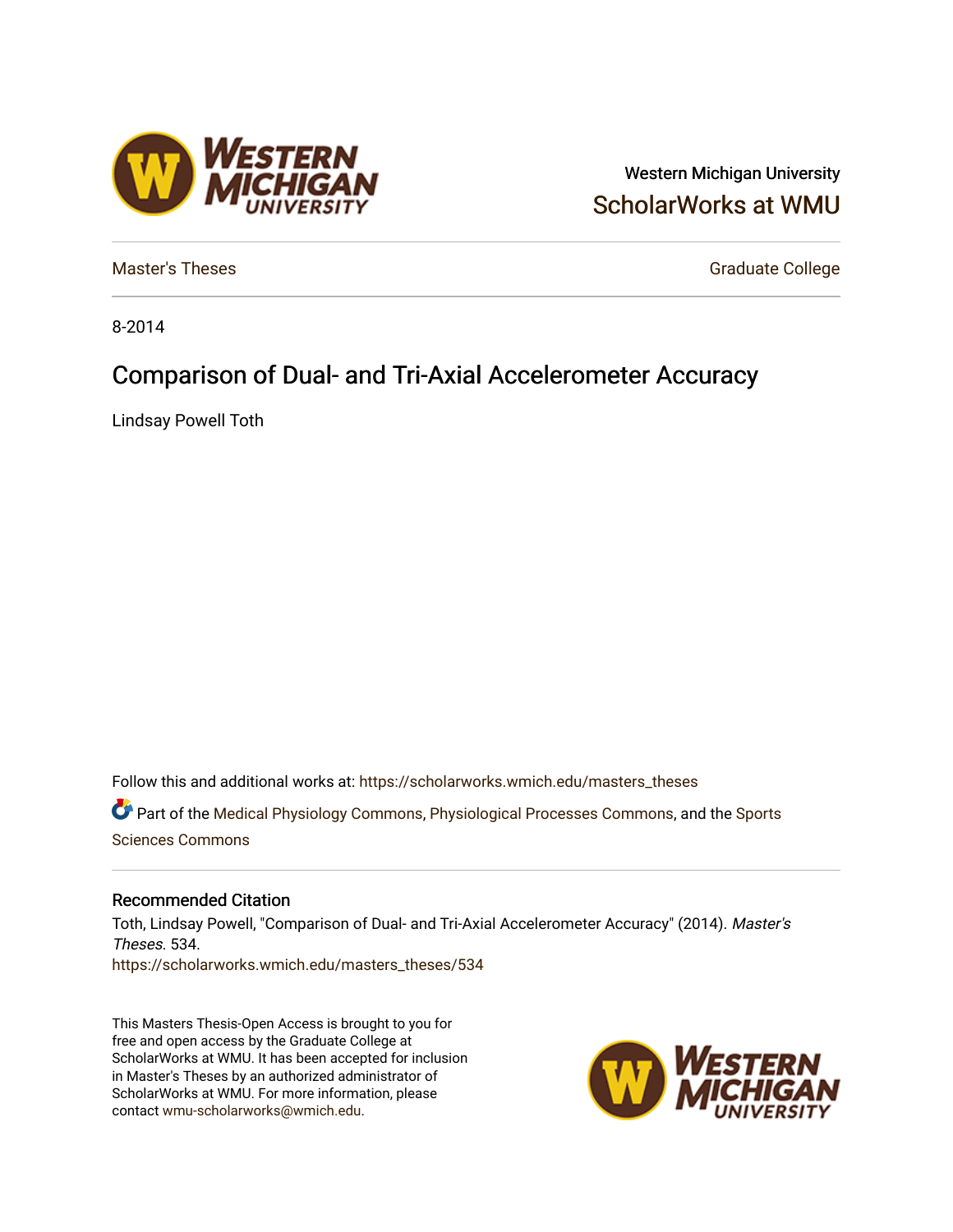## COMPARISON OF DUAL- AND TRI-AXIAL ACCELEROMETER ACCURACY

by

Lindsay Powell Toth

A thesis submitted to the Graduate College in partial fulfillment of the requirements for the Degree of Master of Science in Exercise Physiology Human Performance and Health Education Western Michigan University August 2014

Thesis Committee:

Timothy Michael, Ph.D., Chair Carol Weideman, Ph.D. Michael Miller, Ph.D.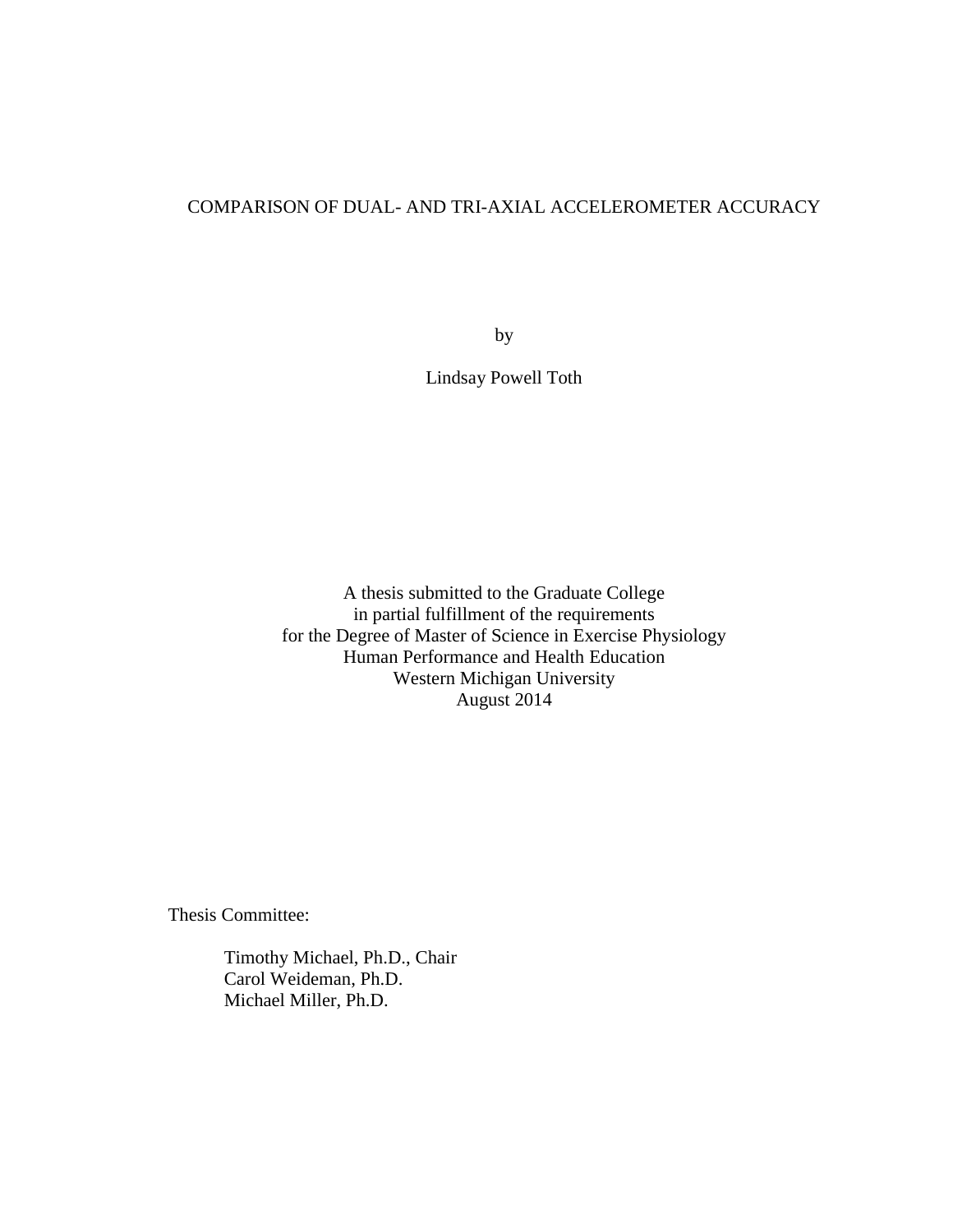### COMPARISON OF DUAL- AND TRI-AXIAL ACCELEROMETER ACCURACY

Lindsay Powell Toth, M.A.

Western Michigan University, 2014

The purpose of this study was to investigate the accuracy of the Omron HJ-720ITC and the Fitbit Zip activity monitors with regard to step count, energy expenditure, and distance traveled measurements. The importance of this research rests in the success rates of pedometer-based physical activity interventions which have been shown to increase physical activity while also enabling weight loss and lowering blood pressure in the adult population. Activity monitors available for retail sale must be found accurate for proper participation in exercise interventions especially low-cost devices as used in this study.

In order to test the accuracy of the Omron and Fitbit, participants walked on a treadmill at four randomized speeds  $(67, 80, 93,$  and  $107 \text{ m} \cdot \text{min}^{-1})$  while wearing the activity monitors on opposing hips. The device outputs of step count, energy expenditure, and distance ambulated were compared with criterion measurements.

The results of this study show both devices are accurate with regard to step count and could be used interchangeably. Energy expenditure data revealed a large discrepancy between both devices and the criterion measurement with the most accuracy occurring with the Omron at 67 and 80 m·min<sup>-1</sup>. Finally, both devices shared the trend of overestimating distance ambulated at speeds below 80 m $\cdot$ min $^{-1}$  and underestimating distance at speeds above 94 m $\cdot$ min<sup>-1</sup> with better accuracy between 80 and 90 m $\cdot$ min<sup>-1</sup>.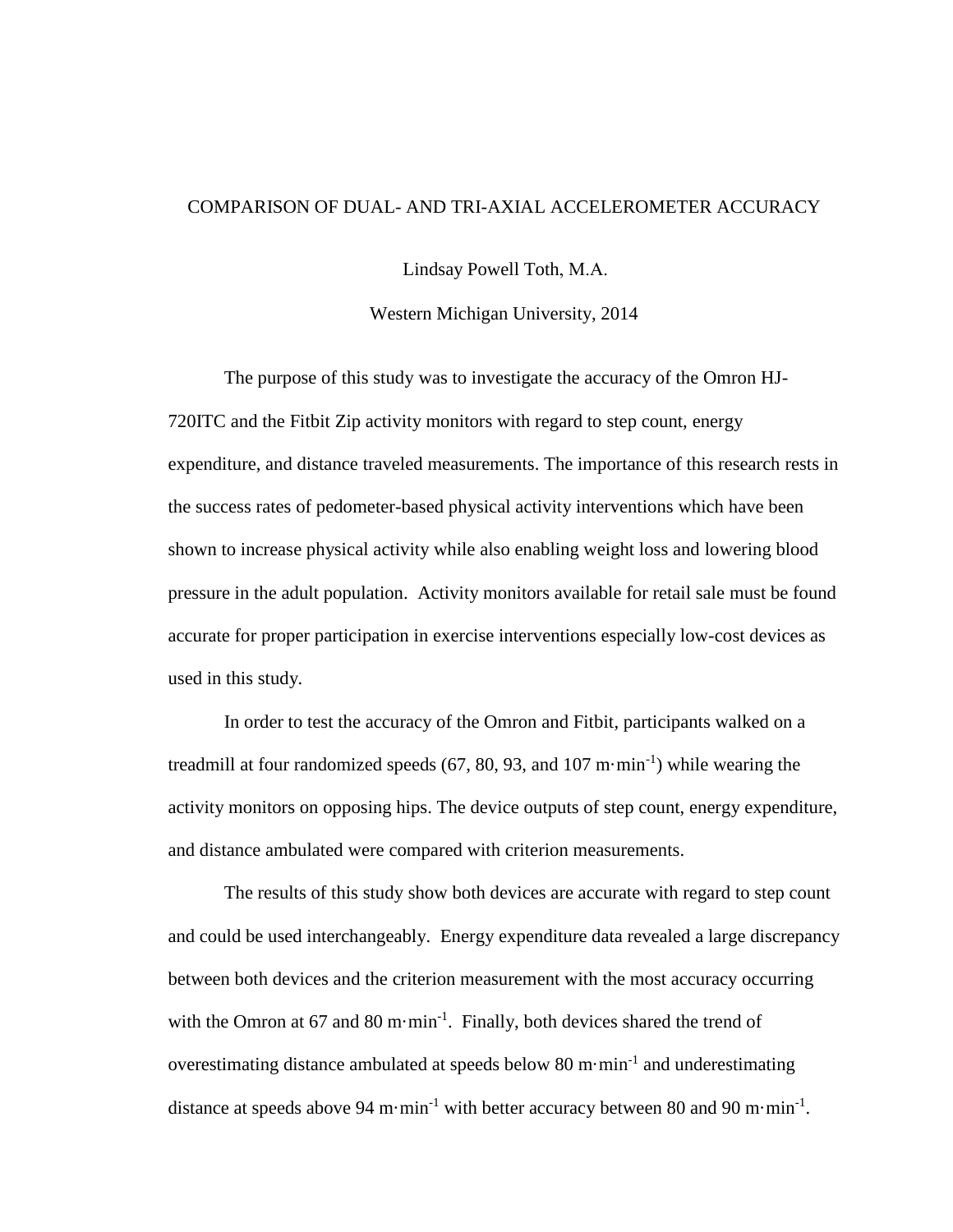Copyright by Lindsay Powell Toth 2014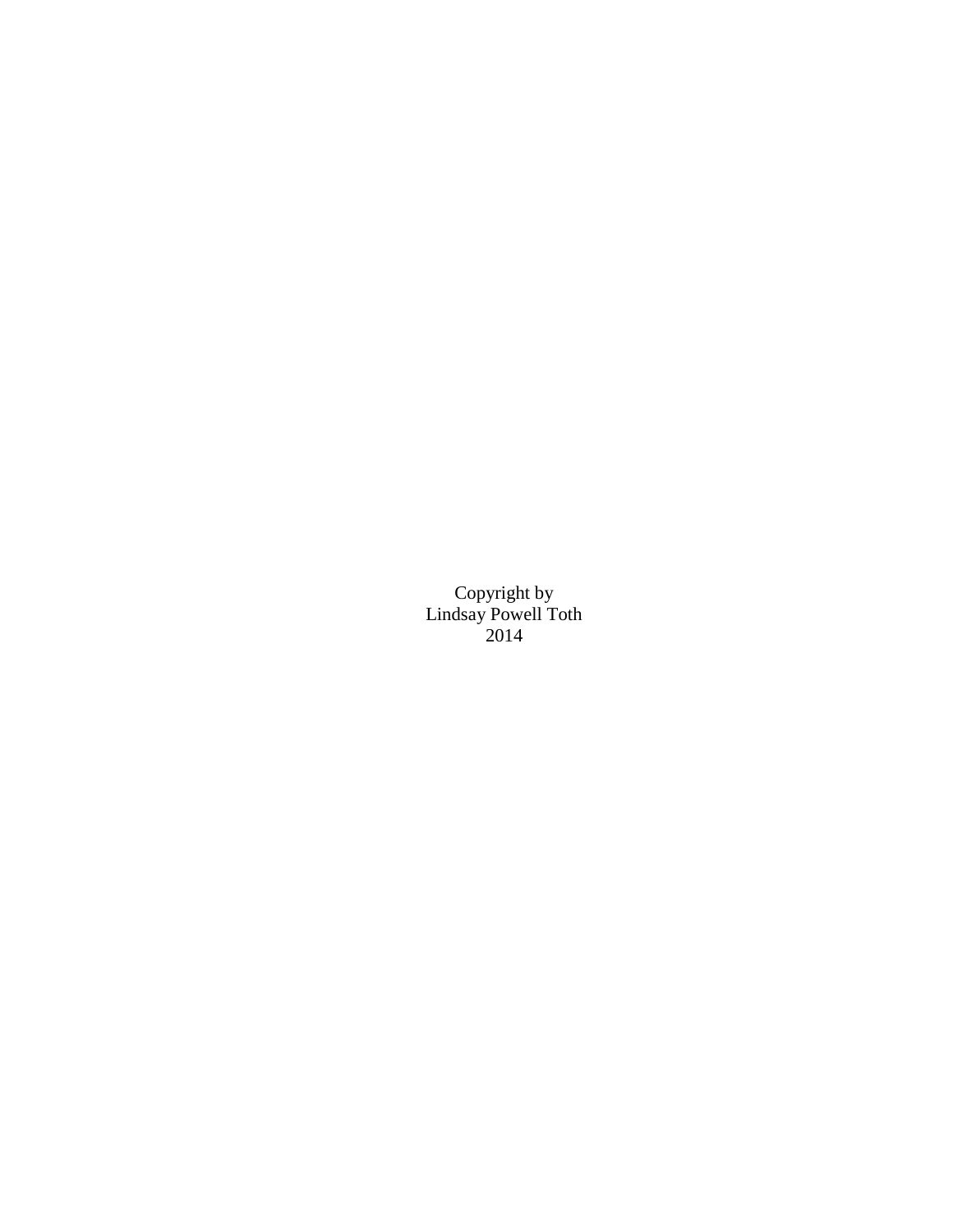#### ACKNOWLEDGMENTS

I would like to express gratitude to my committee for their guidance, time, and patience. Thank you Dr. Michael for your guidance with the research design, instruction of how to use the equipment, effective grammar-policing, and the occasional reality check to make sure I was on task. Dr. Weideman, without your diagrams on the whiteboard the idea for this project would not have come to be and without your deadlines, it never would have been completed. For those reasons and your positive support, thank you. Dr. Miller your patience in explaining the statistics and results is also greatly appreciated.

I must also thank Dr. Jennifer O'Donoghue and Dr. Steven Fulks for providing multiple undergraduate research and presentation opportunities and for pushing me to continue my education. Finally, I owe a big thank you to my family for everything but most importantly their love and support!

Lindsay Powell Toth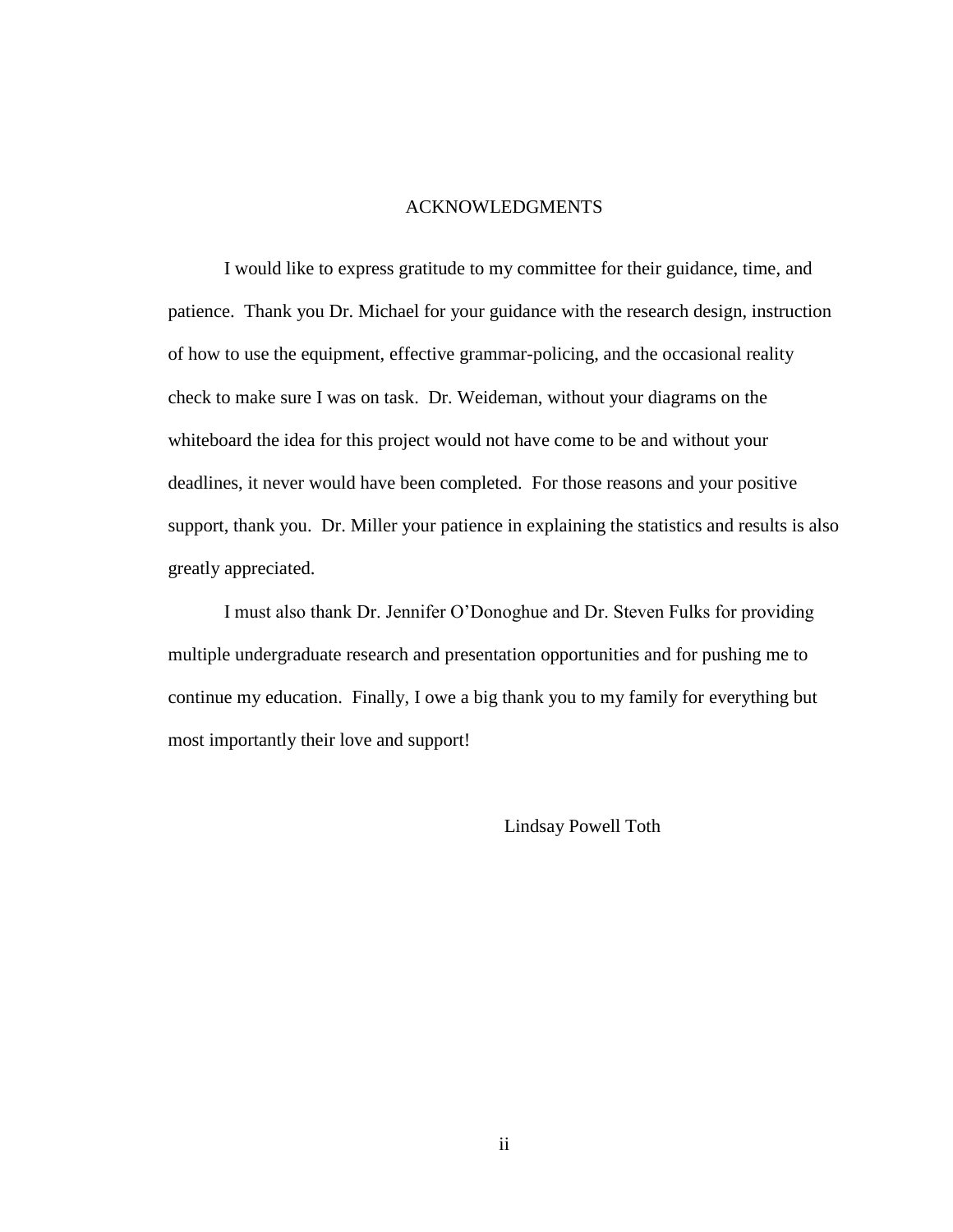## TABLE OF CONTENTS

| Energy Expenditure<br>18 |  |  |  |
|--------------------------|--|--|--|
|                          |  |  |  |
|                          |  |  |  |
|                          |  |  |  |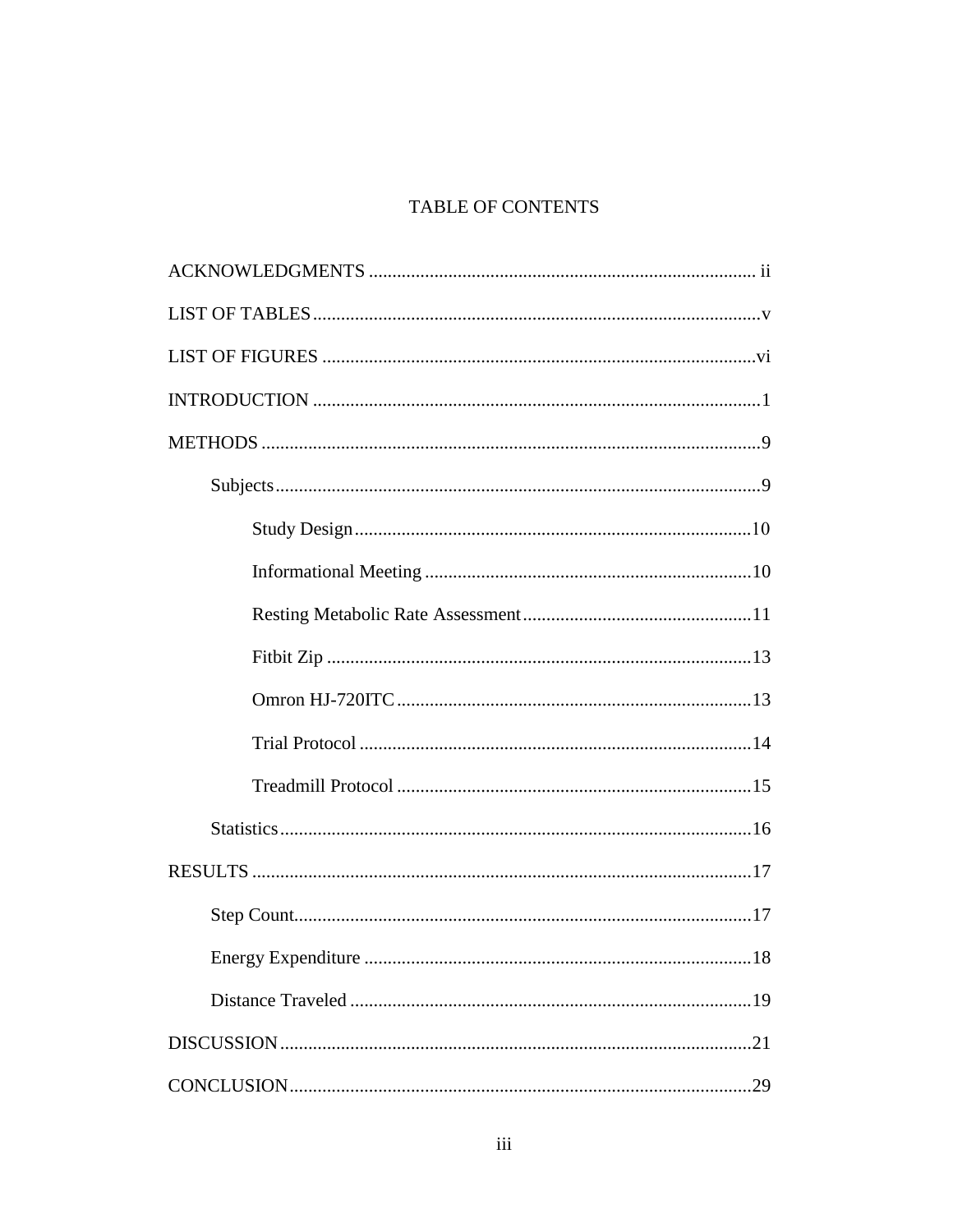## Table of Contents – Continued

|  | B. AHA/ACSM Health Fitness Facility Pre-participation Screening |  |
|--|-----------------------------------------------------------------|--|
|  |                                                                 |  |
|  |                                                                 |  |
|  |                                                                 |  |
|  |                                                                 |  |
|  |                                                                 |  |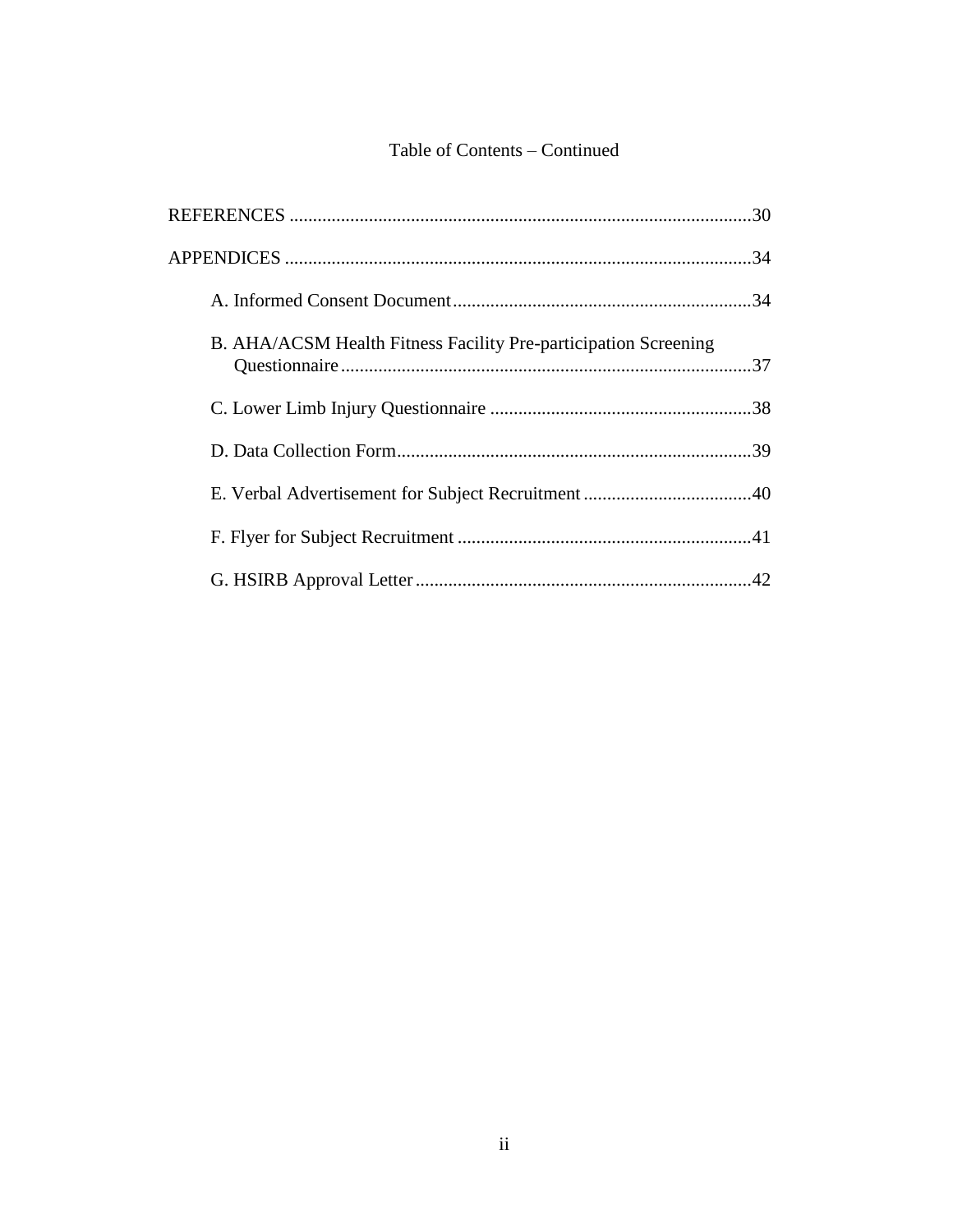## LIST OF TABLES

1. Descriptive Characteristics of Subjects .......................................................... 10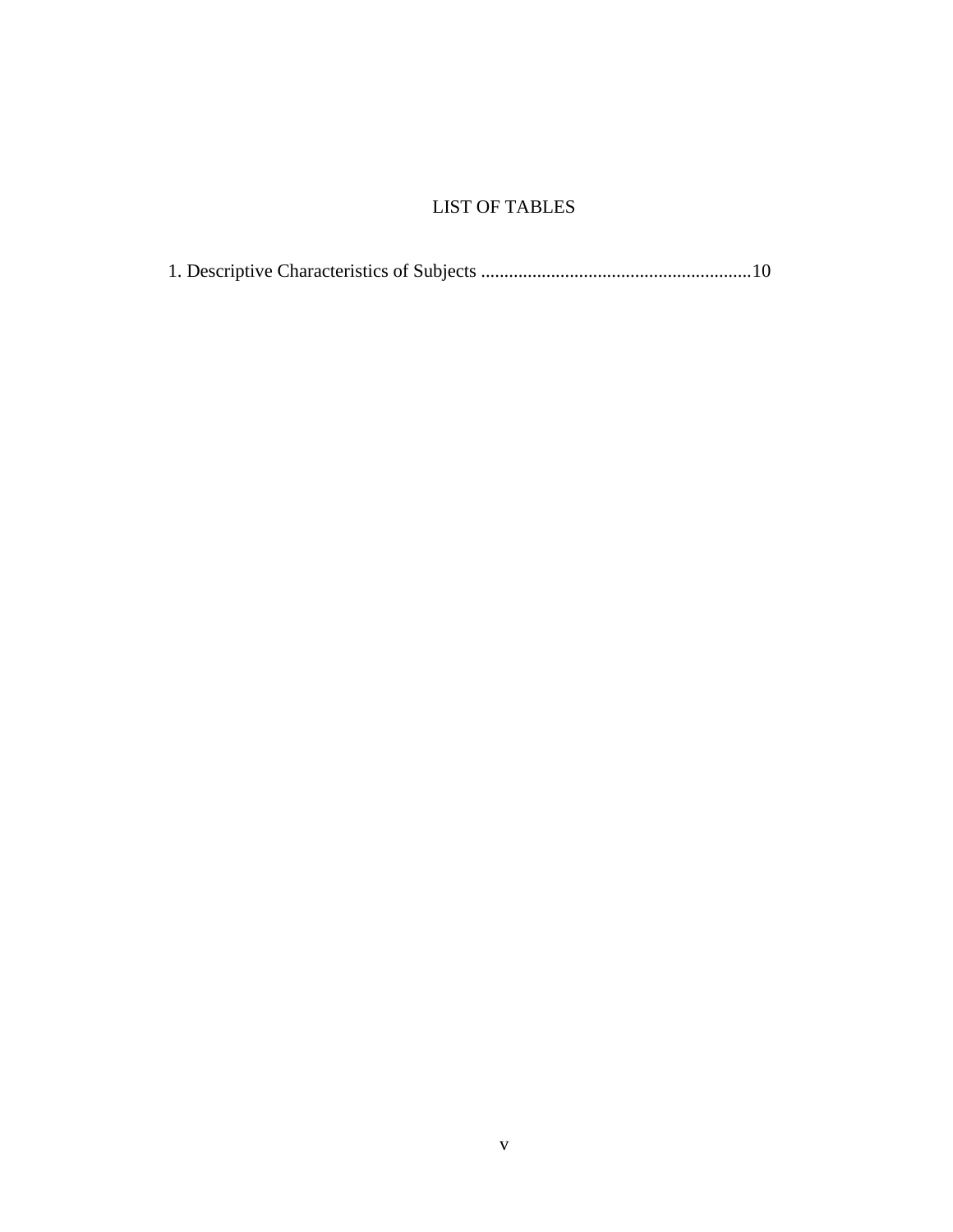## **LIST OF FIGURES**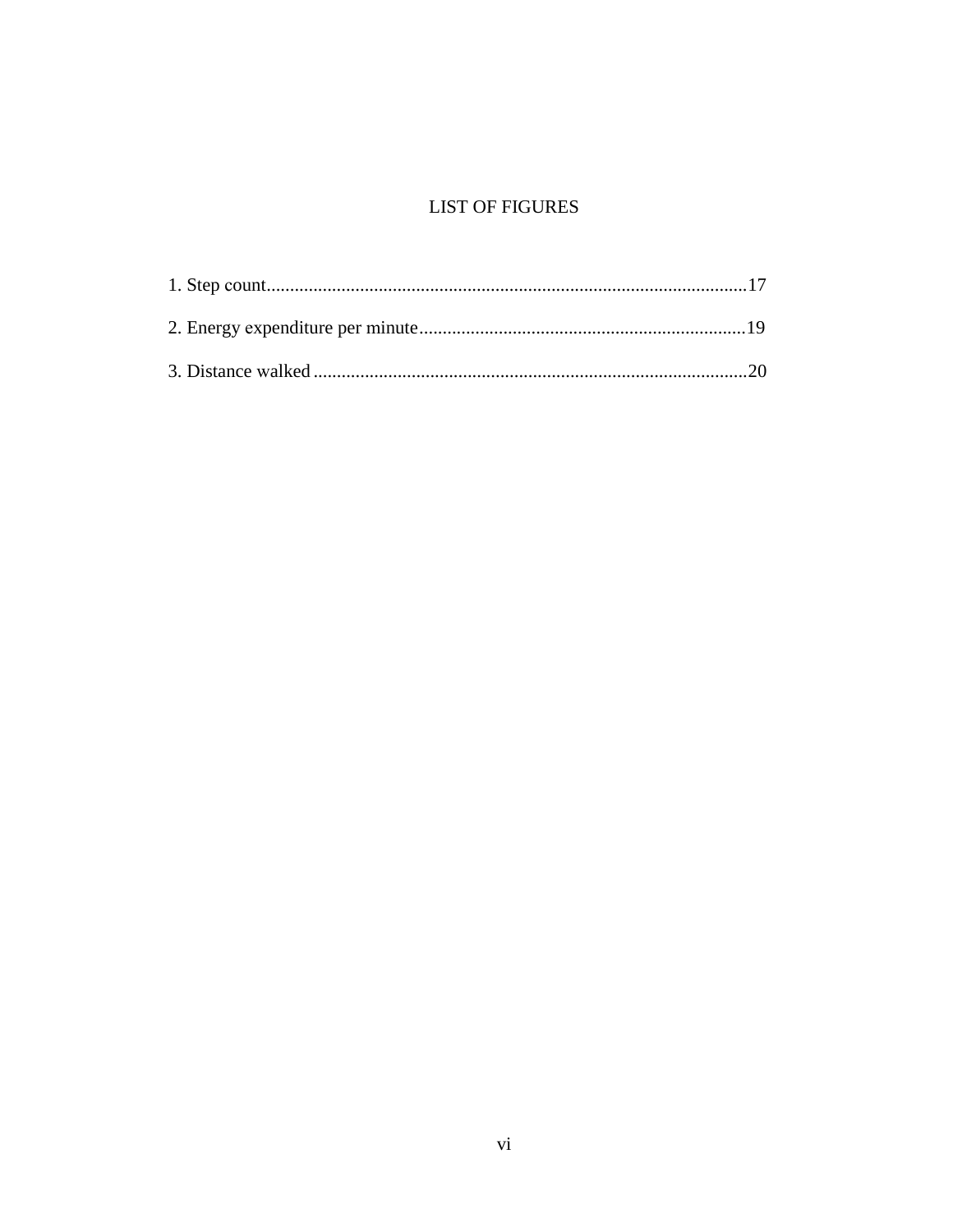### **INTRODUCTION**

Physical activity has been shown to positively influence cognitive function, mental health status, and physical health and well-being. Current and regular participation in exercise reduces the risk of cardiovascular disease, type II diabetes, obesity, stroke, multiple types of cancer, and all-cause mortality (Pescatello, Arena, Riebe, and Thompson, 2014). Although the complete list of benefits continues, data from surveys administered by the Centers for Disease Control and Prevention, U.S. Department of Health and Human Services, shows only 64.5% of adults are physically active and 25.4% reported no leisure time physical activity (Centers for Disease Control and Prevention, 2010) with further information revealing only 48% of adults meet the physical activity guidelines published by the American College of Sports Medicine (ACSM) and the American Heart Association (AHA) (Centers for Disease Control and Prevention, 2014).

The ACSM/AHA guidelines state 30 minutes of moderate intensity cardiovascular exercise on five or more days per week positively influences overall health; additional exercise time or increased intensity provides supplementary health related benefits. These guidelines cite walking as a moderate intensity, functional exercise which is commonly accessible and cost-friendly for most adults. It can satisfy the minimum level of suggested physical activity and has been shown to be an effective tool for combating physical inactivity especially when paired with pedometer based exercise interventions (Owen et al, 2011; Tudor-Locke and Lutes, 2009; U.S. Department of Health and Human Services, 2008). The benefits of walking and tracking steps is not a newly developed concept but has a rich history which has evolved over time to offer substantiated walking goals with valid measurement devices.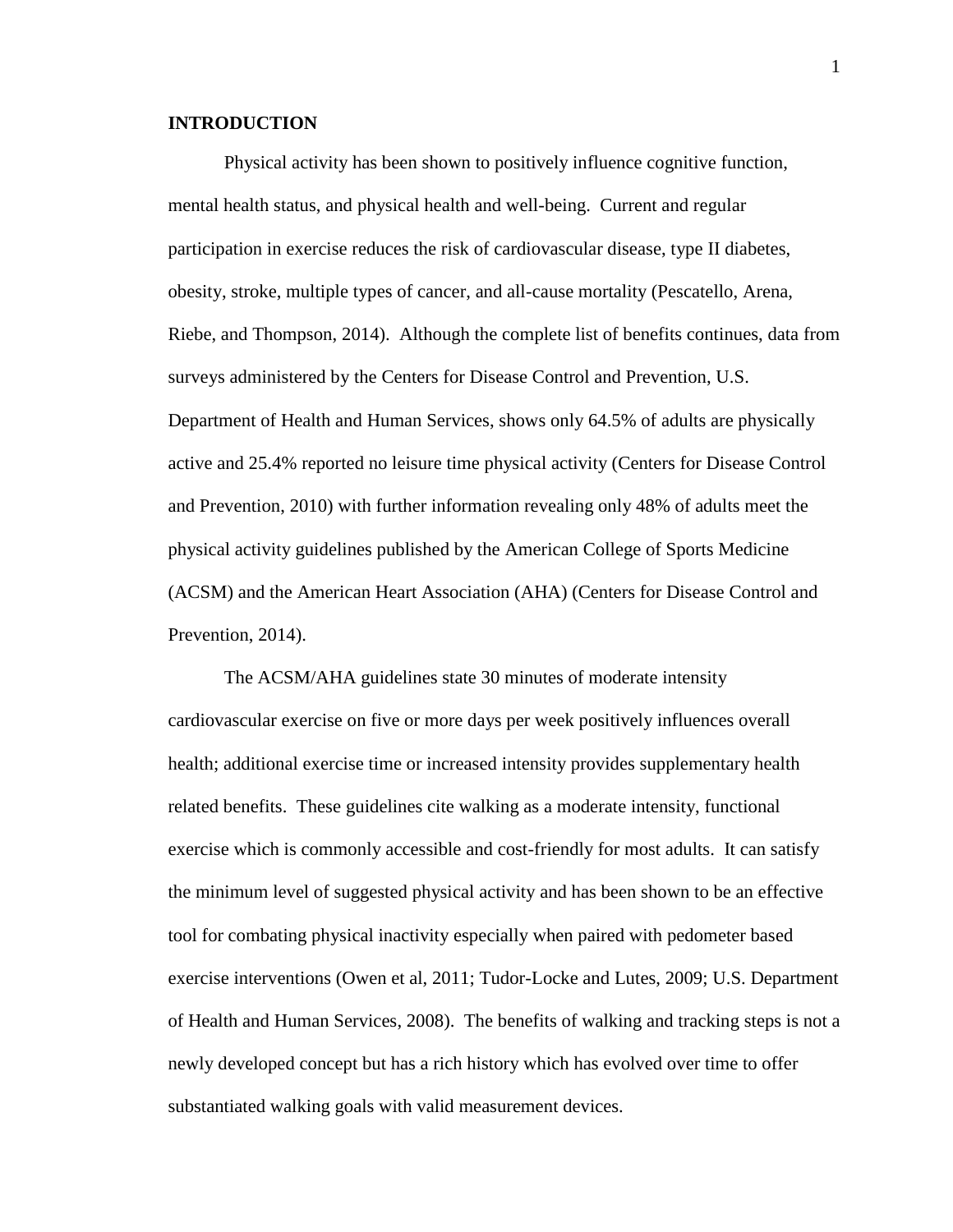Measurement of walking has been the main focus of pedometers and activity monitors since their invention by Leonardo DaVinci. Although the purpose for the pedometer was measuring distance walked for creating maps, this invention has since transformed into a step-counting, health promotion device. The first health promotion use of the pedometer was the Manpo-Kei thought of 10,000 steps per day, and currently has blossomed into more specific areas of personal health tracking such as energy expenditure, total distance traveled, sleep quality, grams of fat expended, flights of stairs climbed, and so on while retaining accuracy of step count (Tudor-Locke, 2003).

The history of steps per day recommendations began in the mid-1960's with Manpo-Kei, a Japanese pedometer model and walking theory, which swept Japan and was met with an overwhelming response so much as to instill a walking tradition. Manpo-Kei, itself, means ten-thousand steps meter, thus, beginning the 10,000 steps per day recommendation (Tudor-Locke, 2003). As the pedometer and walking recommendation spread beyond Japan, research seeking the optimum steps per day proliferated, leaving the classic step recommendation as a building block which has been augmented to fit the needs of special populations such as children, older adults, and those with chronic disease (Adams, et al, 2009; Tudor-Locke and Bassett, 2004; Tudor-Locke, Lutes, et al, 2011; Tudor-Locke, Mutrie, et al, 2011; Tudor-Locke, Raustrop, et al, 2011). Although the physical activity recommendations of today are predominately time and intensity based, the drive to use pedometers remains. Not only have researchers developed translations of intensity based physical activity guidelines into step per time period goals (Adams et al, 2013; Marshall et al, 2009) but developers have also updated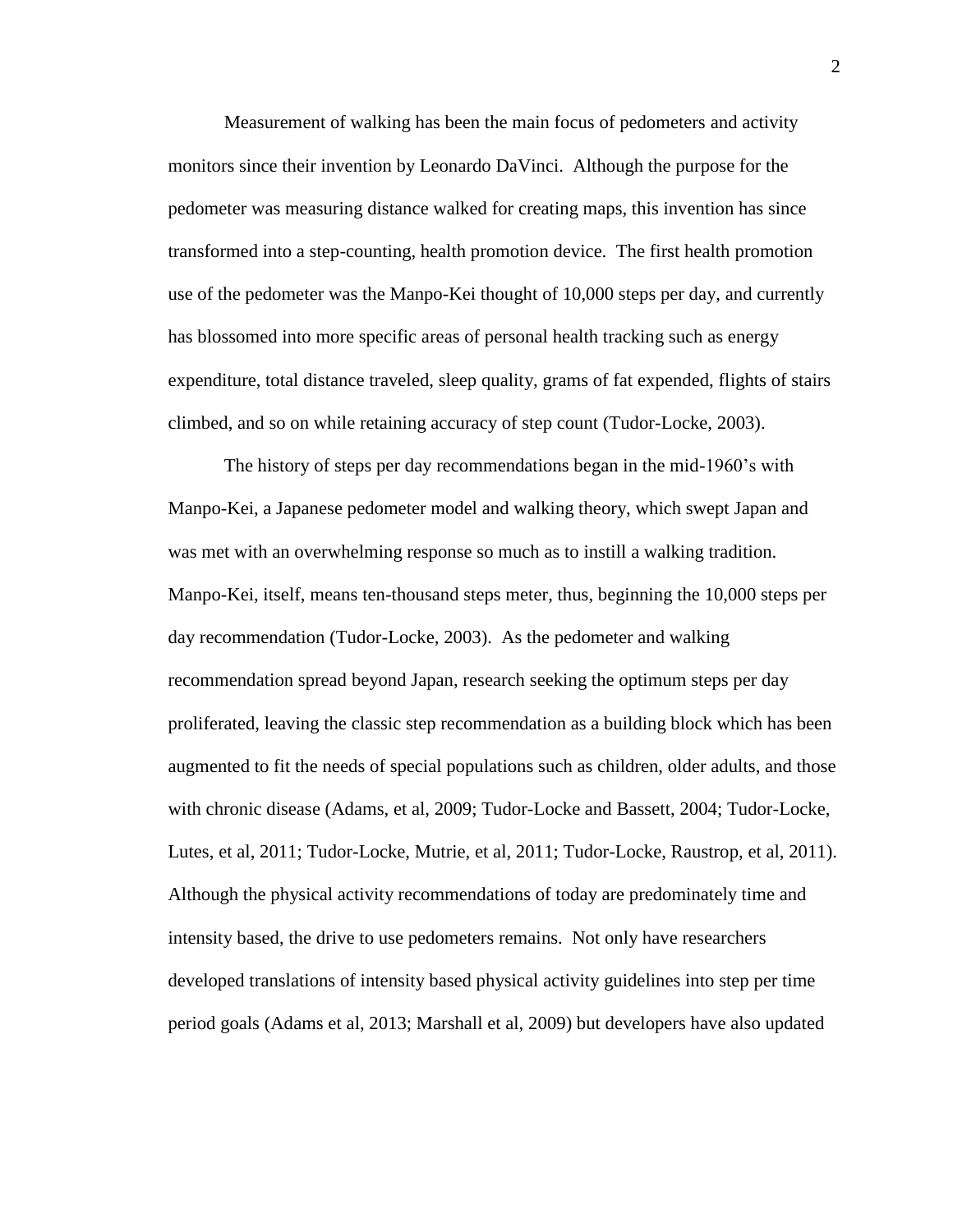and enhanced pedometer technology to monitor and record additional physical activity data.

Due to the spread of information on the importance of regular physical activity and the push to quantify more aspects of personal health, consumers demand for higher performing activity monitors has influenced the technological advancement of pedometers beyond basic step count. Pedometers have evolved from basic spring-lever devices capable only of counting steps to tri-axial accelerometers able to detect movement in three dimensions, estimate energy expenditure, and distance traveled while improving accuracy for step count (Bouten et al, 1994; Crouter et al, 2003). The classic spring-lever pedometer is worn on the waistband and counts steps when the springsuspended horizontal lever arm is displaced from its resting position due to the force of the user's foot as it strikes the ground. The lever swings above and below the resting angle which opens and closes an electronic circuit, thereby, counting steps. Because the horizontal lever arm only responds to the vertical displacement of the hips, this device is considered uni-axial.

The uni-axial nature of classic pedometers creates several limitations. In the event the pedometer rotationally shifts beyond its vertical placement on the waistband, step count data will be inaccurately recorded because the device is unable to read motion when in any other position. This limitation invites user error as the pedometer must be secured to the waistband vertically and placed on the correct area of the hip. It must also be fixed securely to a tight waistband to prevent rotation of the device during ambulation (Crouter et al, 2003; Giannakidou et al, 2012). Also, according to Melanson et al (2004), a major downfall of spring-lever pedometers lies in step count inaccuracy during walking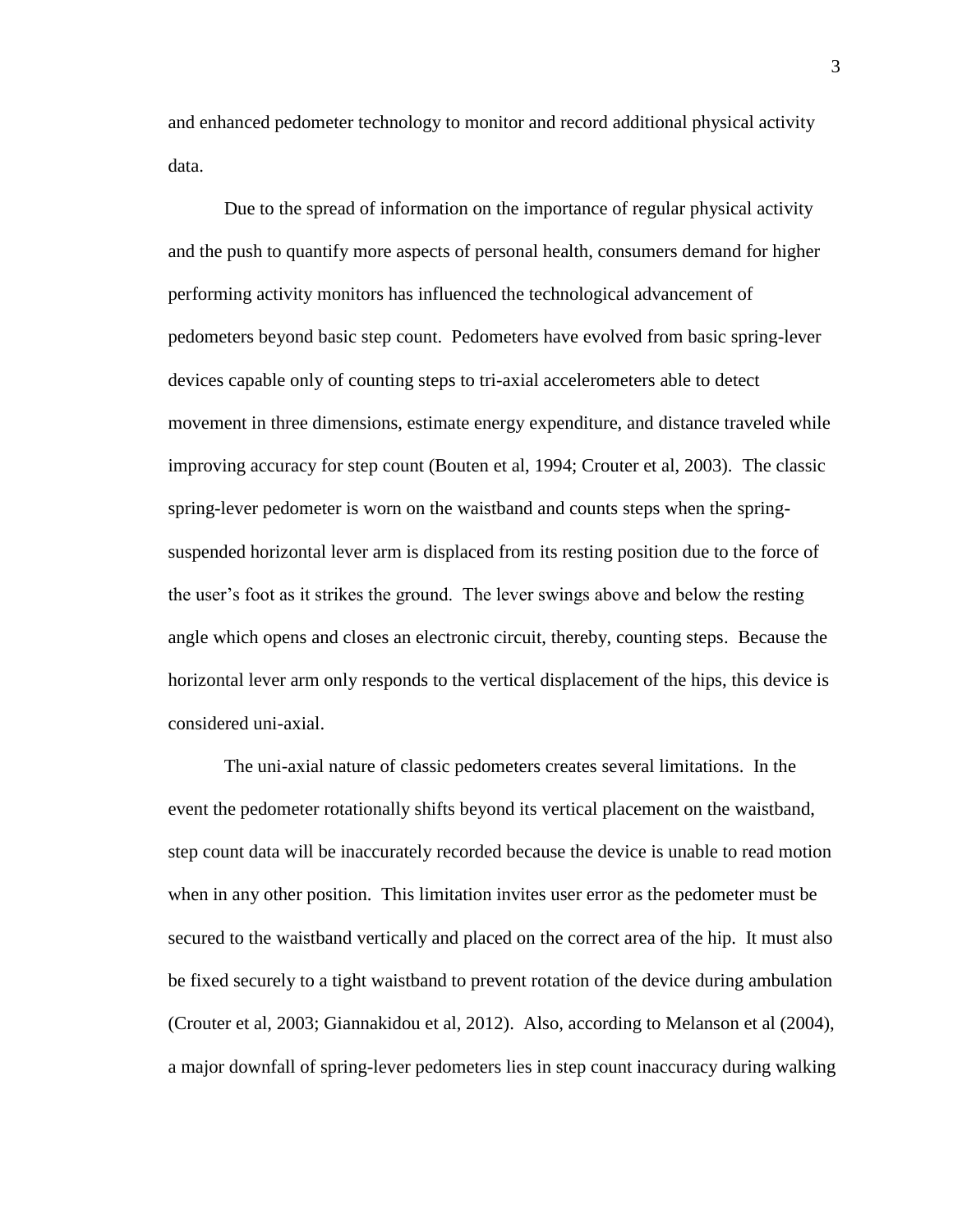speeds below 80.47 m $\cdot$ min<sup>-1</sup>. Slower walking speeds exhibited by the elderly, obese, and chronic disease populations do not impart sufficient force on the lever-arm with each step, therefore, the device does not display an accurate step count. The use of piezoelectric accelerometers is suggested for increased accuracy in slower walking individuals due to their heightened sensitivity to movement.

Activity monitors such as the Omron HJ-720ITC collect data via two piezoelectric accelerometers; one in the vertical and one in the horizontal plane. This form of accelerometer functions when force from foot strike and acceleration of the body places strain on the piezoelectric crystals that lie within the accelerometers. Data from the movement of the crystals is interpreted into step count, energy expenditure, and distance traveled using algorithms in the small processing unit of the device. Because piezoelectric activity monitors are more sensitive to force than spring lever devices, they are able to more accurately count steps for speeds of  $80.47 \text{ m} \cdot \text{min}^{-1}$  and below, which in spring lever pedometers has been shown to produce inaccurate readings. Finally, the dual-axis accelerometer can read motion in two planes providing more options for affixing the device to the body and allows for rotation of the device without a loss in accuracy (Crouter et al, 2003; Le Masurier and Tudor-Locke, 2003).

One of the most recent technological advances in accelerometers has been the application of micro-electro-mechanical (MEMS) accelerometers to analyze movement. MEMS accelerometers, as seen in the Fitbit Zip, have the ability to track strain or acceleration in three dimensions, potentially providing increased sensitivity (Mannion, 2012). Data collected by the tri-axial Fitbit is meshed with proprietary algorithms in the device's small central processing unit to produce step count, resting energy expenditure,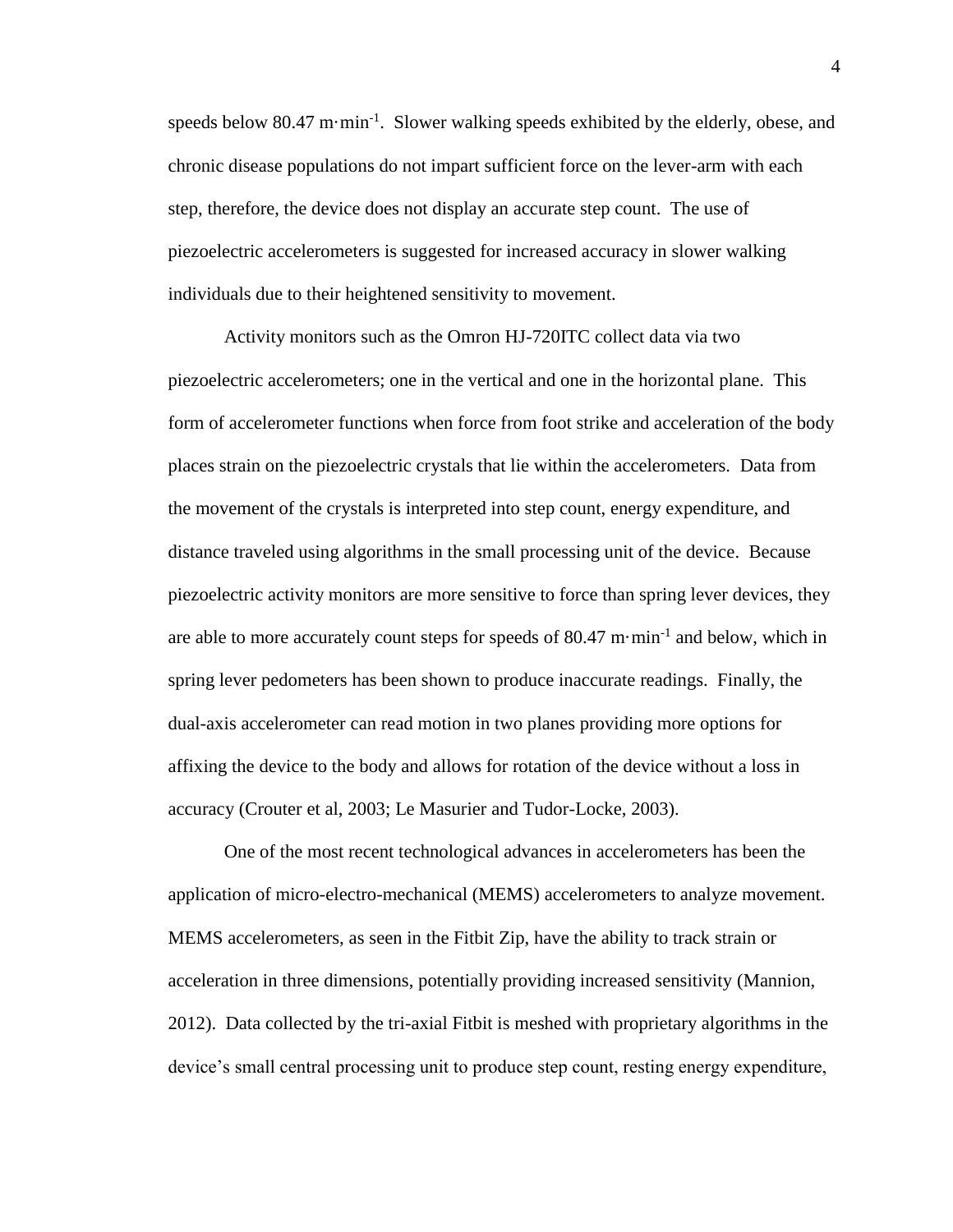energy expenditure during exercise, aerobic step count, and distance traveled. Takacs et al (2013) concluded the tri-axial accelerometer used in the Fitbit One, a similar product to the Fitibit Zip, to be valid and reliable device for measuring step count, but not accurate, for distance estimation at all walking speeds utilized in the study (90, 112, 133, 154, and 178 m·min<sup>-1</sup>). The accuracy of the Fitbit algorithm for energy expenditure is questionable as recent studies have reported the Fitbit Tracker and the Fitbit Ultra underestimate energy expenditure during physical activity (Dannecker et al, 2013; Gusmer et al, 2014).

Previous pedometer and activity monitor research shows uni-, dual-, and tri-axial devices, to most accurately measure step count, less accurately estimate distance traveled, and least accurately estimate energy expenditure (Crouter et al, 2003; Dannecker et al, 2013; Giannakidou et al, 2012; Gusmer et al, 2014; Hasson et al, 2009; Melanson et al, 2004; Swartz et al, 2009). As mentioned earlier, dual- and tri-axial piezoelectric activity monitors are most accurate for step count because they are more sensitive to smaller amounts of force. The increased sensitivity is important when monitoring steps of an individual who walks slowly or has a shuffling gait (Melanson et al, 2004). Accurately monitoring steps is not only important for research goals of tracking physical activity, but also plays a key role in meeting steps-per-day goals, participating in walking exercise interventions, or simply to assist individuals in satisfying the ACSM/AHA physical activity recommendations.

The importance of accuracy is magnified when activity monitors are used in weight loss interventions and in physical activity research. Those who use the energy expenditure output from an activity monitor must be able to trust its validity and accuracy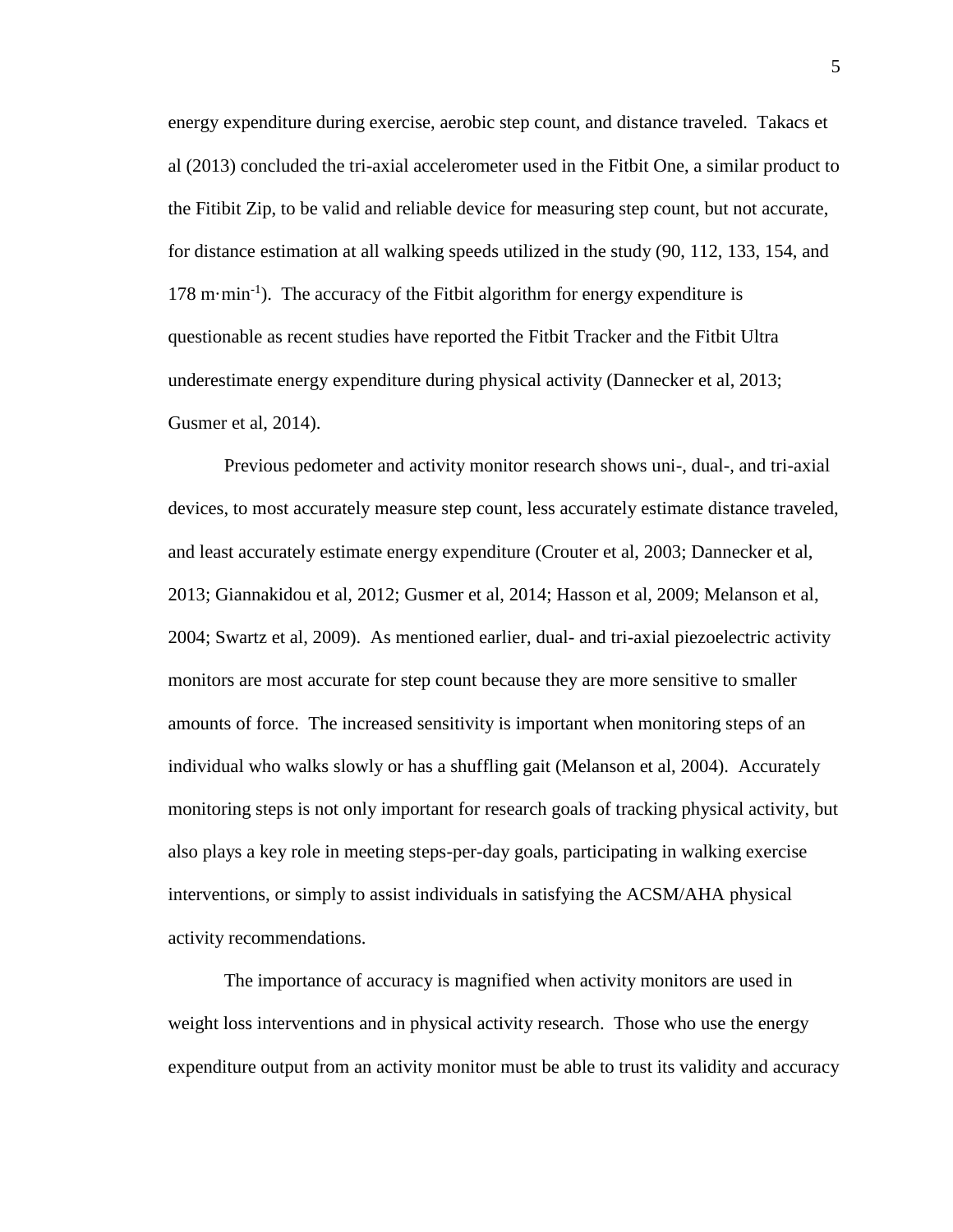in order to either create the energy deficit necessary to cause weight loss or accurately track caloric expenditure of exercise interventions. Kashiwazaki et al (1986) studied the correlations of energy expenditure in activity monitors during free-living activities of clerical and assembly workers. The results of this study show the highest correlation of net energy expenditure and activity monitor estimated expenditure to be clerical workers while at work and clerical and assembly workers while commuting to and from work. This finding highlights the accuracy of activity monitors' estimation of energy expenditure for walking activities only.

The measured net energy expenditure of the assembly line workers was greater than the sedentary clerical workers was suggested to be because the assembly individuals performed more movement throughout the day. Movements involved with assembly are much more diverse than clerical workers in that assembly workers lift objects, move their arms, and walk with unusual gait as necessary for their job while clerical workers mainly sit at a desk and walk short distances in the office. Researchers concluded the disparity between measured and activity monitor estimated energy expenditure was a result of the inability of the activity monitor to record upper and lower body movements which did not create a sufficient amount of force on the device and these movements usually did not include normal walking gait. The high correlation of measured and device estimated energy expenditure of the clerical workers was related to their steady walking gait and speed such as walking to meetings, offices, and the like during regular office work. As there were minimal kilocalories expended from other movements, the device estimate showed higher correlation to the actual measurement for energy expenditure. Finally, the accuracy of the device also is evident from the high correlation of measured and devices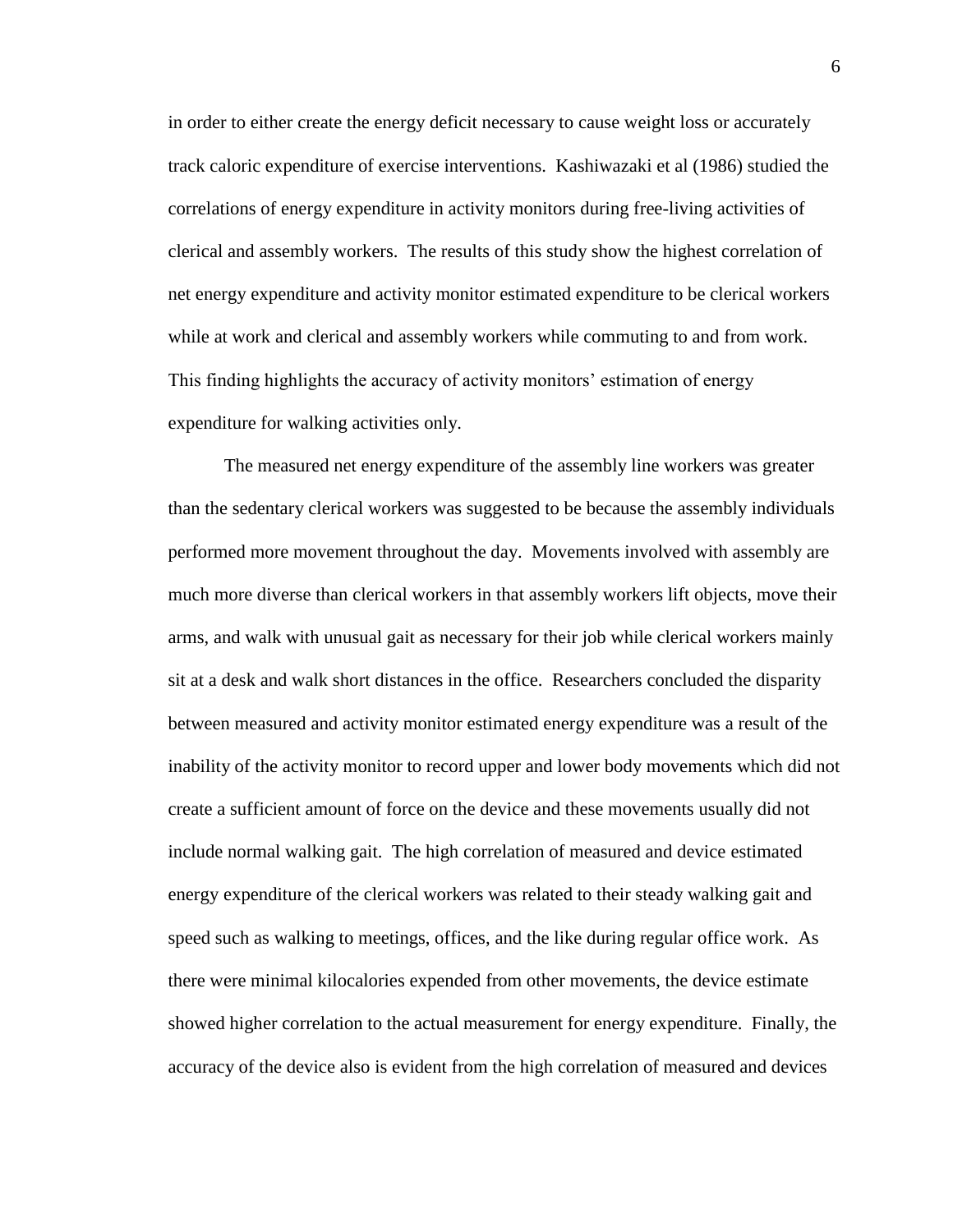estimated expenditure during commuting to and from work which for both groups involved walking.

Recent research compared uni-axial and piezoelectric accelerometers energy expenditure estimation capabilities over a varied list of activities. The results show similar responses in that the devices are most accurate for moderate walking and jogging activities, but vigorous running and other endeavors (basketball, filing papers, mopping) all exhibit varying counts of less accurate estimations. Crouter et al (2006) concluded the accuracy of specific accelerometers lies within the manufacturer's equation choice which is commonly based on accurately predicting energy expenditure for moderate intensity walking.

Although activity monitors are becoming more technologically advanced, research reveals their highest accuracy in step count, energy expenditure, and distance traveled remains in the original type of physical activity which these devices were used: walking. Walking is a very common, easily accessed, and virtually cost free exercise for most adults, it has been deemed a sufficient activity to satisfy physical activity recommendations and combat obesity, and, finally, has been a very successful activity in exercise interventions especially those that are pedometer based (Owen et al, 2011; Tudor-Locke and Lutes, 2009). Because individuals rely on activity monitors for varying reasons, these devices must be accurate and reliable as to allow users to properly track personal activity status and to fulfill personal activity goals.

Downfalls of previous activity monitors include inaccuracies in step count at slow speeds, error related to improper placement of the device, and variable accuracy of energy expenditure output, therefore, the purpose of this study was to compare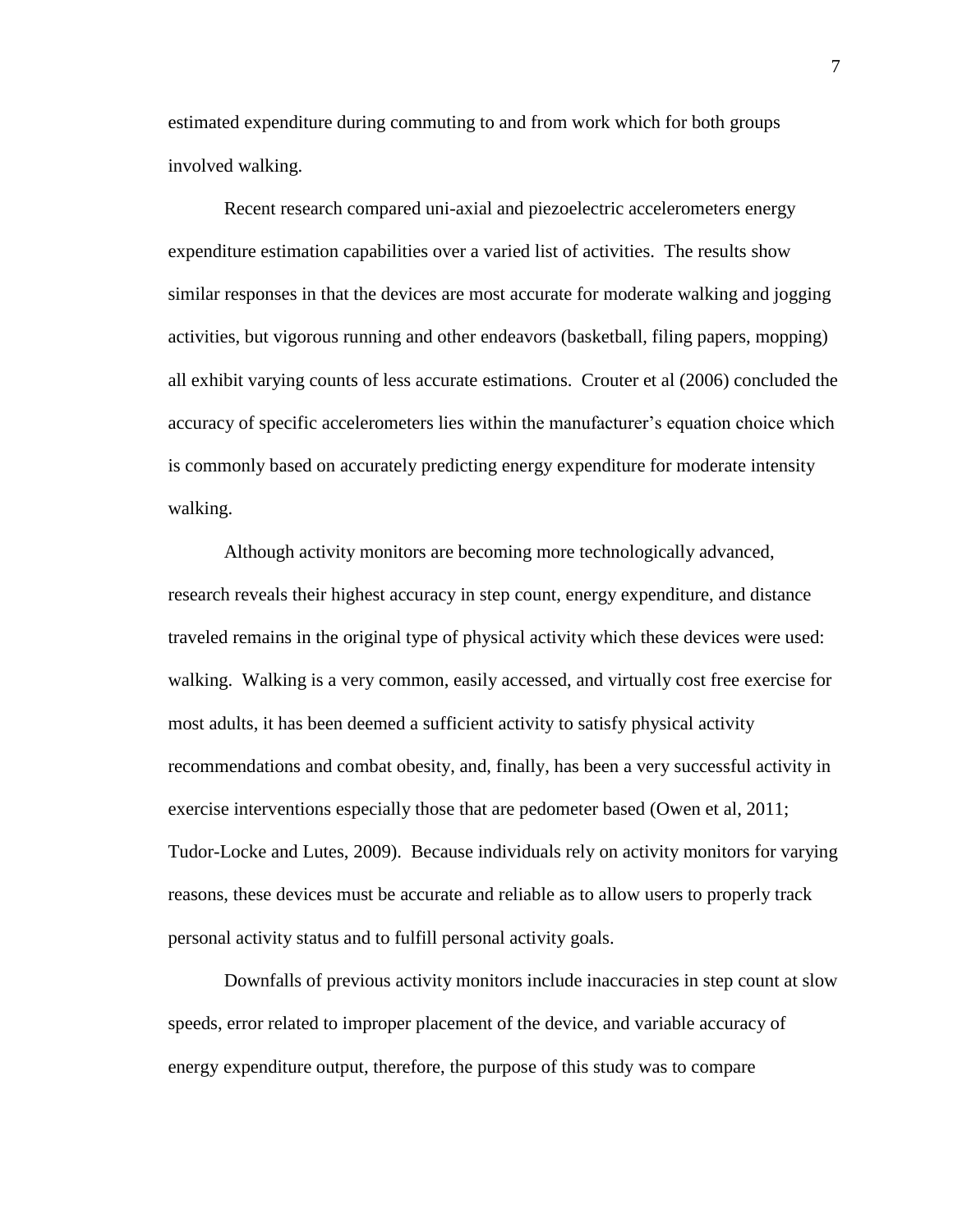measurements of the dual-axial Omron HJ-720ITC, tri-axial Fitbit Zip, metabolic cart measured energy expenditure, hand counted steps, and calculated distance traveled to assess device performance. Very little information and research about the Fitbit Zip is available, therefore, emphasizing the importance of this study. Generally, the Fitbit is a comparable device to the Omron with regard to its basic capabilities of providing step count, energy expenditure, and distance traveled information. The Fitbit offers updated accelerometer technology, more options for social media interaction, and a smaller size, but the accuracy remains unknown, therefore, the Fitbit must be assessed against the previously researched Omron. The Omron has been deemed accurate for step count but, like many other activity monitors, has been found to underestimate energy expenditure during walking (Giannakidou et al, 2012). In this study devices were worn on opposing hips of subjects while walking on a treadmill at four speeds  $(67, 80, 94,$  and  $107 \text{ m} \cdot \text{min}^{-1})$ for a duration of 5 minutes at each speed. Other data collection included resting and activity energy expenditure and hand tallied steps; distance walked on the treadmill was calculated using the equation speed multiplied by walking time.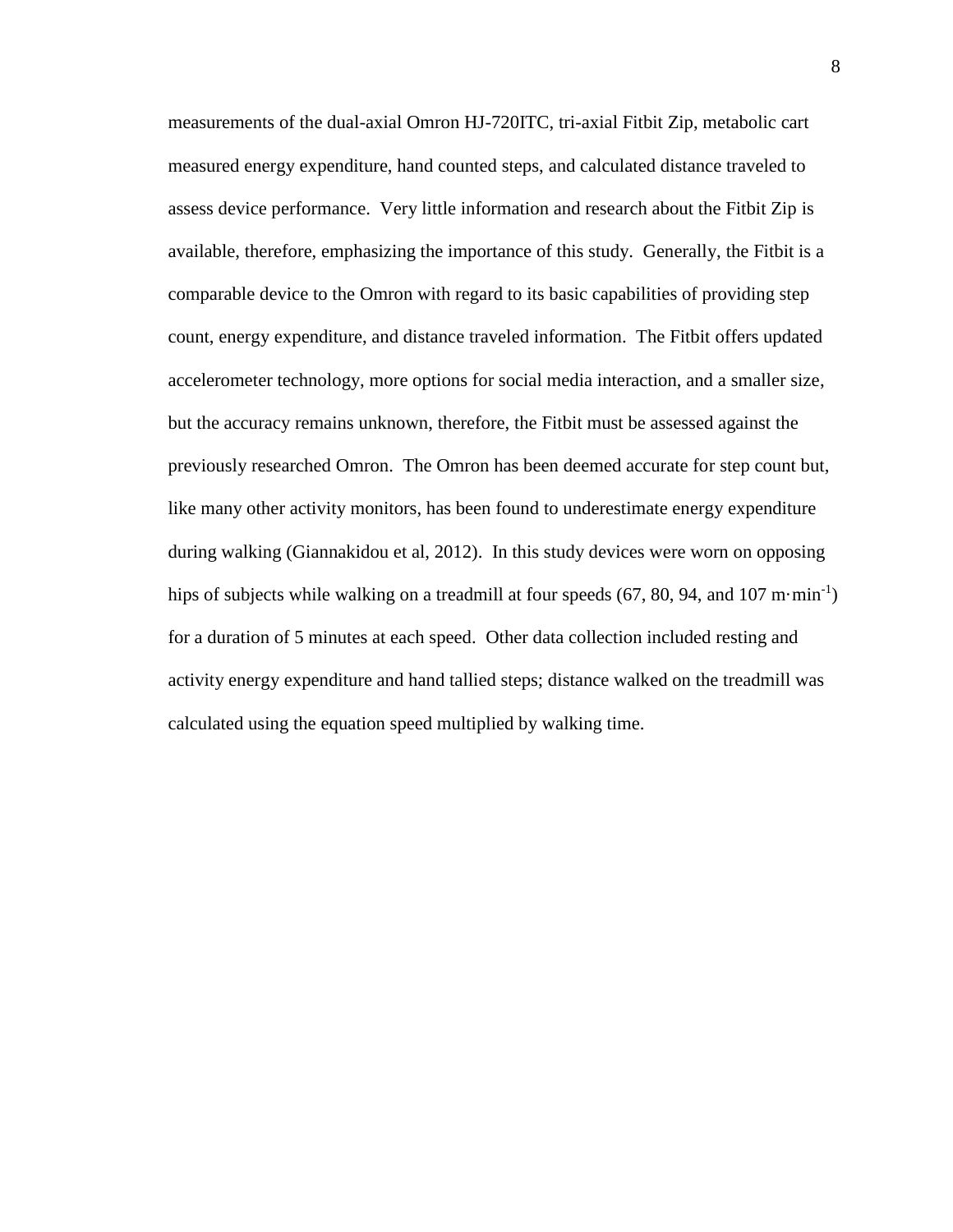#### **METHODS**

#### **Subjects**

Twenty four recreationally active individuals (13 male; 11 female) recruited from the Western Michigan University Student Recreation Center (SRC) participated in this study approved by the Human Subject Institutional Review Board at Western Michigan University. All participants provided informed consent and completed both the AHA/ACSM Health Fitness Facility Pre-participation screening questionnaire and the Lower Leg Injury Questionnaire (appendix A, B, C) before being accepted into the study. The AHA/ACSM Health Fitness Facility Pre-participation screening questionnaire was used to ensure the participant fell in the low risk range for cardiovascular disease and was not physically inactive. The lower body injury assessment questionnaire precluded participants who had lower body abnormalities or injury which would confound treadmill walking safety.

Participation was limited to individuals classified as low risk for cardiovascular disease according to the American College of Sports Medicine. Men from 18 to 45 years of age and women 18 to 55 years of age (Pescatello et al, 2014) with no: 1) lower body musculoskeletal/orthopedic injury within the past 6 months or a condition which would prevent treadmill walking, 2) were free of cardiovascular, respiratory, and metabolic diseases, and 3) were within the normal or overweight BMI ranges based on height and weight (Pi-Sunyer et al, 1998). Descriptive characteristics of subjects are located in Table 1.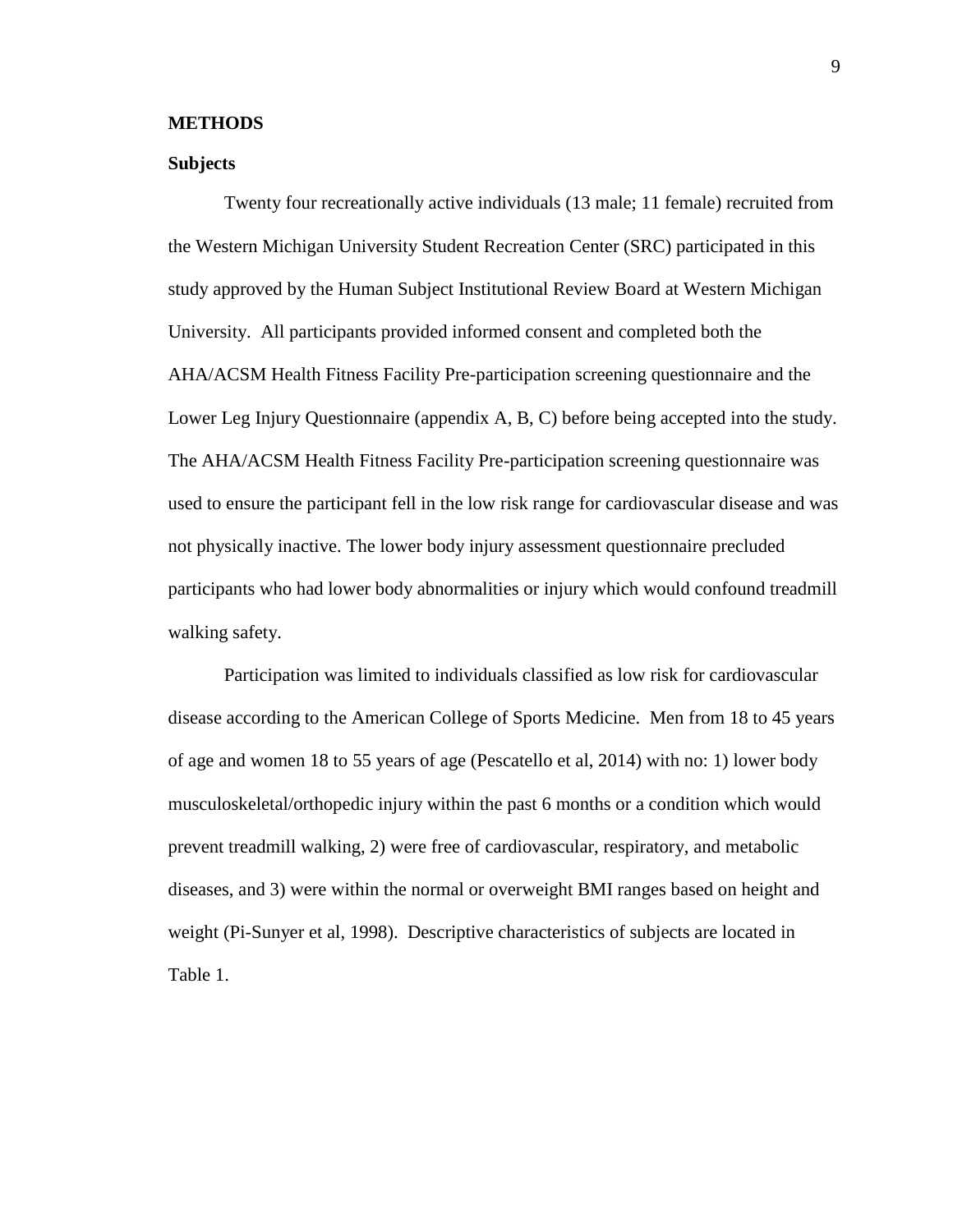| Mean $\pm$ SD |  |  |
|---------------|--|--|
| 4.58          |  |  |
| 10.42         |  |  |
| 12.65         |  |  |
| 3.19          |  |  |
|               |  |  |

Table 1. Descriptive Characteristics of Subjects (*N=24*)

Abbreviation: BMI, body mass index

#### *Study Design*

Each subject attended a total of three meetings: an informational meeting; assessment of resting metabolic rate; and walking trials. All height, weight, resting metabolic rate, and walking trial measurements were performed in the Western Michigan University Human Performance Laboratory.

#### *Informational Meeting*

The informational meeting included a detailed description of the study, expectations of voluntary participation, an opportunity to address questions, measurement of height and weight, and completion of an informed consent document and two questionnaires. Following the verbal description of the study and participant expectations, informed consent was verbally explained during which ample time was provided for potential participant questions. If the individual agreed to the terms of the study, he or she then signed the informed consent document. The session concluded with the potential participants completing the AHA/ACSM Health Fitness Facility Preparticipation screening questionnaire, the Lower Leg Injury Questionnaire, and measurement of height (cm) with a standard standiometer and weight (kg) with an electric scale.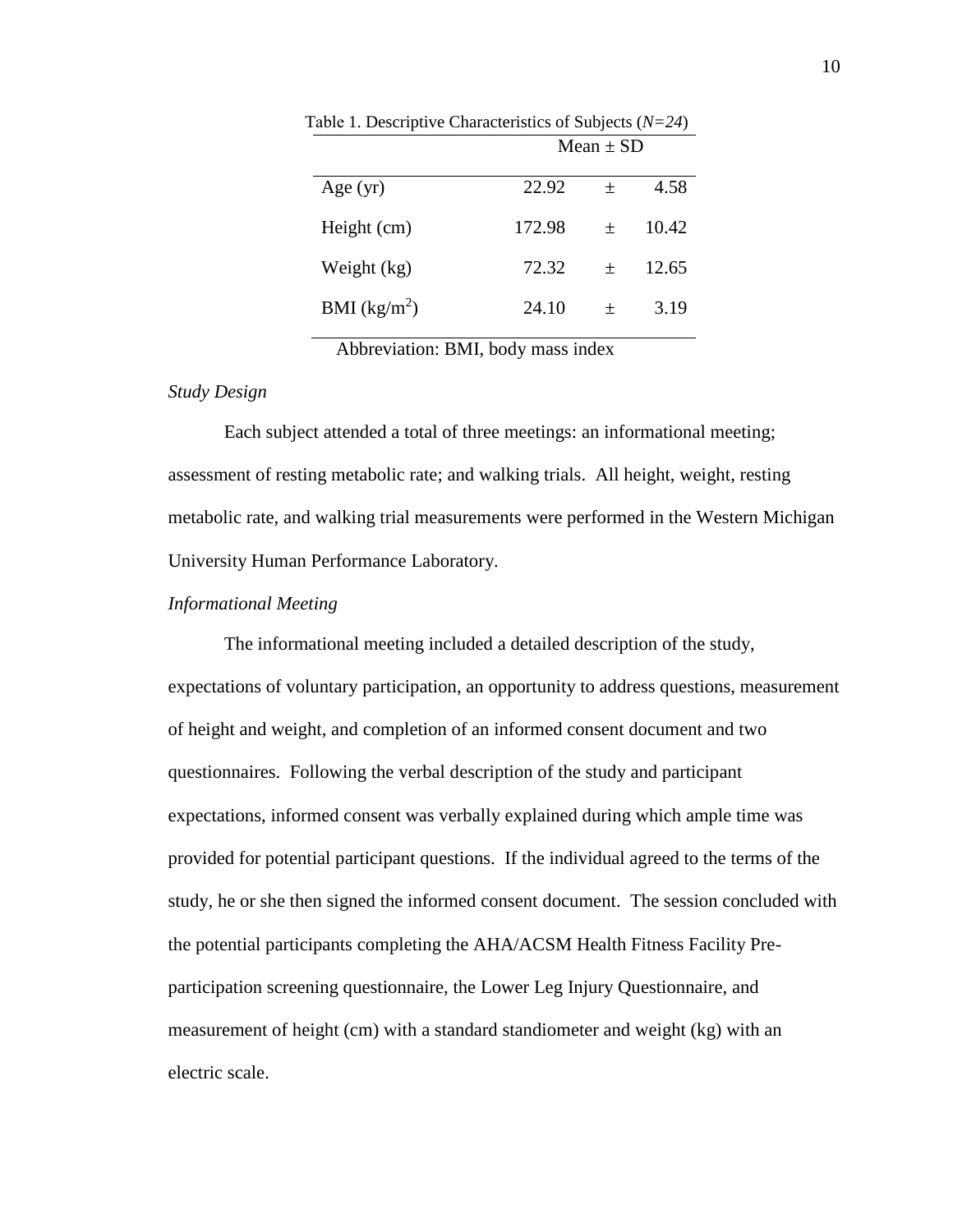Following the first meeting, the student investigator reviewed the completed questionnaires. Participants who fell within the predetermined cardiovascular risk, recreational activity, and body mass index ranges were accepted into the study and contacted to schedule the resting metabolic rate assessment.

#### *Resting Metabolic Rate Assessment*

Resting metabolic rate (RMR) and stride length were both measured during the second meeting. RMR was determined via indirect calorimetry using the SensorMedics (Vmax 229, SensorMedics, Yorba Linda, CA) metabolic cart. This measurement occurred between the hours of 6am and 9am following an overnight fast with the request that participants refrain from stimulants (coffee, nicotine, etc.) and exercise the morning of the assessment.

When the participants arrived at the lab they were immediately fitted with headgear for breath-by-breath analysis and then asked to lie supine on a padded lab table. The participants were directed to relax (without sleeping) and remain still for the following 45 minutes. During the RMR assessment the lab was general room temperature, lights were dimmed, and no extraneous noises were present. The subjects were not permitted to listen to any music or other audio materials once their assessment began.

For data collection purposes, the 45 minute rest was divided into two segments. The first 30 minutes was to allow participants to adapt to the environment and headgear and provide time for his or her body to return to resting metabolic rate. During this time no data was collected. Oxygen consumption data was collected during the last 15 minutes and averaged for output in 20 second intervals. The metabolic cart converted gas exchange data to resting energy expenditure (kilocalories) which was later averaged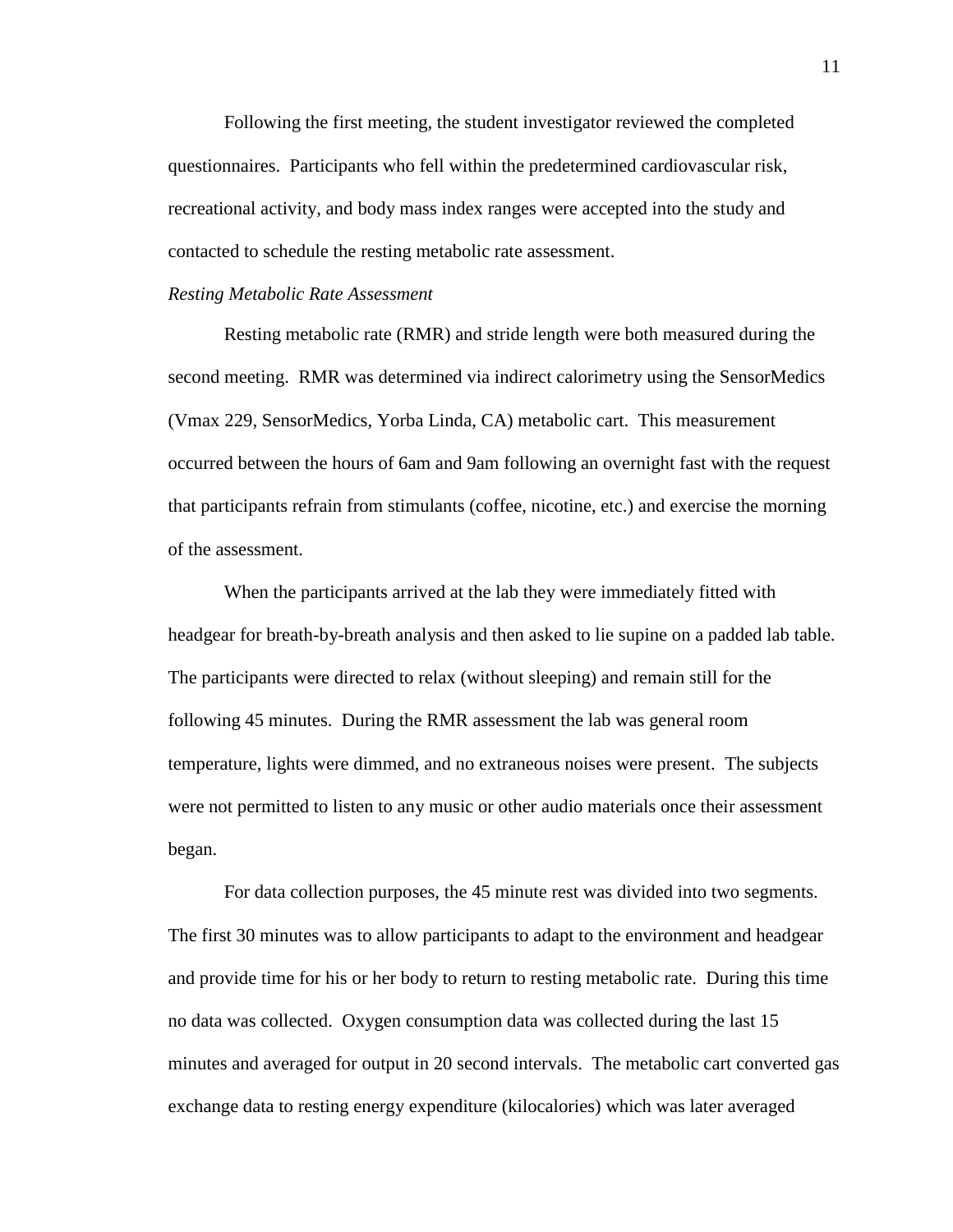every 60 seconds to determine measured RMR for later comparison to the Fitbit RMR prediction equation.

The Fitbit is programmed to use the MD Mifflin-St. Jeor equation for estimating basal metabolic rate (BMR). The user must create a Fitbit account by inputing height, weight, and age to the web-based system, then must sync the device to the account to enable the personalized energy expenditure output. When an individual performs physical activity, the device is programmed to add physical activity energy expenditure to the resting energy expenditure. The algorithm for energy expenditure during physical activity remains unknown (Fitbit, nd). Because this study is concerned with exercise energy expenditure, the Mifflin-St. Jeor equation was used to determine BMR for each 5 minute trial for later data analysis.

Following the RMR assessment, stride length was measured using the method suggested by the Omron users manual. On a large, flat, obstacle free, indoor floor, the participants were instructed to place the most distal part of their shoe's toe box on a taped line then walk forward at a comfortable pace until instructed to stop. The student investigator counted 10 continuous strides then placed a second marker on the floor, again, near the subject's most distal part of the toe box. The distance between the two markers was measured and divided by 10 to determine stride length. This information was recorded and later programmed into the subjects corresponding Omron.

Upon completion of the RMR session, one Fitbit and one Omron were prepared for the subject's subsequent walking trial. The Fitbit was programmed with the subject's date of birth, height, weight, and gender via the Fitbit web-based software (www.fitbit.com/start). Weight and stride length were manually entered into the Omron.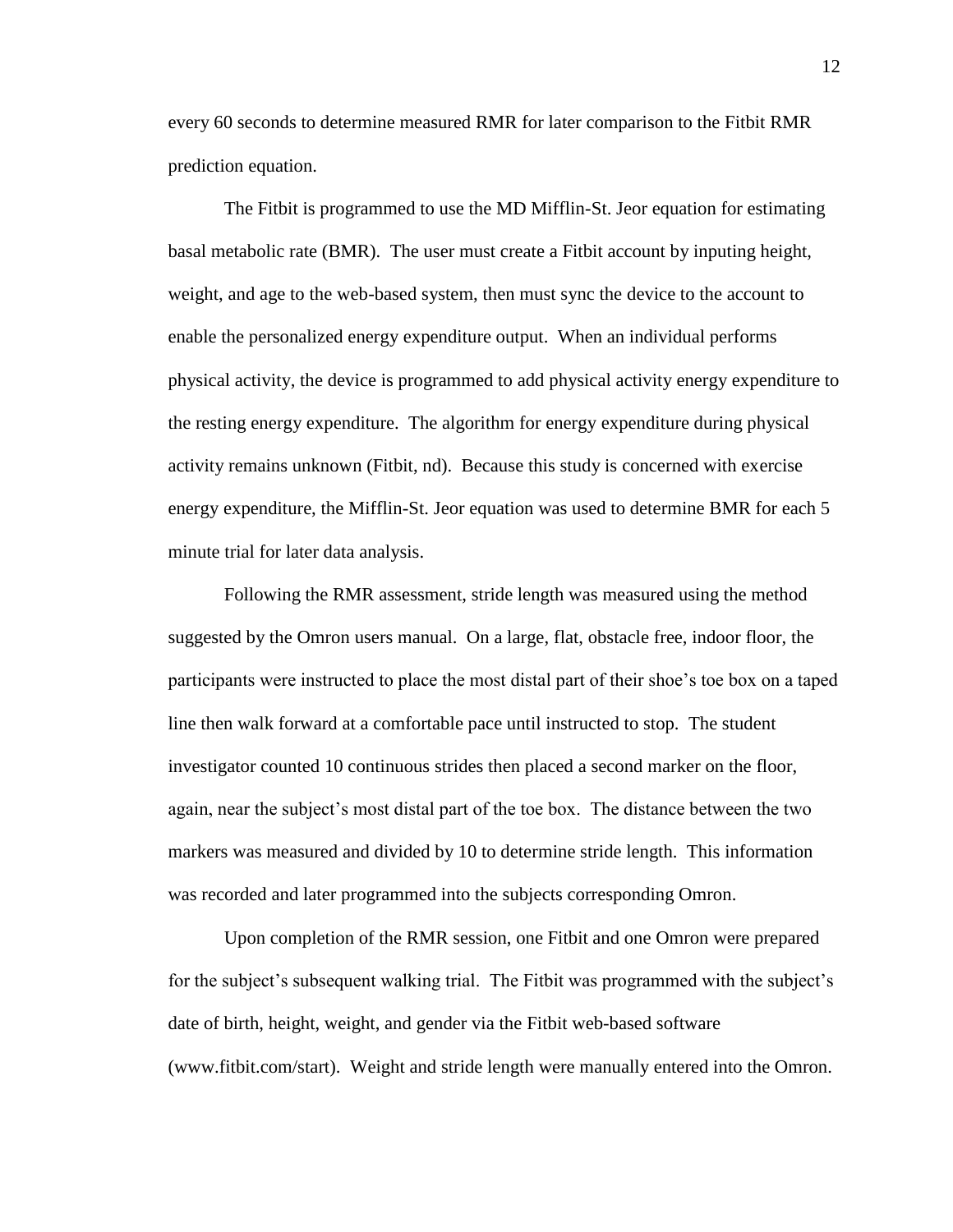The information entered allowed the devices to provide personalized estimated outputs of distance traveled and energy expended. Each participant was provided with a new device to prevent any data error or cross-over from previous use. To prevent errors, each device was labeled with a subject specific four character code which was also used in place of the subjects name on the metabolic cart and in the Fitbit web-based software to maintain confidentiality.

#### *Fitbit Zip*

The Fitbit Zip (San Fransisco, CA) is a clip-on activity monitor. It measures 35.5mm in height, 28mm in width, 9.65mm in depth and has a weigh of 8 grams. This small device uses a MEMS tri-axial accelerometer that detects motion in three orthogonal planes and processes data using a 16 bit microcontroller and proprietary algorithms to provide step count, distance traveled, and calories burned. The Zip has a memory allowing it to hold 7 days of minute-by-minute activity data with the previous 23 days of averaged step, calorie, and distance information. Finally, activity information can be wirelessly synced to the Fitbit web interface by Bluetooth directly to a mobile device or via the wireless dongle for use with a PC. The Fitbit web interface allows for social interaction, goal setting, as well as private data collection and viewing.

#### *Omron HJ-720ITC*

The Omron HJ720-ITC (Omron Healthcare Co, LTD., Kyoto, Japan) is a clip-on piezoelectric activity monitor. This device uses a dual-axial accelerometer which allows for detection of motion in the horizontal and vertical planes. The small processing unit provides the user with step count, aerobic step count, duration of aerobic walking, energy expenditure, grams of fat burned, and walking distance. The dimensions of the Omron are 47mm in width, 73mm in height, and 16mm in depth and with the battery included, it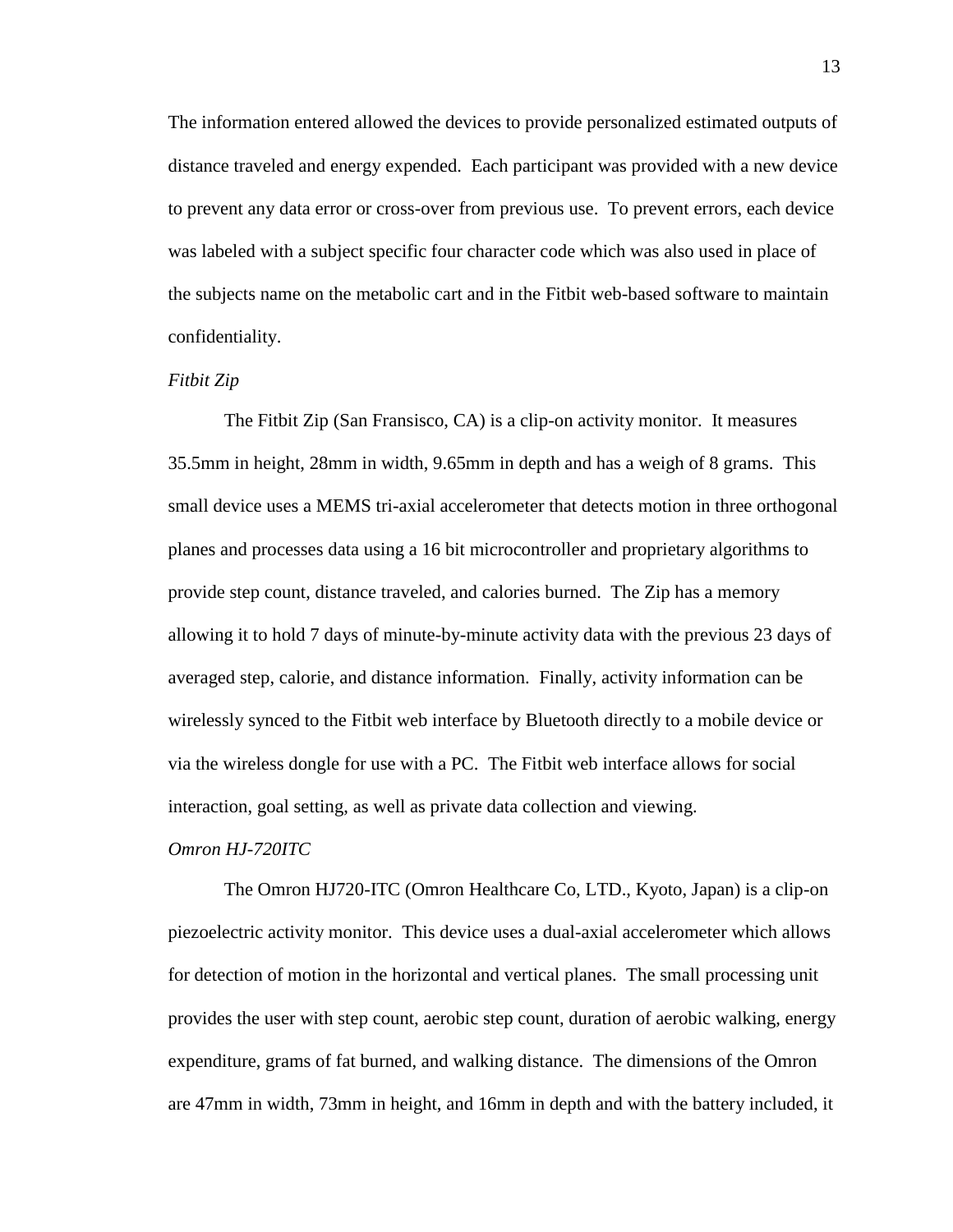weighs 37 grams. Forty-one days worth of activity data can be stored in the device with the most recent 7 days available for viewing. This device offers USB wired connectivity for purposes of downloading data to the Omron healthcare software. The Omron healthcare software allows for tracking of multiple individuals' physical activity information in one central location which is useful in the healthcare setting. This platform can also be used for personal monitoring, goal setting, and data collection. *Trial Protocol* 

During the final lab meeting participants performed the treadmill walking trials while wearing the devices. When subjects entered the lab, they were first given a brief review of the trial protocol, then the Fitbit and Omron were fixed to the waistband of the subjects clothing. The devices were placed on opposing hips in the area of the anterior superior iliac spine. Crouter et al. (2003) found a high correlation in step count data between accelerometers placed on the right and left hips, therefore, error between devices worn on opposing hips is minimal. The devices were placed on the anterior hip which has been repeatedly shown as a site that produced small step count error (Hasson et al., 2009; Park et al., 2014).

After both devices were affixed, each participant was provided with a six minute treadmill acclimation bout (Quinton Q65 Series 90, Quinton Instrument Company, Seattle, WA) equating to 1.5 to 2 minutes per speed (67, 80, 94, and 107 m $\cdot$ min<sup>-1</sup>). During the acclimation bout the subjects were also familiarized with stepping onto and off of the moving treadmill belt at each speed. For reasons of consistency between subjects, all acclimation bouts progressed in the following pattern: 67, 80, 94, and 107  $m \cdot min^{-1}$ .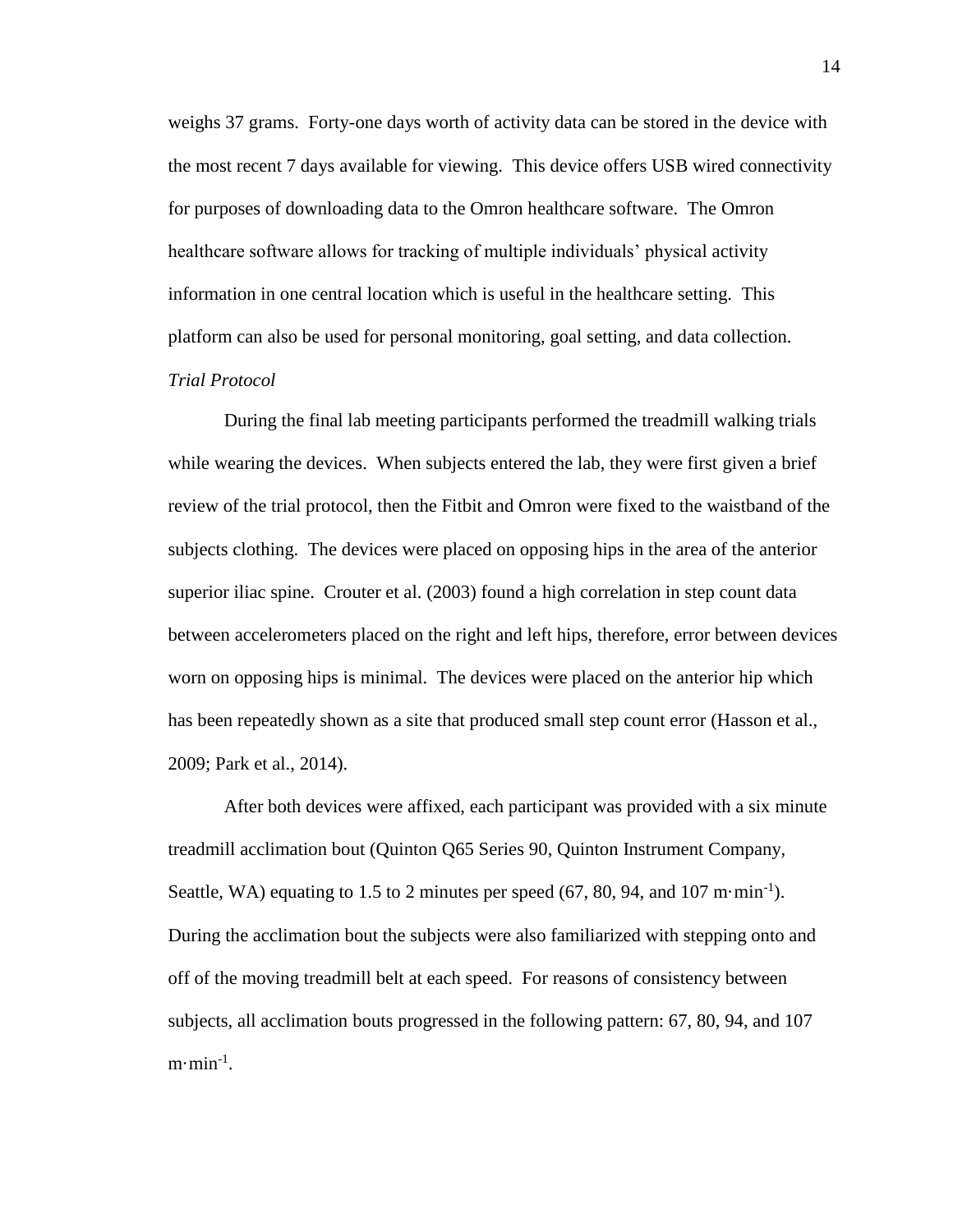Following the treadmill acclimation, each device was checked to ensure step number increased and the units were functioning properly. The subjects were then fitted with equipment for breath-by-breath analysis after which the walking trials began. Each of the four walking trials lasted five minutes in duration, were randomized for speed, and separated by a three minute rest (Crouter et al, 2003, De Cocker et al, 2012, Giannakidou et al, 2012, Swartz et al, 2009).

#### *Treadmill Protocol*

To begin each treadmill trial, subjects were directed to straddle the treadmill belt and remain still. Before beginning the actual trials, the student investigator collected step count, energy expenditure, and distance information from both accelerometers and recorded the information on the data collection form under the heading " $\omega$  start". After the primary data collection of the start information, the treadmill was brought to the first of four randomized speeds and upon direction from the investigator the subject stepped onto the belt and began walking. At this time the breath-by-breath analysis and hand count were initiated as well.

Each walking trial lasted five minutes and was ended by the direction to step off, straddle the treadmill belt, and remain still. At this time the breath-by-breath analysis and hand count also stopped. Start and stop directions were necessary as they allowed for an accurate oxygen consumption measurement and step count. The investigator used a hand tally counter (Cosco Industries, Harwood Heights, IL) to measure step count and the SensorMedics metabolic cart was used to measure energy expenditure.

After each 5 minute walking segment, step count, energy expenditure, and distance traveled from each activity monitor as well as hand tally step count were recorded on data collection forms (appendix D). Energy expenditure output from the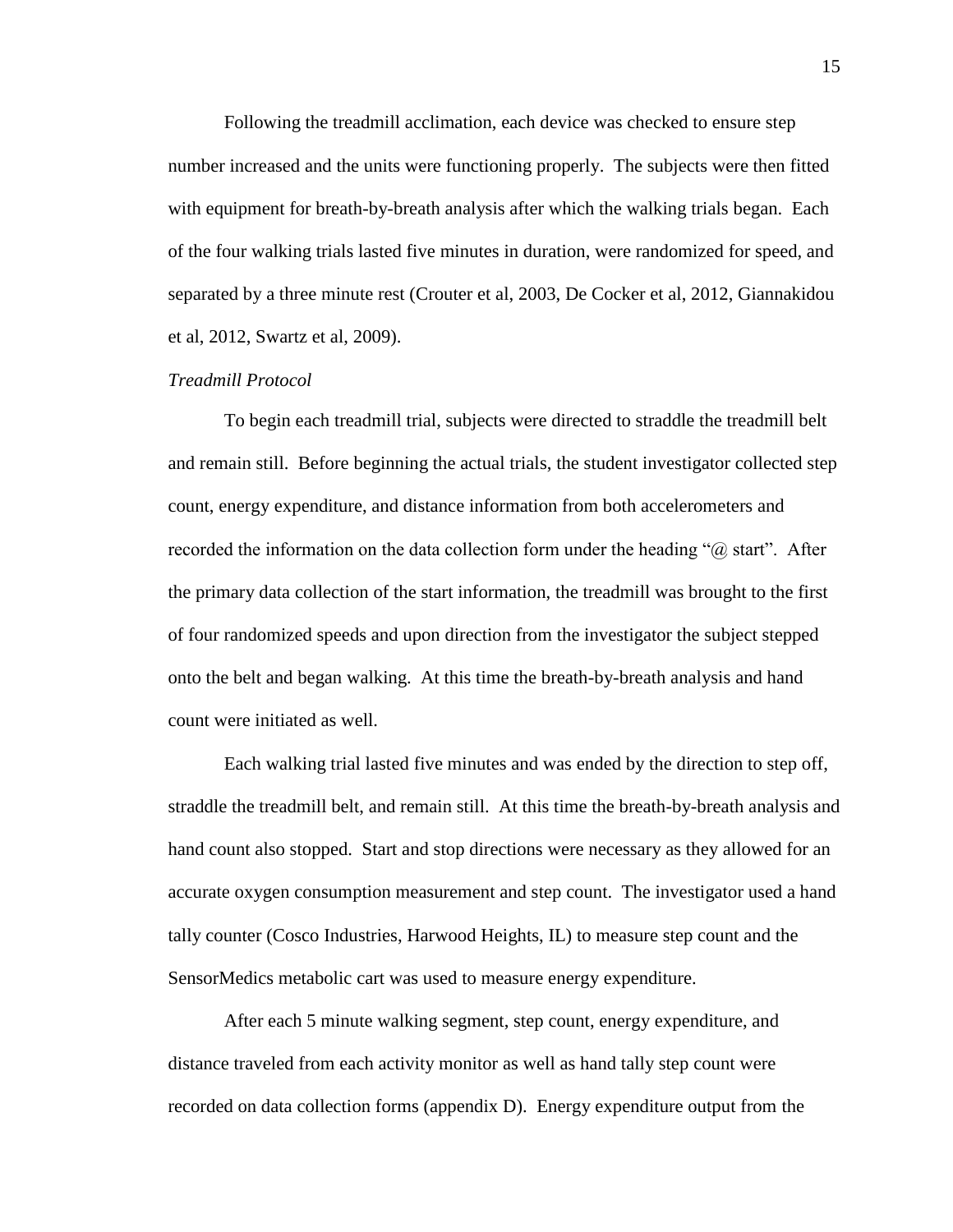metabolic cart was printed and kept for later data analysis. Each trial was separated by a three minute break, thus providing time for data retrieval.

#### **Statistics**

Two-way repeated measures analysis of variance (ANOVA) was used to analyze the devices (Fitbit, Omron, actual measurement) across four speed conditions (67, 80, 94, and  $107 \text{ m}\cdot\text{min}^{-1}$  for the factors of step count, energy expenditure, and distance traveled. If a significant main effect was found then a post-hoc analysis using a T-Test was conducted with Bonferroni adjustment. Significant interactions were investigated via a Tukey test to seek significantly different means in all pairwise comparisons. An alpha level of  $P \le 0.05$  denoted statistical significance. The SPSS statistical package V. 19.0.0 (SPSS Inc., Chicago, IL) was used for data analysis.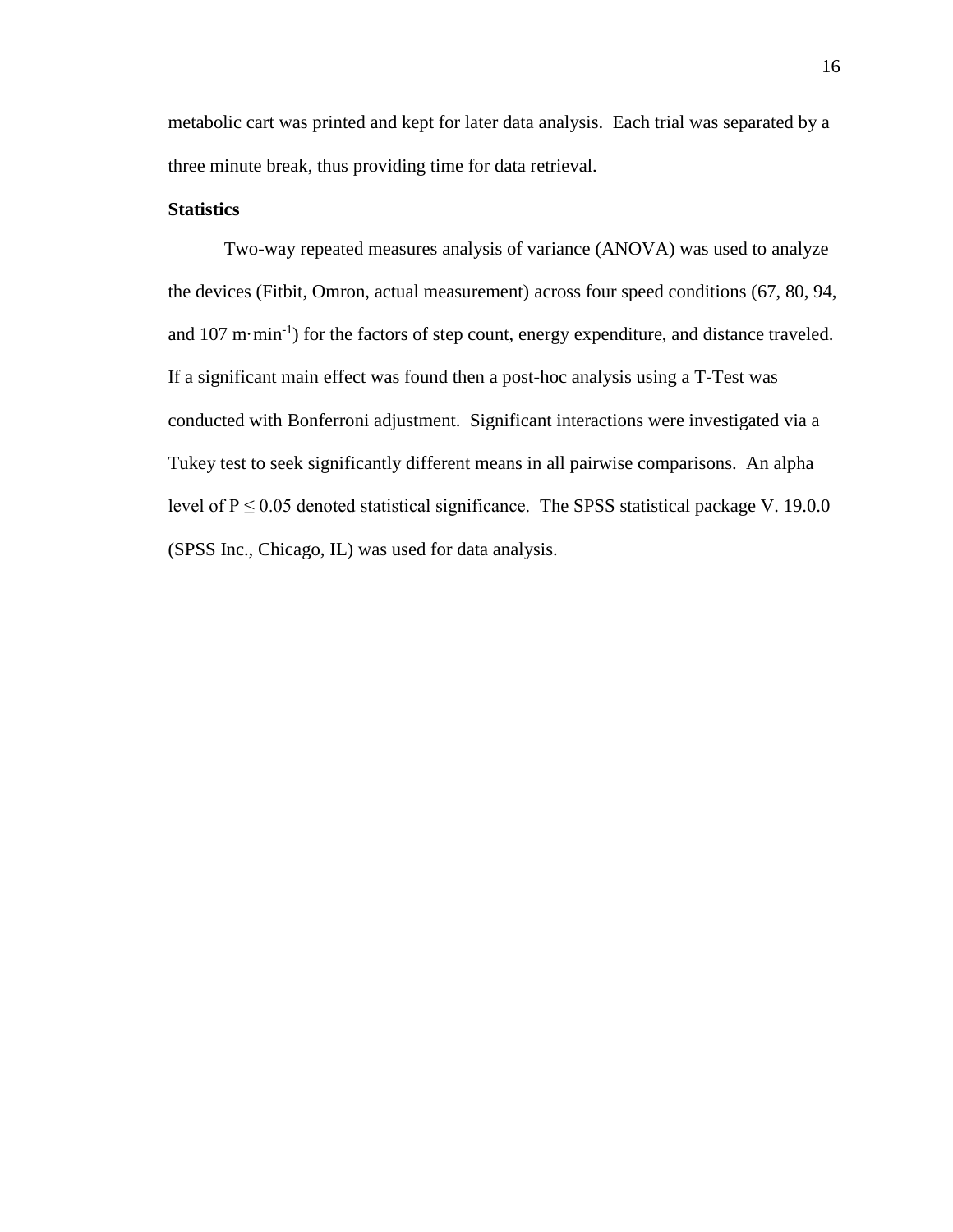## **RESULTS**

## **Step Count**

No significant interaction was found between speed and device or main effect for device. However, the main effect of speed was significant,  $F(3, 69) = 202.06$ ,  $p < 0.01$ , (Figure 1). Results indicated that regardless of step count method, the number of steps increased per walking speed.





Speed (m/min)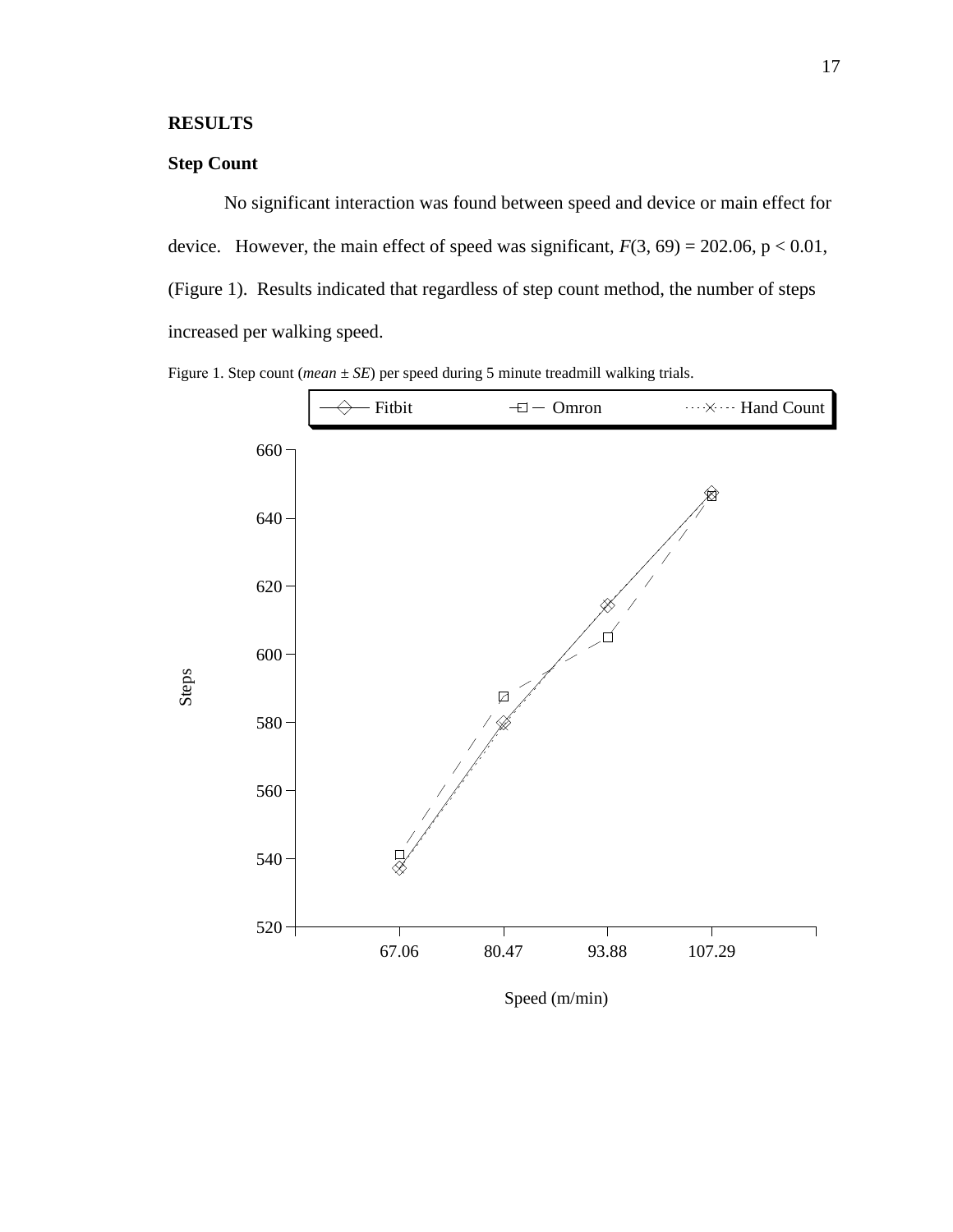### **Energy Expenditure**

A significant interaction for speed and device on energy expenditure was identified,  $F(6, 138) = 21.57$ ,  $p < 0.01$ . At speed 1 (67.07 m·min<sup>-1</sup>), Tukey post hoc test revealed that the Fitbit ( $M = 36.5$ ,  $SE = 1.14$ ) was significantly different from both the metabolic cart ( $M = 17.3$ ,  $SE = 0.8$ ) and the Omron ( $M = 18.3$ ,  $SE = 0.8$ ). At speed 2 (80.47 m·min<sup>-1</sup>), the Fitbit ( $M = 39.9$ ,  $SE = 1.2$ ) was significantly different from both the metabolic cart ( $M = 20.1$ ,  $SE = 0.8$ ) and the Omron ( $M = 20.9$ ,  $SE = 1.1$ ) measurements. Post hoc testing for speed 3 (93.88 m·min<sup>-1</sup>) revealed the Fitbit ( $M = 43.1$ ,  $SE = 1.9$ ), Omron ( $M = 21.8$ ,  $SE = 1.1$ ), and metabolic cart ( $M = 25.0$ ,  $SE = 1.1$ ) were all significantly different. And again at speed 4 (107.29 m·min<sup>-1</sup>) the Fitbit ( $M = 44.2$ ,  $SE =$ 1.4), Omron (*M* = 23.5, *SE* = 1.2), metabolic cart (*M* = 31.0, *SE* = 1.2) were all significantly different (Figure 2).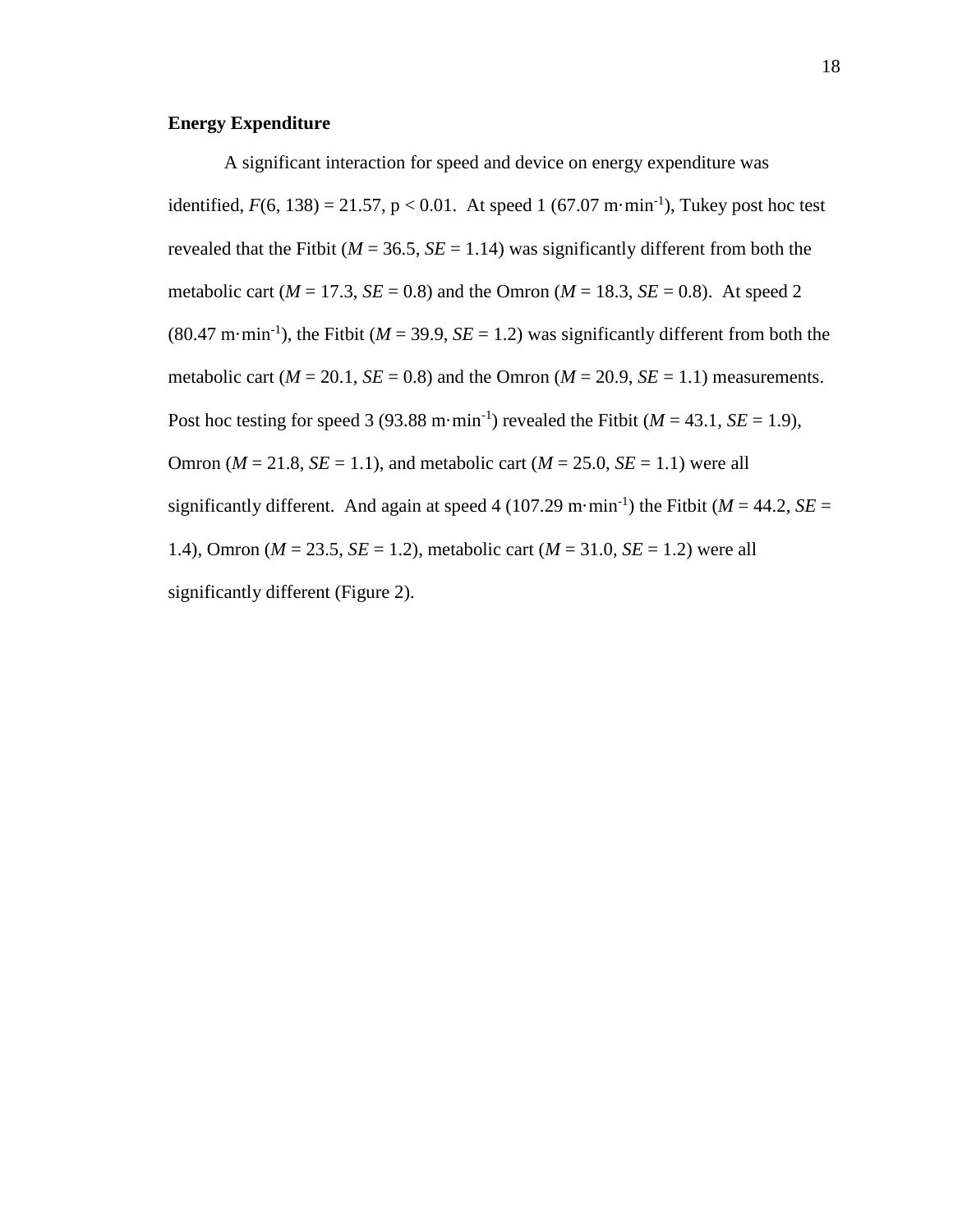

Figure 2. Energy expenditure per minute (*mean ± SE*) at each walking speed. ‡ Omron and Actual significantly different; † Fitbit and Actual significantly different; § Fitbit and Omron significantly different

#### **Distance Traveled**

For the factor of distance, a significant interaction for speed and device was found,  $F(6, 138) = 44.06$ ,  $p < 0.01$ . At speed 1 Tukey post hoc test revealed that the Fitbit ( $M = 383.6$ ,  $SE = 6.1$ ) was significantly different from the actual distance ( $M =$ 338.0,  $SE = 0.0$ ) while the Omron ( $M = 387.6$ ,  $SE = 9.7$ ) showed no difference. At speed 2 the Fitbit ( $M = 417.1$ ,  $SE = 5.3$ ) was found to be significantly different from the actual distance ( $M = 402.3$ ,  $SE = 0.0$ ) while the Omron ( $M = 417.8$ ,  $SE = 11.6$ ) showed no difference. The Omron ( $M = 436.5$ ,  $SE = 10.4$ ) was significantly difference from the actual distance ( $M = 466.7$ ,  $SE = 0.0$ ) while the Fitbit ( $M = 449.9$ ,  $SE = 9.3$ ) showed no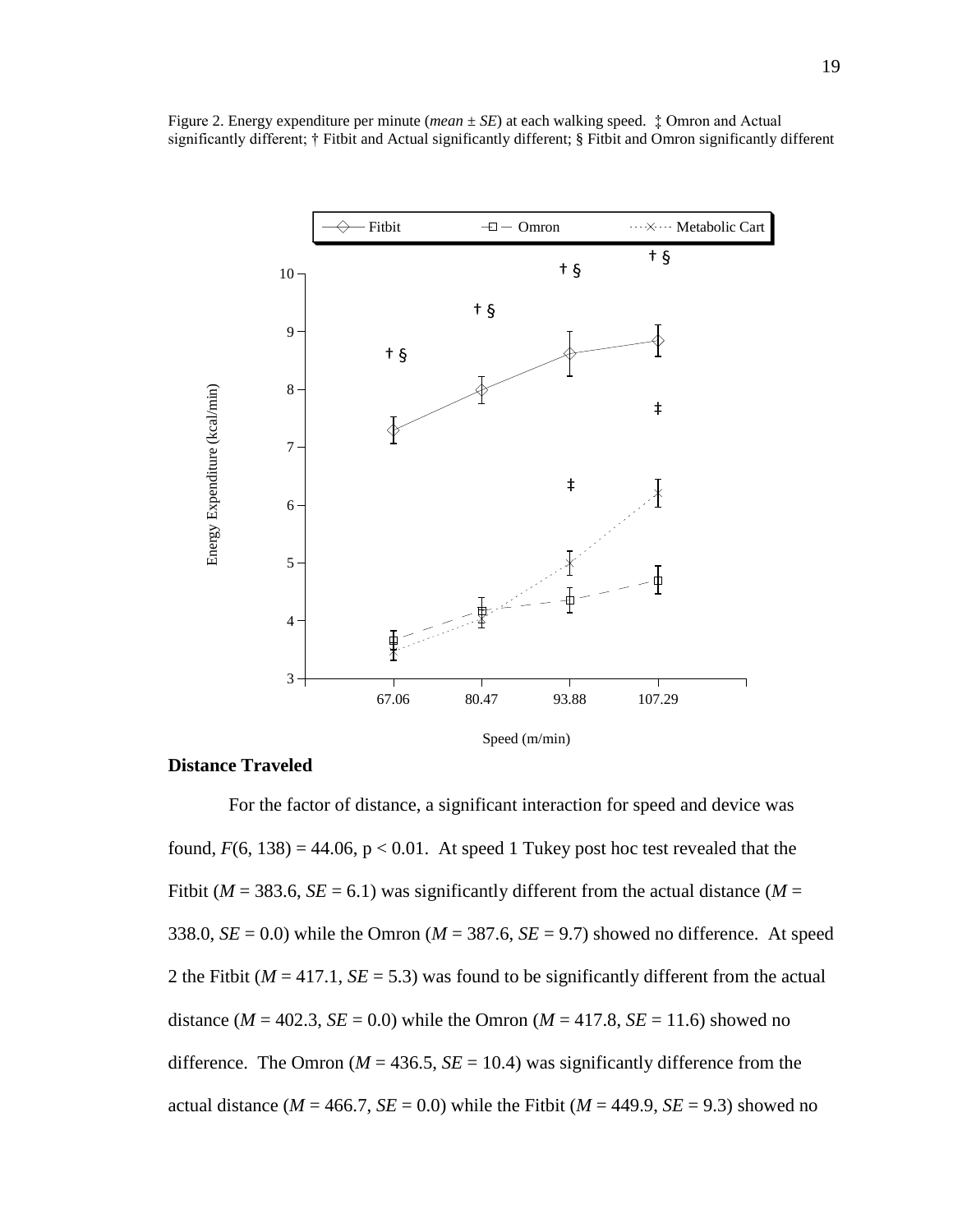difference at speed 3. Finally, speed 4 post hoc testing revealed that the Fitbit  $(M =$ 498.2, *SE* = 10.5); Omron (*M* = 462.0, *SE* = 10.5); and actual distance (*M* = 531.1, *SE* = 0.0) were all significantly different (Figure 3).

Figure 3. Distance walked (*mean ± SE*) during 5 minute trial at each speed. ‡ Omron and Actual significantly different; † Fitbit and Actual significantly different.



Speed (m/min)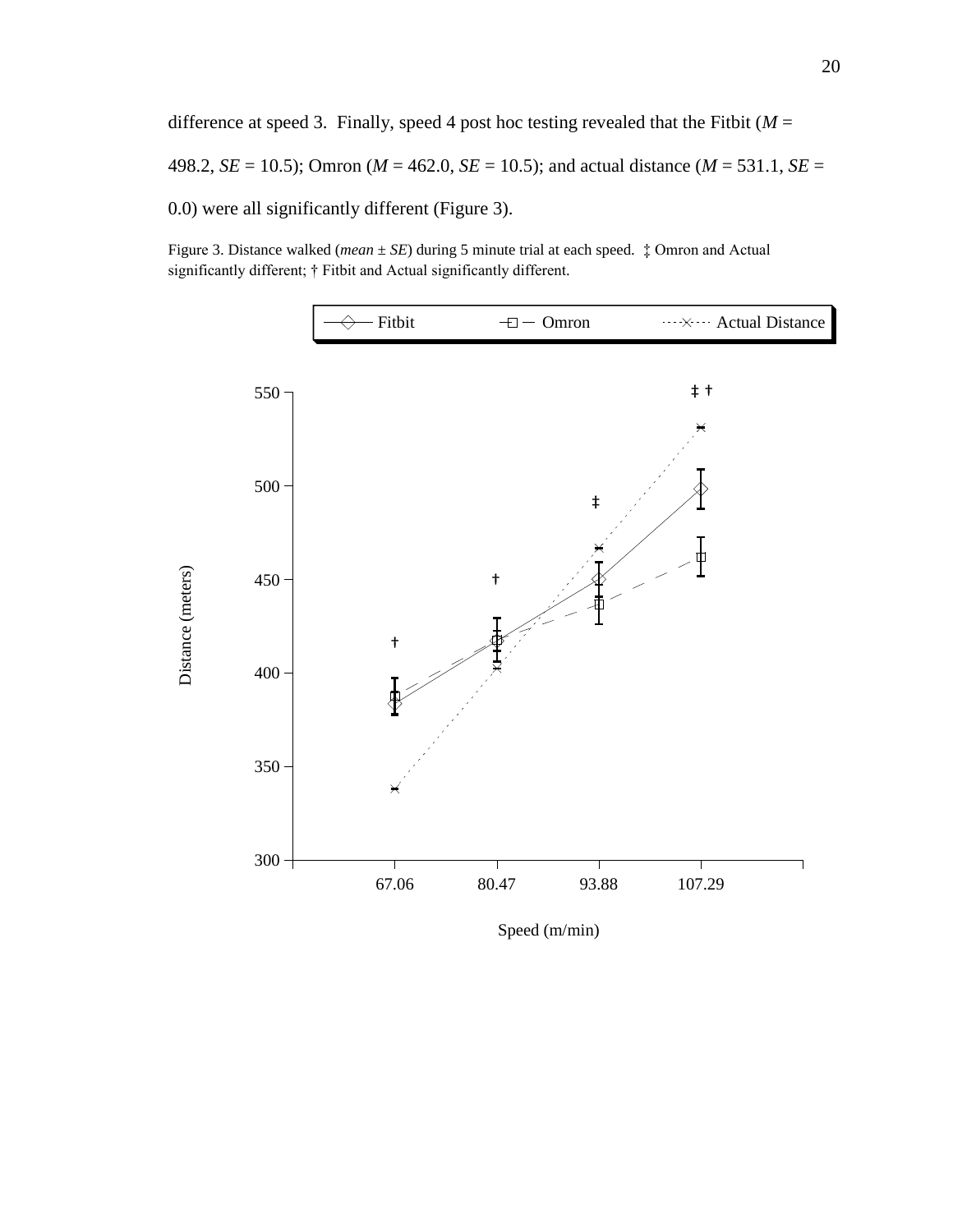#### **DISCUSSION**

The purpose of this study was to investigate the accuracy and any potential measurement differences between dual- and tri-axial activity monitors, the Omron HJ-720ITC and Fitbit Zip, respectively. The device outputs of step count, energy expenditure, and distance traveled were compared to criterion measurements of hand tally step count, breath-by-breath metabolic cart analysis, and actual distance traveled during treadmill walking trials for the purpose of seeking device accuracy. Inter-device comparisons were completed to investigate any differences between dual-and tri-axial accelerometer measurement capabilities.

The importance of this study is exemplified by the success of pedometer-based physical activity interventions. Research reviews completed by Tudor-Locke and Lutes (2009) and Kang et. al (2009) both concluded the application of pedometers to physical activity interventions proved to be successful by increasing overall physical activity and enabling other positive health outcomes such as weight loss and decreased blood pressure, all of which are imperative in this time of increasing sedentarism and rising obesity rates.

Tudor-Locke and Lutes (2009) researched the effectiveness of pedometer-based physical activity interventions and developed a list of participant, program design, and device characteristics which foster success in these interventions. Both devices in the current study satisfy several device characteristics such as affordability, ease of use, clarity of information displayed on the device, and ample memory both on the device and on a software or web-based program. It must be noted social support and motivation are additional program characteristics which are provided by the Fitbit Zip used in the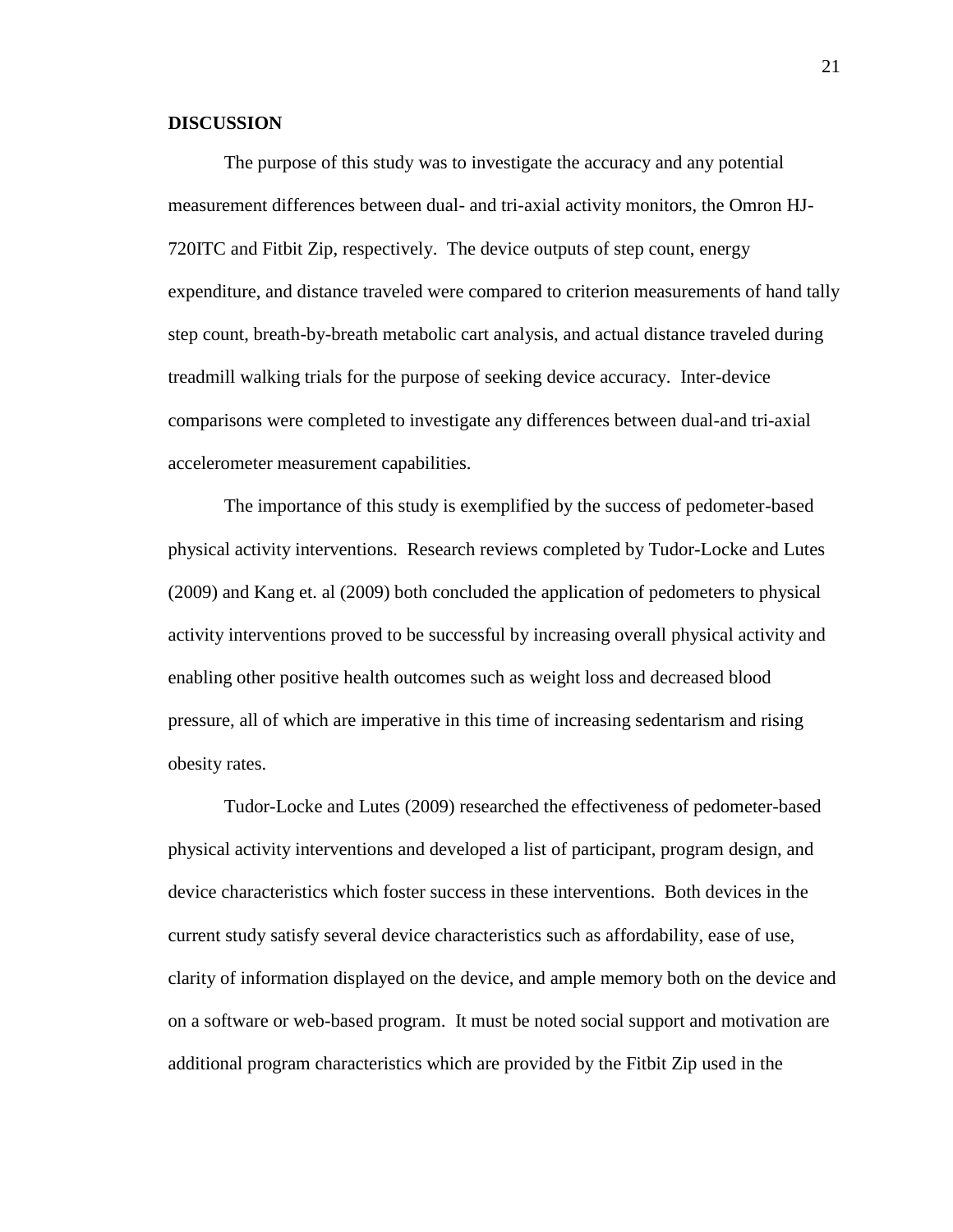current study. It is the focus of this study to determine the accuracy, arguably the most important device characteristic, of the chosen activity monitors.

Previous researchers have compared the accuracy of research grade activity monitors to commercially available products and have found similarities in step count accuracy, but diverging results for distance traveled with even greater discrepancies in energy expenditure estimation. Research grade devices provide the most accurate and unintrusive form of activity tracking, but remain to be cost prohibitive (Dannecker et. al, 2013; Ginnakidou et. al, 2012; Gusmer et. al, 2014; Noah et. al, 2013). The importance of this study lies in investigating the accuracy of lower cost activity monitoring devices which are available for consumer purchase so as to provide greater access to health promoting tools. Although these devices are equipped with technology which allows them to more accurately assess step count, the energy expenditure and distance traveled estimates have previously been shown to be inaccurate in the Omron HJ-720ITC (Giannakidou et. al, 2012) and remain unknown for the Fitbit Zip.

A study completed by Melanson et. al (2004) compared step count of the basic spring-lever pedometer to that of activity monitors designed with piezoelectric accelerometers. The authors concluded spring-lever pedometers are only accurate at speeds above 80 m·min<sup>-1</sup>. Walking speeds of 80 m·min<sup>-1</sup> and slower do not allow the hips to create sufficient vertical acceleration as to trigger a response from the spring-lever mechanism (Crouter et. al, 2003; Giannakidou et. al, 2012). Increased waist circumference associated with obesity proved to be a secondary source of error as it caused excessive pedometer tilt. When affixed to the waist, the excessive central adiposity tilted the pedometer to such an extent which disabled the spring-lever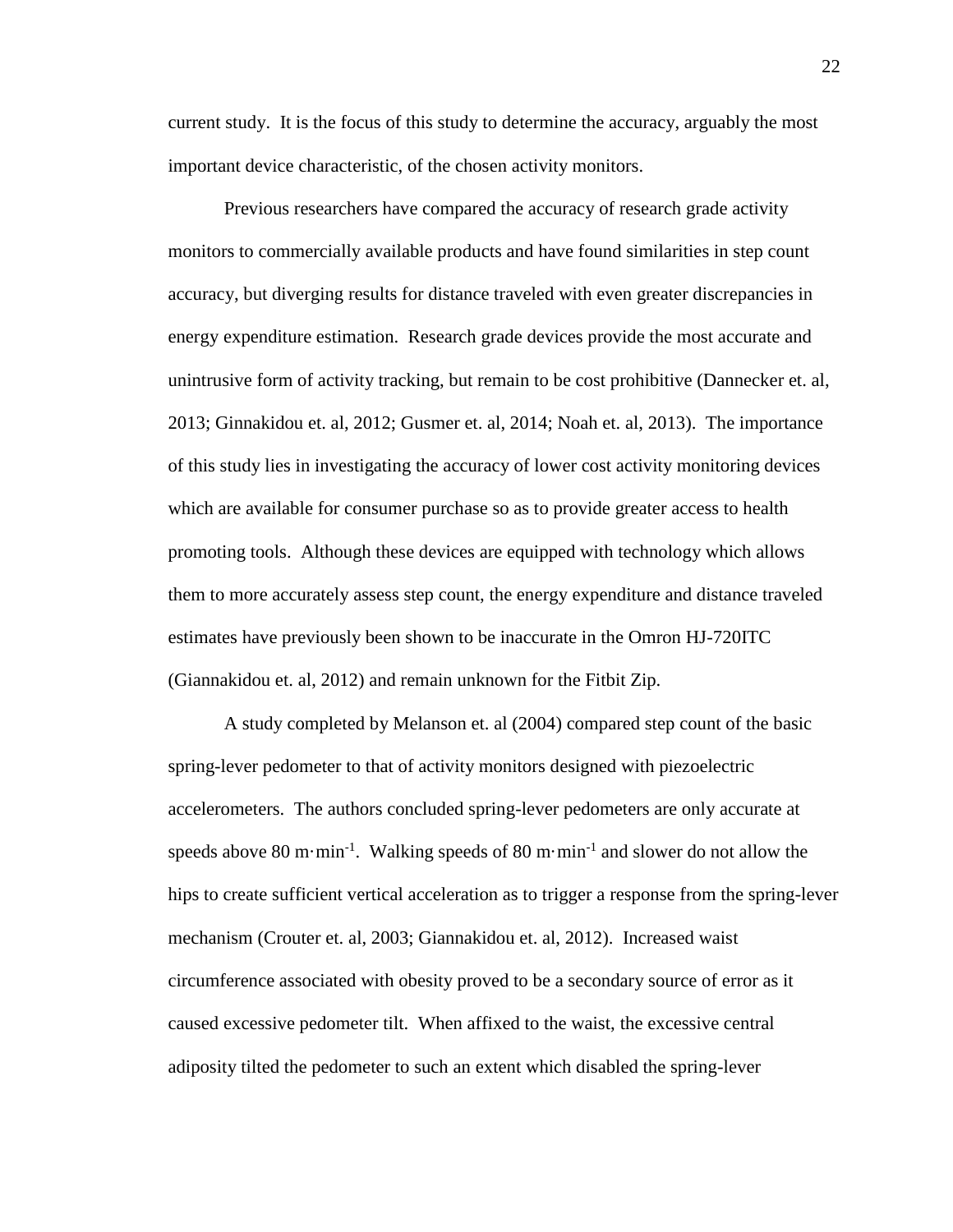mechanism from properly functioning (Crouter et. al, 2005). When these populations were provided with piezoelectric activity monitors, step count accuracy was restored. As the need to track physical activity of the elderly, obese, and chronic disease populations remains, it is known piezoelectric activity monitors have heightened sensitivity and more accurately report step count than the basic spring-lever devices for those who walk 80  $m \cdot min^{-1}$  and slower.

The uni-axial piezoelectric activity monitors were shown to accurately count steps for a wider range of walking speeds and function properly for all body types, but because these devices were limited to a single axis, they had to remain in the vertical position on the waist to accurately count steps. More recent products include a second axis which tracks movement in the horizontal plane. Dual-axial devices enable individuals to mount the device vertically or horizontally on the waistband and also provide additional mounting options such as in the left or right pockets or on the back-pack strap for individuals looking for a more covert activity monitor location. In a study by Holbrook et. al (2009), two piezoelectric Omron pedometers, the uni-axial HJ-151 to the dual-axial HJ-720ITC, were compared. Both devices were found to accurately count steps at all walking speeds and mounting locations investigated in the study except for the dual-axial monitor in the back-pack strap location, which was only slightly outside the industry standard acceptable rage of accuracy. Overall, the dual-axial device has been shown to be an accurate and reliable product, with more mounting options, better memory, and PC connectivity for tracking daily and long term activity data.

The findings of Holbrook et. al (2009), DeCocker et. al (2012), Hasson et. al (2009), Giannakidou et. al (2012), Crouter et. al (2003), and Melanson et. al (2004),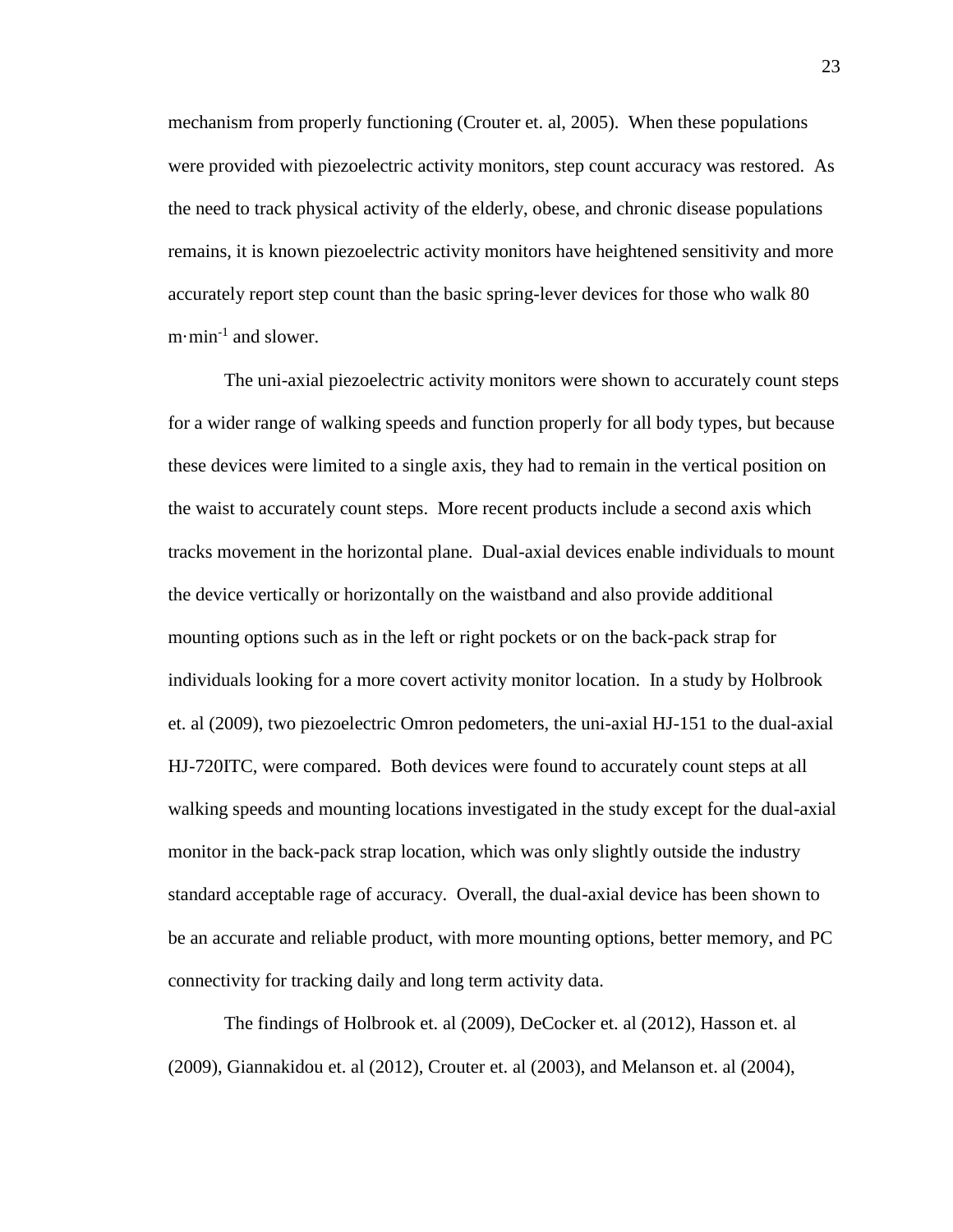report dual-axial piezoelectric activity monitors to be highly accurate with regard to step count. The previous results parallel that of the current research, which found the Omron HJ-720ITC to accurately count steps as compared to hand count at all walking speeds included in the study. No significant difference was found between the Omron and hand count, and all percent relative error was well within the industry standard of three percent.

Newer products on the market, such as the Fitbit, include tri-axial piezoelectric accelerometers. Tri-axial devices allow motion detection in three orthogonal planes which was thought to more accurately collect more movement data than the previous dual-axial devices and thus provide more precise results. No research is yet available on the Fitbit Zip, the lowest-cost Fitbit model, but findings of Park et. al (2014), Gusmer et. al (2014), Noah et. al (2013), and Takacs et. al (2013) report step count accuracy well above industry standards in other Fitbit devices. The current study also found no significant difference between device and hand count, thereby, supporting the previous findings of accurate step count in tri-axial activity monitors. In fact, when compared to the Omron, the Fitbit resulted in smaller percent relative error at all four speeds. The main effect of speed was significant, showing both devices capability to differentiate between walking speeds.

The second factor investigated in this study was estimation of energy expenditure. Energy expenditure is found by an algorithm which meshes user information, and may include age, sex, height, and weight, with activity data. Caloric feedback greatly benefits individuals who are attempting to lose weight as the on-screen view of caloric expenditure can easily be used to create a daily calorie deficit, thus, facilitating weight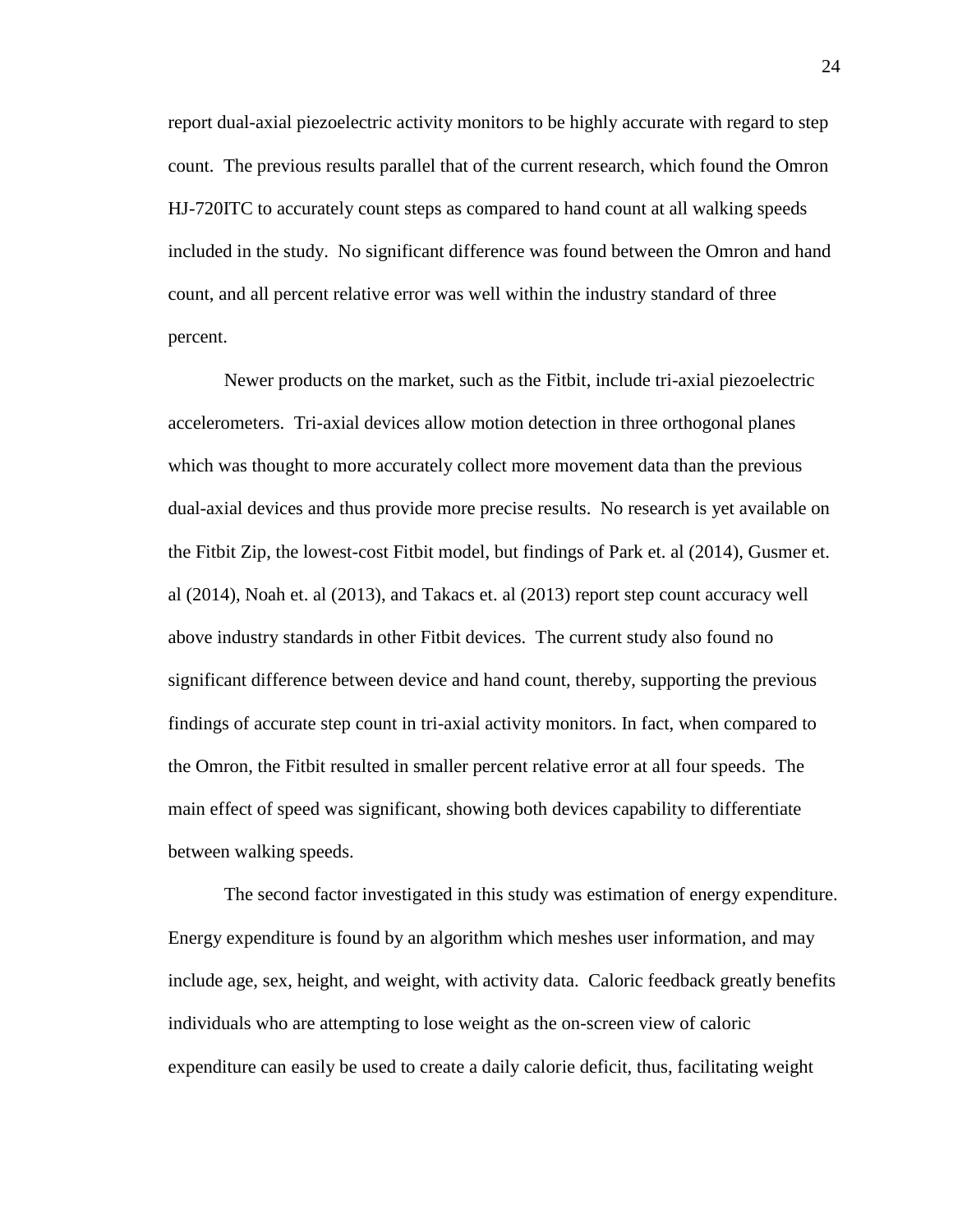loss (Swartz et. al, 2009). However, previous results of inaccurate caloric expenditure in several activity monitors warrants further investigation.

The Omron monitor provides users with an estimate of kilocalories expended during exercise only. When compared to the criterion measurement of a metabolic cart, older Omron models, the HJ-105 and HJ-700IT, were found to significantly overestimate caloric expenditure in slower treadmill walking speeds, but approached the criterion measure as speed increased (Crouter et. al, 2003; Swartz et. al, 2009). In the current study the opposite was found: results show the Omron to slightly overestimate energy expenditure at 67 and 80 m $\cdot$ min<sup>-1</sup>, with error of 5.6 and 3.7% respectively, both of which were not significantly different from the criterion measure. Speeds of 94 and 107 m·min-<sup>1</sup> resulted in statistically significant, increasingly diverging differences with error soaring from 12.9 to 24.2%, respectively.

The Fitbit results portray differing results than previously published research as well. First, it must be known the Fitbit reports resting metabolic rate (RMR) plus exercise energy expenditure in the caloric expenditure output available to the user. In order to isolate exercise energy expenditure, the investigator subtracted the RMR from total energy expenditure for the length of each walking trial and then divided by five to find minute-by-minute caloric expenditure. The Fitbit Sourcecode API suggested the MD Mifflin-St. Jeor equation to be the RMR equation used in this product (Fitbit, 2014).

After isolating exercise energy expenditure, the results in this study show a significant difference for caloric expenditure at all four walking speeds when compared to the metabolic cart. Percent relative error, when compared to the criterion measure, was high at all speeds with results ranging from  $110.5\%$  at 67 m·min<sup>-1</sup> to the least error of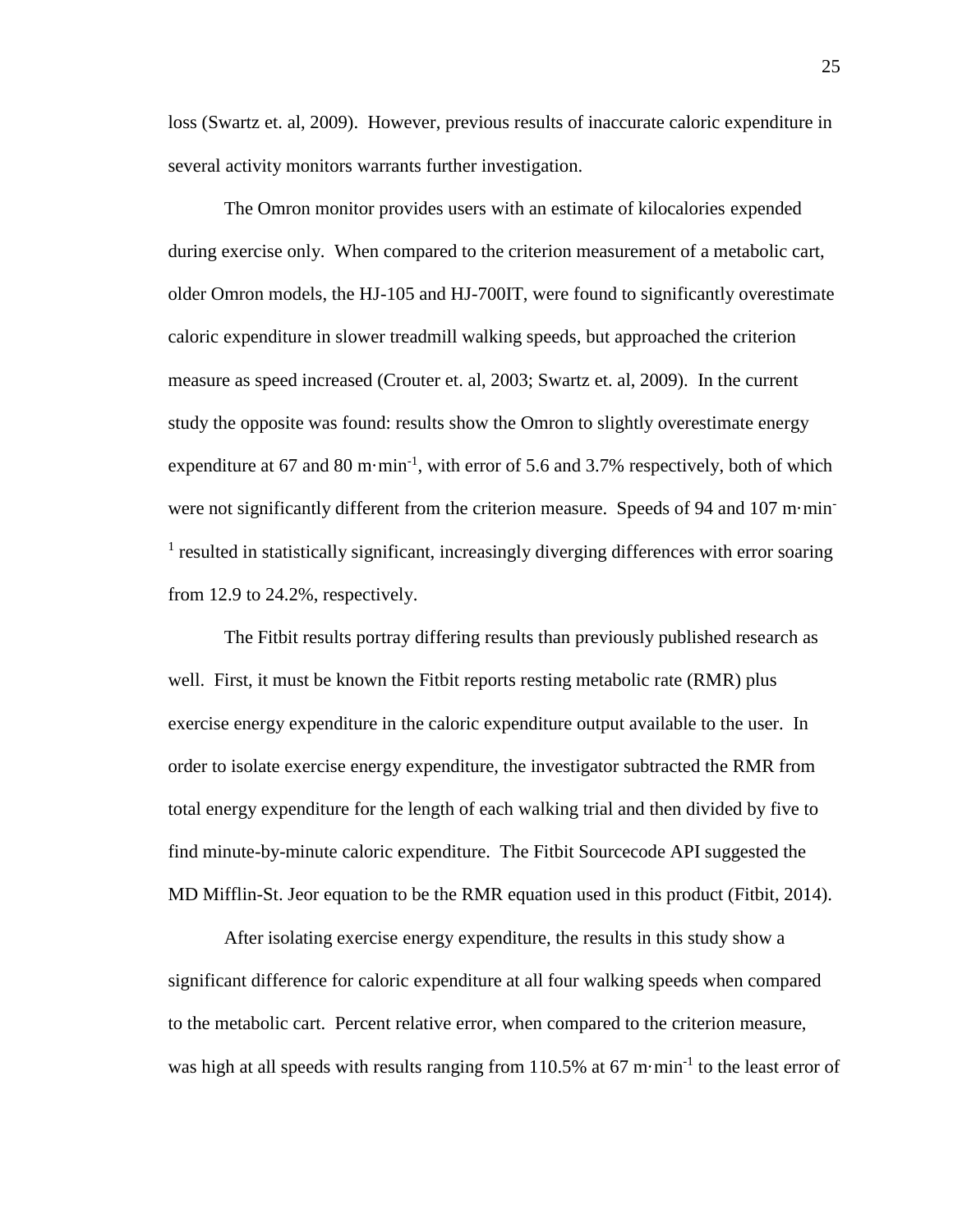42.6% at 107 m $\cdot$ min<sup>-1</sup>. The overestimation of energy expenditure in this study is vastly different from the underestimation found in Gusmer et. al (2014) and Noah et. al (2013). Although both studies were performed under zero-grade treadmill walking conditions, the differences of Fitbit model and walking trial time may have effected research outcomes. First, very little research has been performed on the Fitbit line of products and only the Tracker, One, and Ultra were investigated in the cited articles. These devices are higher end, more expensive Fitbit models and, thus, have several other capabilities than the lowcost Zip, which was investigated in the current study. Additionally, the Zip is a newer Fitbit product. As noted by Noah et. al (2013), not only are newer models subject to hardware updates, they also may undergo changes in energy expenditure algorithms, especially when they are expected to increase accuracy of the devices. Because the energy expenditure algorithms are proprietary equations, it remains unknown if the Zip differs from earlier products and must be considered a potential reason for differing results.

In order to provide users with an accurate portrayal of daily energy expenditure, Fitbit products can use one of two algorithms to produce daily caloric expenditure. Under conditions of a non-exercise day or when the device has not been synced to the online-interface, expected energy requirement (EER) may be used to determine total energy expenditure rather than the more common RMR plus exercise energy expenditure equation. The device is said to use EER to predict caloric expenditure when EER exceeds RMR plus exercise caloric expenditure (Fitbit, 2009). In the current study it is possible four walking trials each five minutes in duration (total of 20 active minutes) did not expend enough calories for the Fitbit to use the RMR plus exercise energy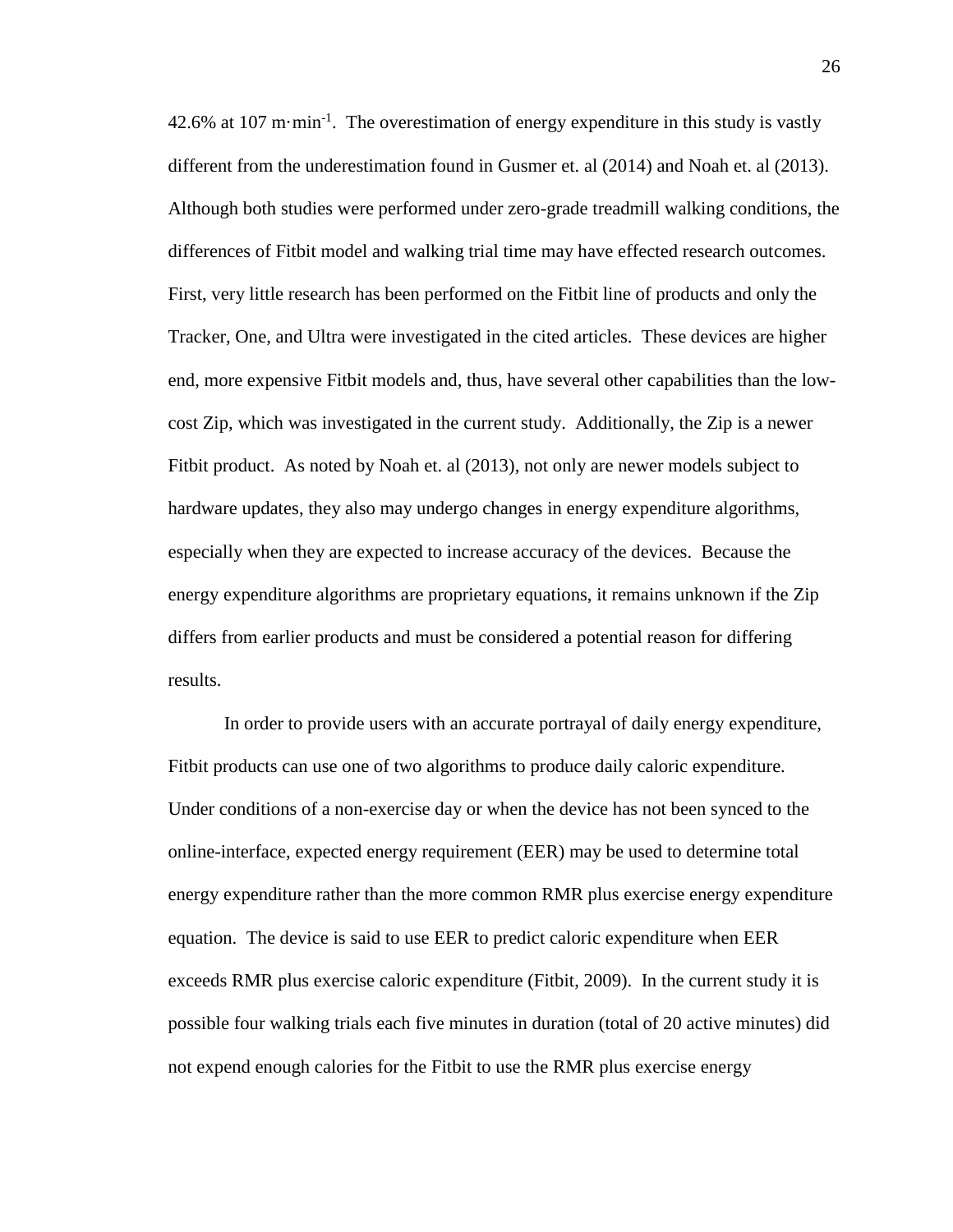expenditure equation, and instead estimated caloric expenditure via the EER equation. This explanation must also be considered when reviewing the results of this study. Finally, very little research on Fitbit products have been completed and no research was found on the Fitbit Zip throughout the duration of this study. Future research is required to find the cause of overestimation and to determine if the Zip has the capability to accurately estimate energy expenditure under the condition of longer exercise trials.

Distance ambulated is the final factor investigated in this study. As part of the device set-up, the Omron requires the user to input measured stride length. To determine distance traveled, the device multiplies the entered stride length by step count. This device does not account of any changes in stride length due to speed of ambulation, therefore, explaining findings of overestimated distance traveled at speeds of 80 m $\cdot$ min<sup>-1</sup> and slower and an underestimated distance at speeds of  $94 \text{ m}\cdot\text{min}^{-1}$  and higher. Previous studies have found similar results and have determined  $80 \text{ m} \cdot \text{min}^{-1}$  to be the most accurate walking speed for distance estimation (Crouter et. al, 2003; Giannakidou et. al, 2012) parallelling the results of the current study which found 80 m $\cdot$ min $\cdot$ <sup>1</sup> to be the only speed that was not significantly different from the criterion measurement and having the smallest relative error of 3.8%.

The Fitbit works in a similar way to the Omron in that it calculates distance traveled by multiplying step count by stride length, but conversely, this device alters stride length based on the frequency and intensity of steps. The Fitbit estimates walking and running stride length from the height and weight data entered in the user profile. Although this device is capable of making stride length corrections for faster or slower ambulation, it still remains to be significantly different from the criterion measurement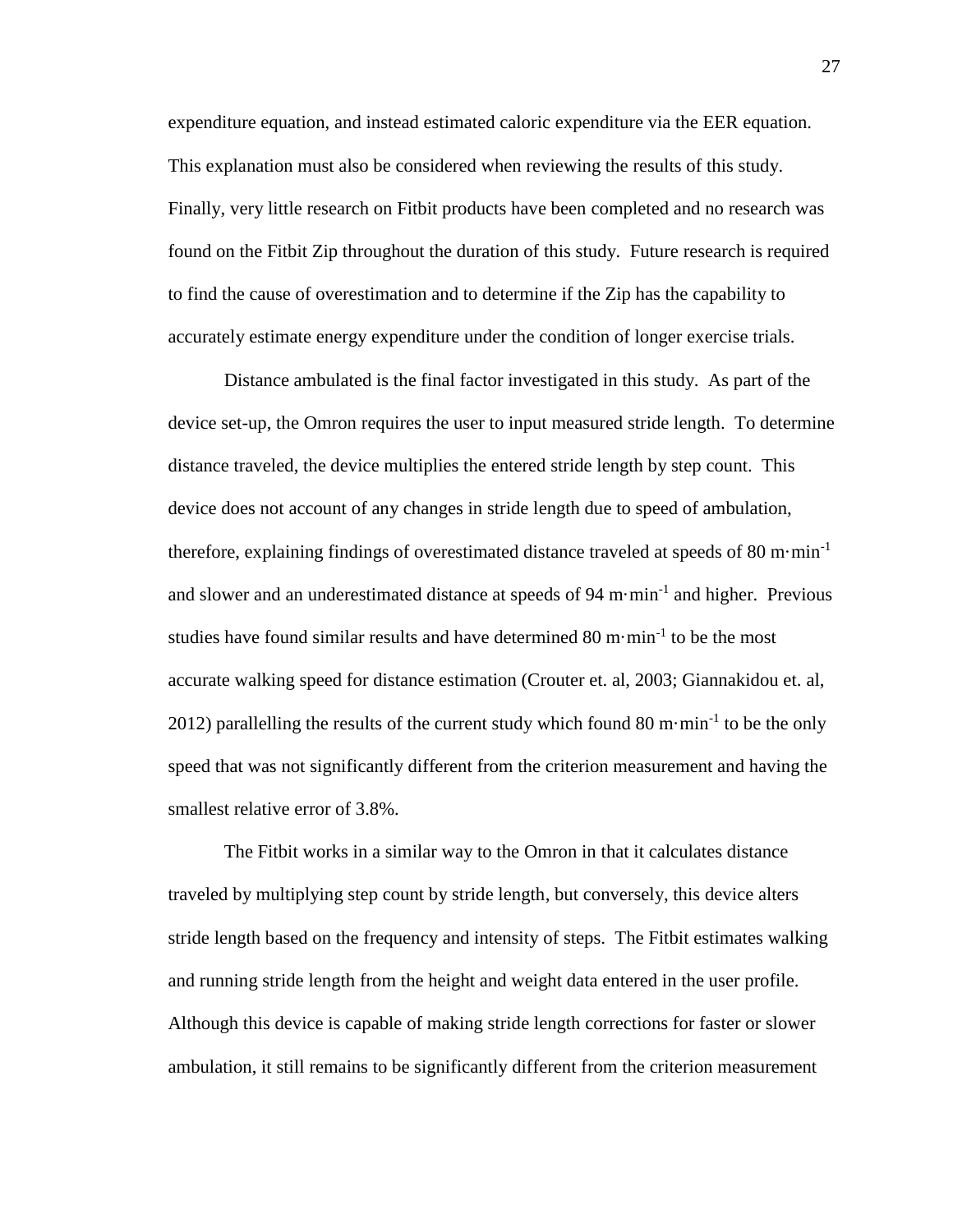for 3 out of 4 walking speeds used in this study, with the only non-significantly different speed being 94 m $\cdot$ min<sup>-1</sup>. Takacs et. al (2013) reported the Fitbit One to have similar trends for distance measurement, but all speeds were shown to be significantly different. The error in distance projection may lie in the estimated stride length produced by the Fitbit or may be related the Fitbit determination at which walking or running occurs. It is possible for users to input an actual measured value for walking and running stride lengths on their online Fitbit profile. This information would allow the user to receive a more personalized distance output, but again, the speed at which the device makes the walking verses running adjustments remains unknown and could to be a source of potential error.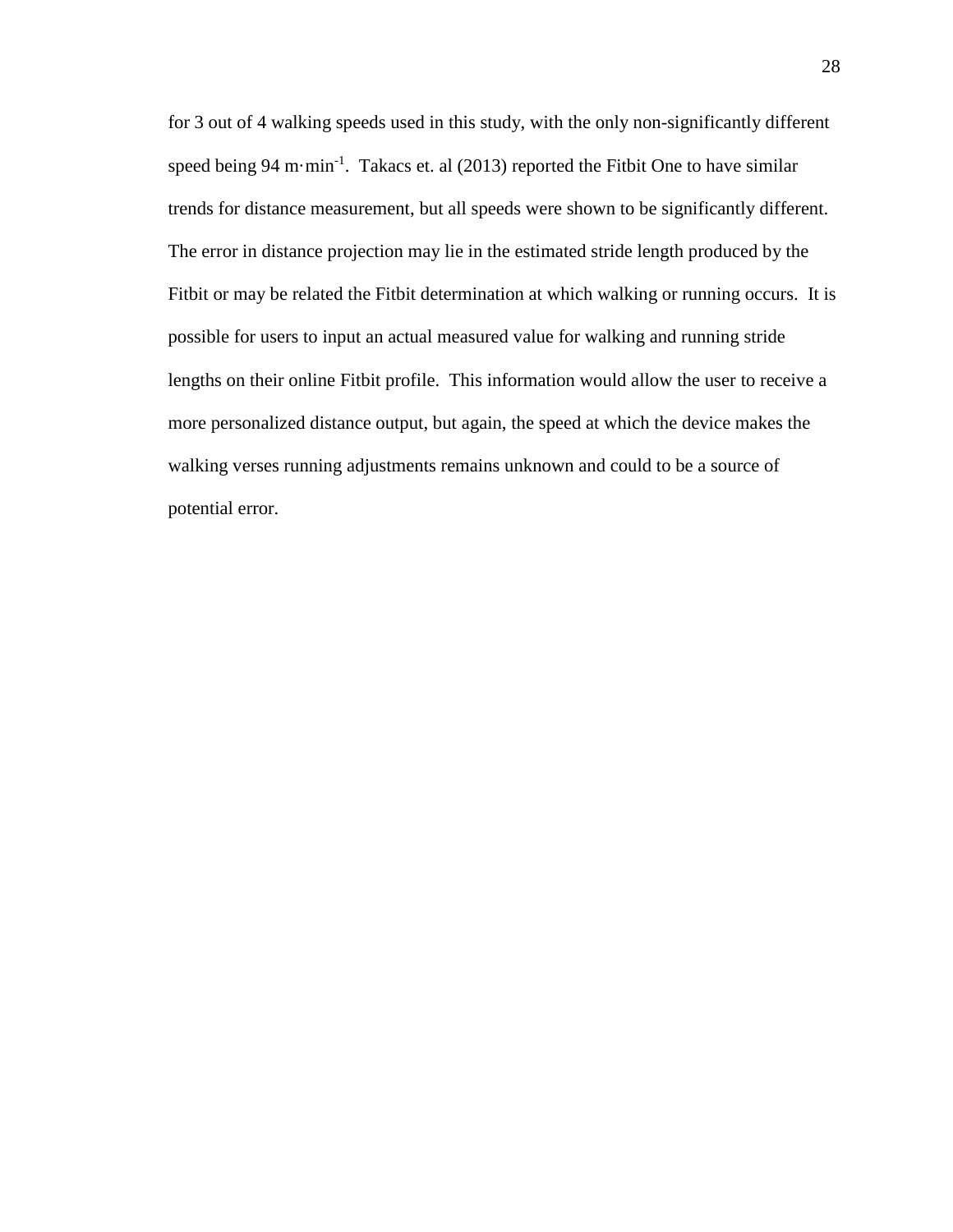### **CONCLUSION**

In conclusion, the data from this study indicates the dual-axial Omron HJ-720ITC and the tri-axial Fitbit Zip both offer accurate measures of step count for all speeds investigated (67, 80, 94, and 107 m·min<sup>-1</sup>). For this factor, both devices in this study performed equally as well and could be used interchangeably. Energy expenditure data revealed much discrepancy between both devices and the criterion measurement with the only accuracy being the Omron at  $67$  and  $80$  m·min<sup>-1</sup>. The Omron findings show accurate caloric expenditure projections for slower walking speeds, but quickly diverging results as speed increased which would provide inaccurate information for users who walk at higher speeds. Based on previous research, the Fitbit was expected to perform with greater accuracy, but the relatively short trial time and unknown methods of estimating energy expenditure may have created error in this study. For this reason and because little research is available on the Fitbit Zip, its accuracy cannot be determined and requires future research. Finally, both devices shared the trend of overestimating distance ambulated at speeds below 80 m·min<sup>-1</sup> and underestimating distance at speeds above 94 m·min<sup>-1</sup>.

Energy expenditure and distance outputs of both devices both show very little accuracy suggesting areas for improvement in future devices. Individuals who currently use activity monitors must realize they are a guide and their accuracy, beyond step count, remains to be questionable. Future research must focus on methods for increasing the accuracy of activity monitors currently available for retail sale, such as manually logging bouts of exercise, adding individualized anthropometric information, and creating and managing application program interfaces which enable further personalized outputs and easy to use web-interfaces.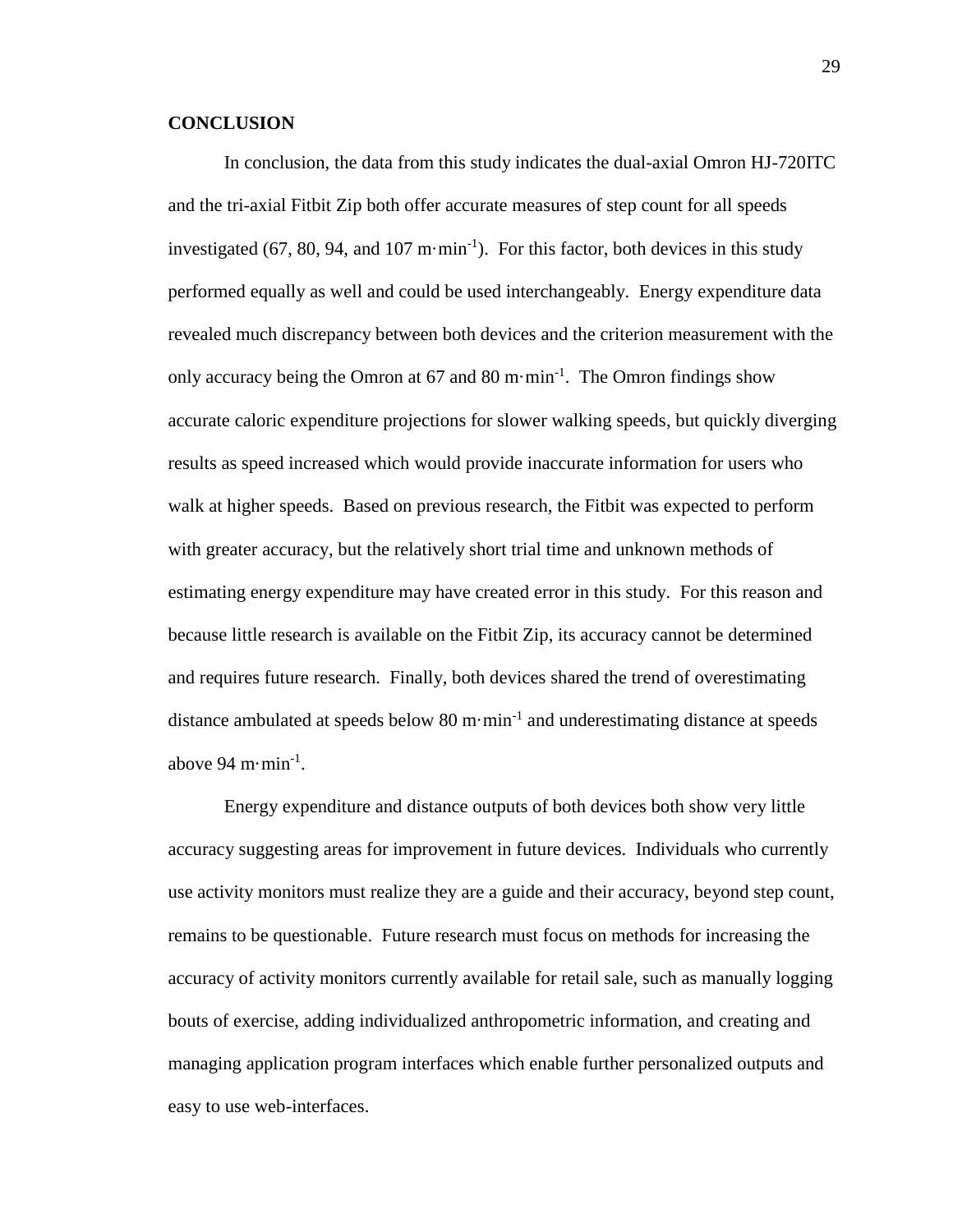#### **REFERENCES**

- Adams, M. A., Caparosa, S., Thompson, S., & Norman, G. J. (2009). Translating physical activity recommendations for overweight adolescents to steps per day. *American Journal of Preventive Medicine, 37*(2), 137-140. doi:10.1016/j.amepre.2009.03.016
- Adams, M. A., Johnson, W. D., & Tudor-Locke, C. (2013). Steps/day translation of the moderate-to-vigorous physical activity guideline for children and adolescents. *The International Journal of Behavioral Nutrition and Physical Activity, 10*, 49. doi:10.1186/1479-5868-10-49
- Bouten C V, Westerterp K R, Verduin M, & Janssen J D. (1994). Assessment of energy expenditure for physical activity using a triaxial accelerometer. *Medicine and Science in Sports and Exercise, 26*(12), 1516-1523.
- Centers for Disease Control and Prevention. (2010). *State indicator report on physical activity, 2010* [Report]. Atlanta, GA: U.S. Department of Health and Human Services.
- Centers for Disease Control and Prevention. (2014, May 23). *Facts about physical actvity*. Retrieved from http://www.cdc.gov/physicalactivity/data/facts.html
- Crouter, S. E., Schneider, P. L., Karabulut, M., & Bassett, D. R. (2003). Validity of 10 electronic pedometers for measuring steps, distance, and energy cost. *Medicine and Science in Sports and Exercise, 35*(8), 1455. doi:10.1249/01.MSS.0000078932.61440.A2
- Crouter, S. E., Churilla, J. R., & Bassett, J.,David R. (2006). Estimating energy expenditure using accelerometers. *European Journal of Applied Physiology, 98*(6), 601-612. doi:10.1007/s00421-006-0307-5
- Crouter, S. E., Schneider, P. L., & Bassett, J.,David R. (2005). Spring-levered versus piezo-electric pedometer accuracy in overweight and obese adults. *Medicine and Science in Sports and Exercise, 37*(10), 1673.
- Dannecker, K., Sazonova, N., Melanson, E., Sazonov, E., & Browning, R. (2013). A comparison of energy expenditure estimation of several physical activity monitors. *Medicine and Science in Sports and Exercise, 45*(11), 2105-12. doi:10.1249/MSS.0b013e318299d2eb
- De Cocker, K. A., De Meyer, J., De Bourdeaudhuij, I. M., & Cardon, G. M. (2012). Nontraditional wearing positions of pedometers: Validity and reliability of the omron HJ-203-ED pedometer under controlled and free-living conditions. *Journal of Science and Medicine in Sport / Sports Medicine Australia, 15*(5), 418. doi:10.1016/j.jsams.2012.02.002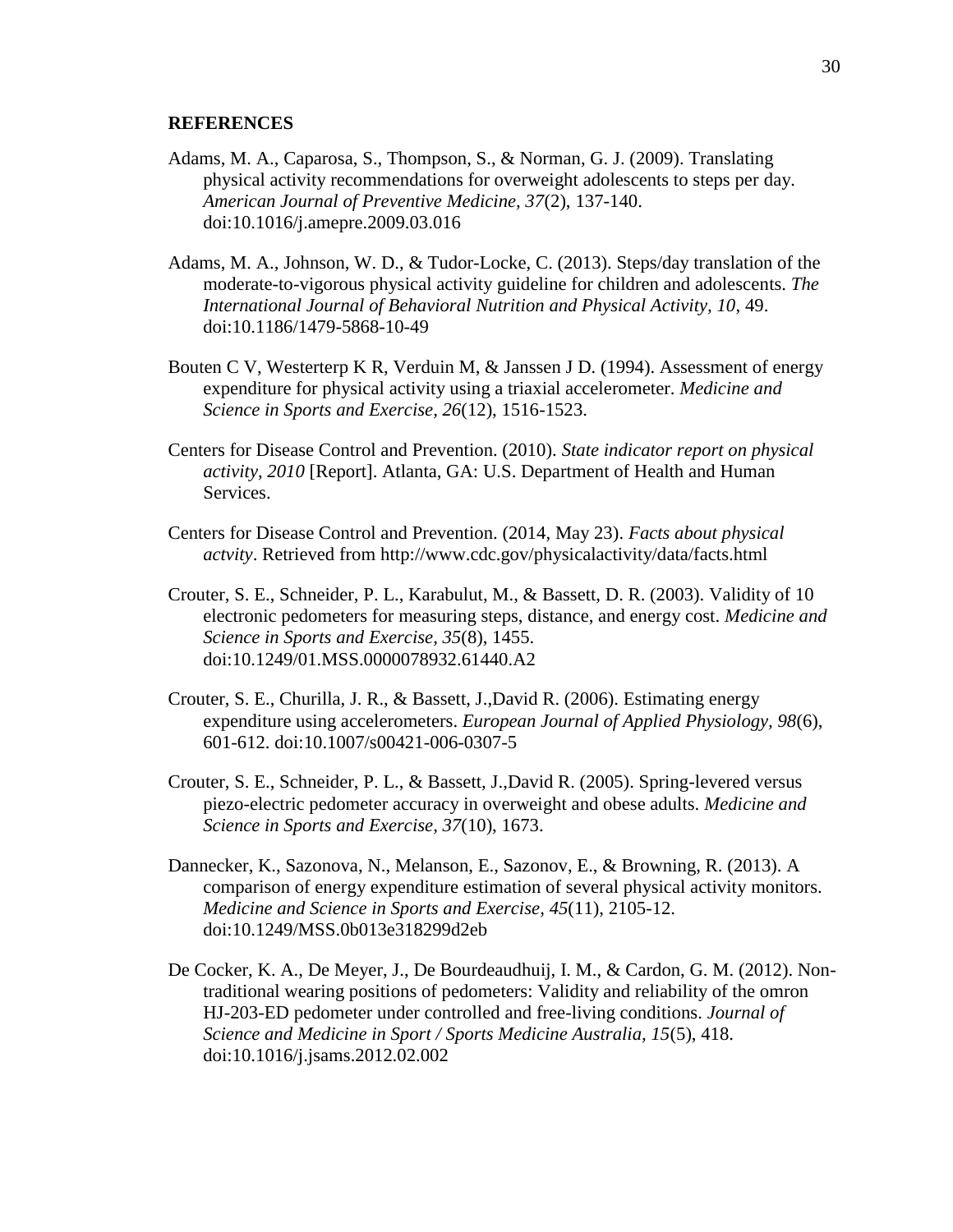- Fitbit sourcecode API. Retrieved, 2014, Retrieved from https://wiki.fitbit.com/plugins/viewsource/viewpagesrc.action?pageId=4625297
- Giannakidou, D. M., Kambas, A., Ageloussis, N., Fatouros, I., Christoforidis, C., Venetsanou, F, Douroudos, I., & Taxildaris, K. (2012). The validity of two omron pedometers during treadmill walking is speed dependent. *European Journal of Applied Physiology, 112*(1), 49-57. doi:10.1007/s00421-011-1951-y
- Gusmer, R. J., Bosch, T. A., Watkins, A. N., Ostrem, J. D., & Dengel, D. R. (2014). Comparison of FitBit® ultra to ActiGraph™ GT1M for assessment of physical activity in young adults during treadmill walking. *The Open Sports Medicine Journal, 8*(1), 11-15. doi:10.2174/1874387001408010011
- Hasson, R., Haller, J., Pober, D., Staudenmayer, J., & Freedson, P. (2009). Validity of the omron HJ-112 pedometer during treadmill walking. *Medicine and Science in Sports and Exercise, 41*(4), 805-809. doi:10.1249/MSS.0b013e31818d9fc2
- Holbrook, E. A., Barreira, T. V., & Kang, M. (2009). Validity and reliability of omron pedometers for prescribed and self-paced walking. *Medicine and Science in Sports and Exercise, 41*(3), 670-674. doi:10.1249/MSS.0b013e3181886095
- Kang, M., Marshall, S. J., Barreira, T. V., & Lee, J. (2009). Effect of pedometer-based physical activity interventions: A meta-analysis. *Research Quarterly for Exercise and Sport, 80*(3), 648-648.
- Kashiwazaki, H., Inaoka, T., Suzuki, T., & Kondo, Y. (1986). Correlations of pedometer readings with energy expenditure in workers during free-living daily activities. *European Journal of Applied Physiology and Occupational Physiology, 54*(6), 585- 590. doi:10.1007/BF00943345
- Le Masurier, G. C., & Tudor-Locke, C. (2003). Comparison of pedometer and accelerometer accuracy under controlled conditions. *Medicine and Science in Sports and Exercise, 35*(5), 867-871. doi:10.1249/01.MSS.0000064996.63632.10
- Mannion, P. (2012, August 28, 2012). FitBit blends wireless, MCUs and MEMS with online interface. Retrieved from www.edn.com
- Marshall, S., Levy, S., Tudor-Locke, C., Kolkhorst, F., Wooten, K., Ji, M., Macera, C., & Ainsworth, B. E. (2009). Translating physical activity recommendations into a pedometer-based step goal: 3000 steps in 30 minutes. *American Journal of Preventive Medicine, 36*(5), 410.
- Melanson, E., Knoll, J., Bell, M., Donahoo, W., Hill, J., Nysse, L., Lanningham-Foster, L., Peters, J., Levine, J. (2004). Commercially available pedometers: Considerations for accurate step counting. *Preventive Medicine, 39*(2), 361-368. doi:10.1016/j.ypmed.2004.01.032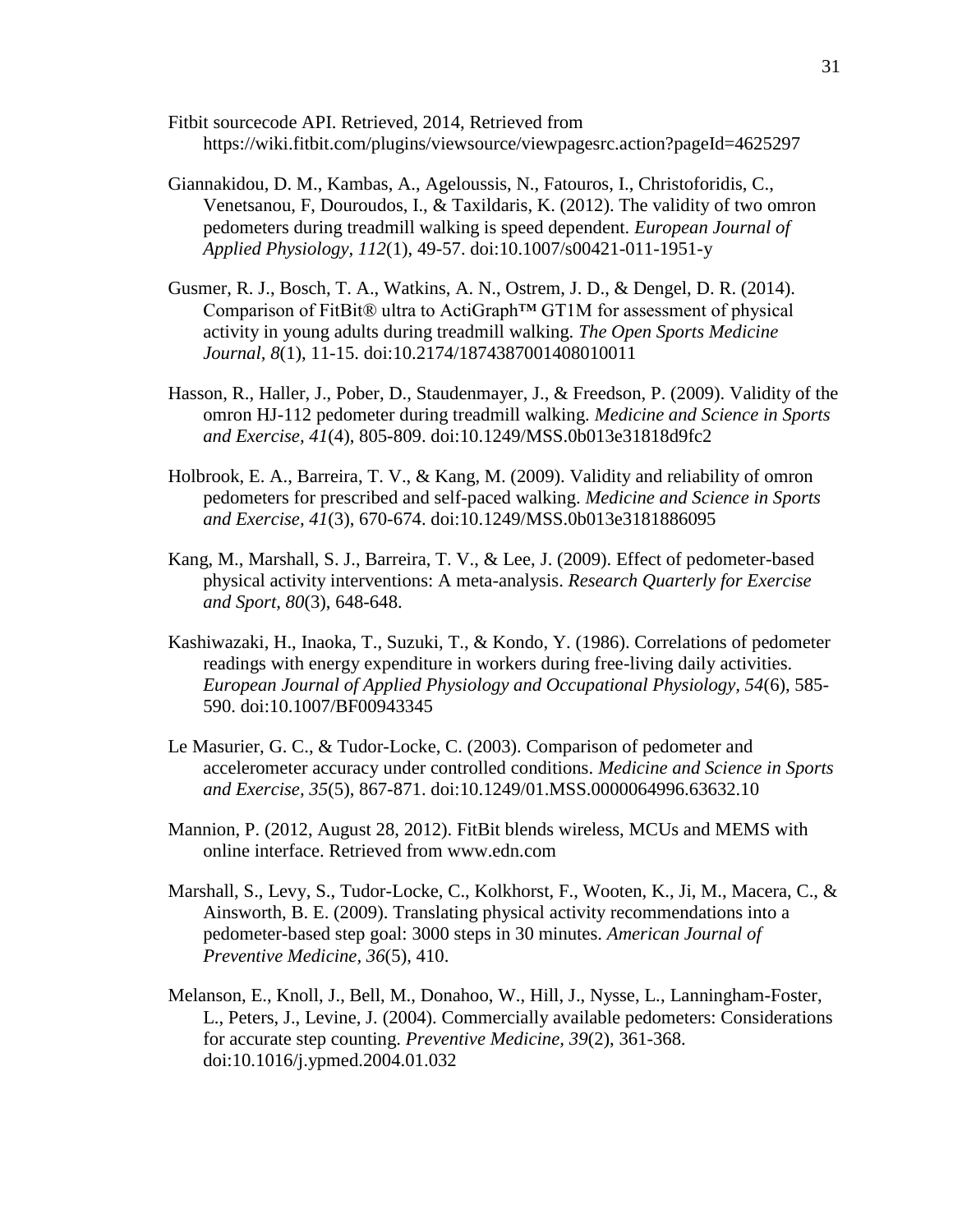- Owen, N., Sugiyama, T., Eakin, E., Gardiner, P., Tremblay, M., & Sallis, J. (2011). Adults' sedentary behavior determinants and interventions. *American Journal of Preventive Medicine, 41*(2), 189.
- Park, W., Lee, V. J., Ku, B., & and Tanaka, H. (2014). Effect of walking speed and placement position interactions in determining the accuracy of various newer pedometers. *Journal of Exercise Science and Fitness,*  doi:doi:10.1016/j.jesf.2014.01.003
- Pescatello, L. S., Arena, R., Riebe, D., & Thompson, P. D. (Eds.). (2014). *ACSM's guidelines for exercise testing and prescription* (9th ed.). Philadelphia, PA: Lippincott Williams & Wilkins.
- Pi-Sunyer, F., Hansen, B., Higgins, M., Hill, J., Howard, B., Kuczmarski, R. Expert Panel Identification, E., T. (1998). Clinical guidelines on the identification, evaluation, and treatment of overweight and obesity in adults: Executive summary. *American Journal of Clinical Nutrition, 68*(4), 899-917.
- Swartz, A. M., Strath, S. J., Miller, N. E., Grimm, E. K., Ewalt, L. A., Loy, M. S., & Gennuso, K. P. (2009). Validity of physical activity monitors in assessing energy expenditure in normal, overweight, and obese adults. *The Open Sports Sciences Journal, 2*, 58.
- Takacs, J., Pollock, C., L., Guenther, J., R., Bahar, M., Napeir, C., & Hunt, M., A. (2013). Validation of the fitbit one activity monitor device during treadmill walking. *Journal of Science and Medicine in Sport / Sports Medicine Australia, In Press*(In Press)
- Tudor-Locke, C. E., & Myers, A. M. (2001). Methodological considerations for researchers and practitioners using pedometers to measure physical (ambulatory) activity. *Research Quarterly for Exercise and Sport, 72*(1), 1.
- Tudor-Locke, C. E. (2003). *Manpo-kei: The art and science of step counting*. Victoria, B.C., Canada: Trafford Publishing.
- Tudor-Locke, C., & Bassett Jr, D. R. (2004). How many Steps/Day are enough?: Preliminary pedometer indices for public health. *Sports Medicine, 34*(1), 1-8. doi:10.2165/00007256-200434010-00001
- Tudor-Locke, C., & Lutes, L. (2009). Why do pedometers work?: A reflection upon the factors related to successfully increasing physical activity. *Sports Medicine, 39*(12), 981-993. doi:10.2165/11319600-000000000-00000
- Tudor-Locke, C., Craig, C., Yukitoshi, A., Bell, R., Croteau, K., Bourdeaudhuij, I., Ewald, B., Gardner, A., Hatano, Y., Lutes, L., Matsudo, S., Ramirez-Marrero, F., Rogers, L., Rowe, D., Schmidt, S., Tully, M., & Blair, S. (2011). *How many steps/day are enough? for older adults and special populations*. England: BioMed Central. doi:10.1186/1479-5868-8-80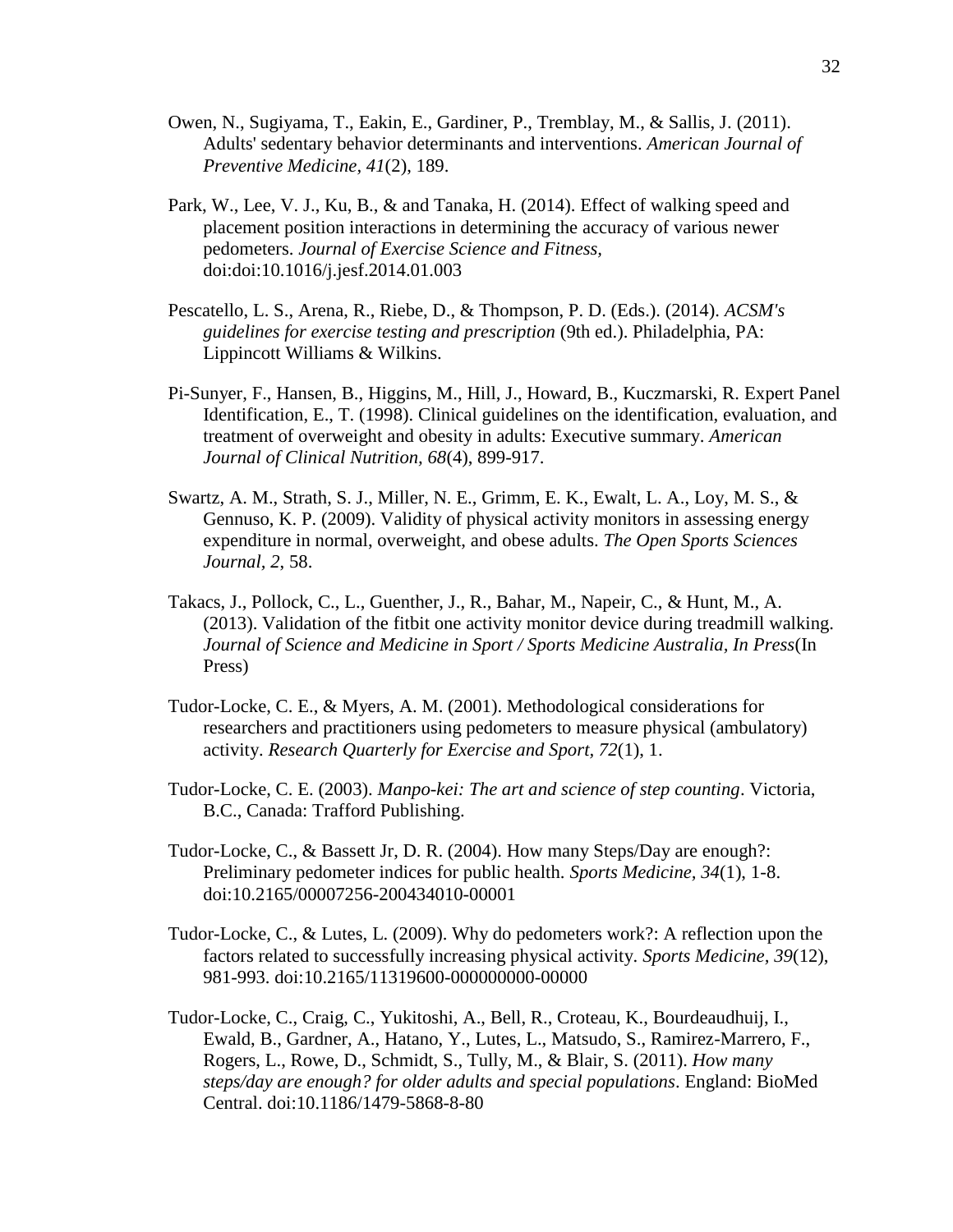- Tudor-Locke, C., Craig, C., Brown, W., Clemes, S., De Cocker, K., Giles-Corti, B., Hatano, Y., Inoue, S., Matsudo, S., Mutrie, N., Oppert, J., Rowe, D. A., Schmidt, M. D., Schofield, G., Spence, J., Teixeira, P., Tully, M., Blair, S., Matsudo, S. M. (2011). How many steps/day are enough? for adults. *The International Journal of Behavioral Nutrition and Physical Activity, 8*(1), 79-79. doi:10.1186/1479-5868-8- 79
- Tudor-Locke, C., Craig, C., Beets, M., Belton, S., Cardon, G., Duncan, S., Hatano, Y., Lubans, D., Olds, T., Raustorp, A., Rowe, D. A., Spence, J. C., Tanaka, S., & Blair, S. (2011). How many steps/day are enough? for children and adolescents. *The International Journal of Behavioral Nutrition and Physical Activity, 8*(1), 78-78. doi:10.1186/1479-5868-8-78
- U.S. Department of Health and Human Services. (2008). *Physical activity guidelines for americans.* Rockville, MD: Office of Disease Prevention & Health Promotion, U.S. Department of Health and Human Services.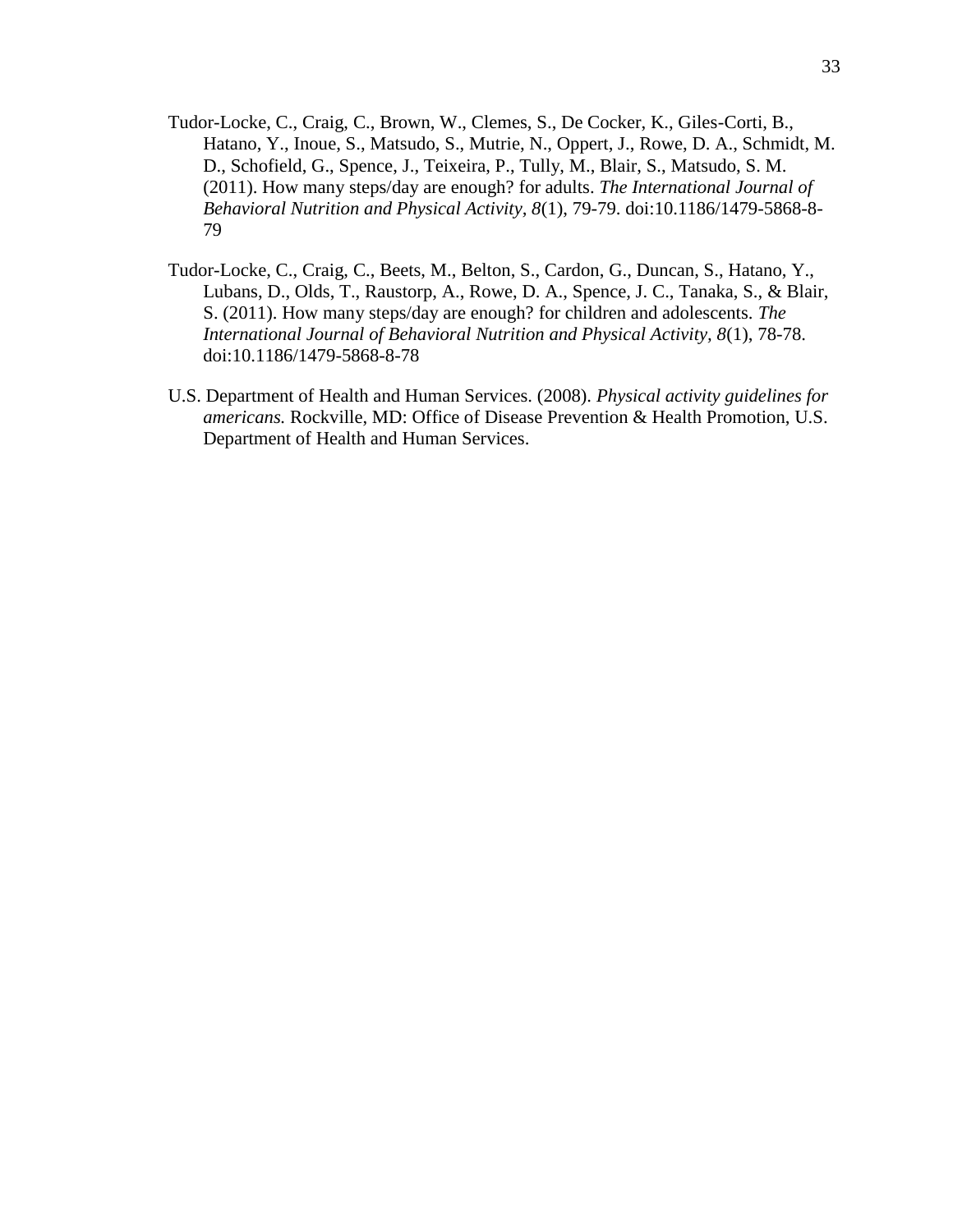#### **Appendix A: Informed Consent Document**

#### **Western Michigan University Human Performance and Health Education Department**

| <b>Principal Investigator:</b> | Carol Weideman, PhD                                                          |
|--------------------------------|------------------------------------------------------------------------------|
|                                | <b>Co-Principal Investigators:</b> Timothy Michael, PhD, Michael Miller, PhD |
| <b>Student Investigator:</b>   | Lindsay Toth                                                                 |
| <b>Title of Study:</b>         | Comparison of dual- and tri-axial accelerometer accuracy                     |

You have been invited to participate in a research project titled" Comparison of dual- and tri-axial accelerometer accuracy*.*" This project will serve as Lindsay Toth's thesis project for the requirements of the Master of Science in Exercise Physiology. This consent document will explain the purpose of this research project and will go over all of the time commitments, the procedures used in the study, and the risks and benefits of participating in this research project. Please read this consent form carefully and completely and please ask any questions if you need more clarification.

#### **What are we trying to find out in this study?**

The purpose of this study is to determine which device, Fitbit or Omron, most accurately measures step count, distance traveled, and energy expended.

#### **Who can participate in this study?**

Men between the ages of 18 to 45 and women 18 to 55 years who are considered low risk for cardiovascular disease according to the American College of Sports Medicine can participate in the study. The student investigator will determine risk level after reviewing the completed pre-participation health questionnaires. You cannot have any lower body injuries or conditions which make it challenging to walk on a treadmill. Also you cannot participate if you have been diagnosed with any cardiovascular, respiratory, or metabolic diseases. Finally, you must fall within the normal Body Mass Index range which will be determined by a height and weight comparison completed by the student investigator.

#### **Where will this study take place?**

The study will take place in room 1055 of the Student Recreation Center on the campus of Western Michigan University.

#### **What is the time commitment for participating in this study?**

In total, you will volunteer a total of approximately 135 minutes over a course of 3 sessions. The information meeting, including informed consent and pre-participation questionnaires, will last 30 minutes; resting energy expenditure assessment will last 55 minutes; and the treadmill trials for data collection will last 50 minutes.

#### **What will you be asked to do if you choose to participate in this study?**

You will be asked to sign an informed consent, fill out a health screening and lower leg injury questionnaire, and will have your height and weight measured during the information meeting. The student investigator will review the questionnaires and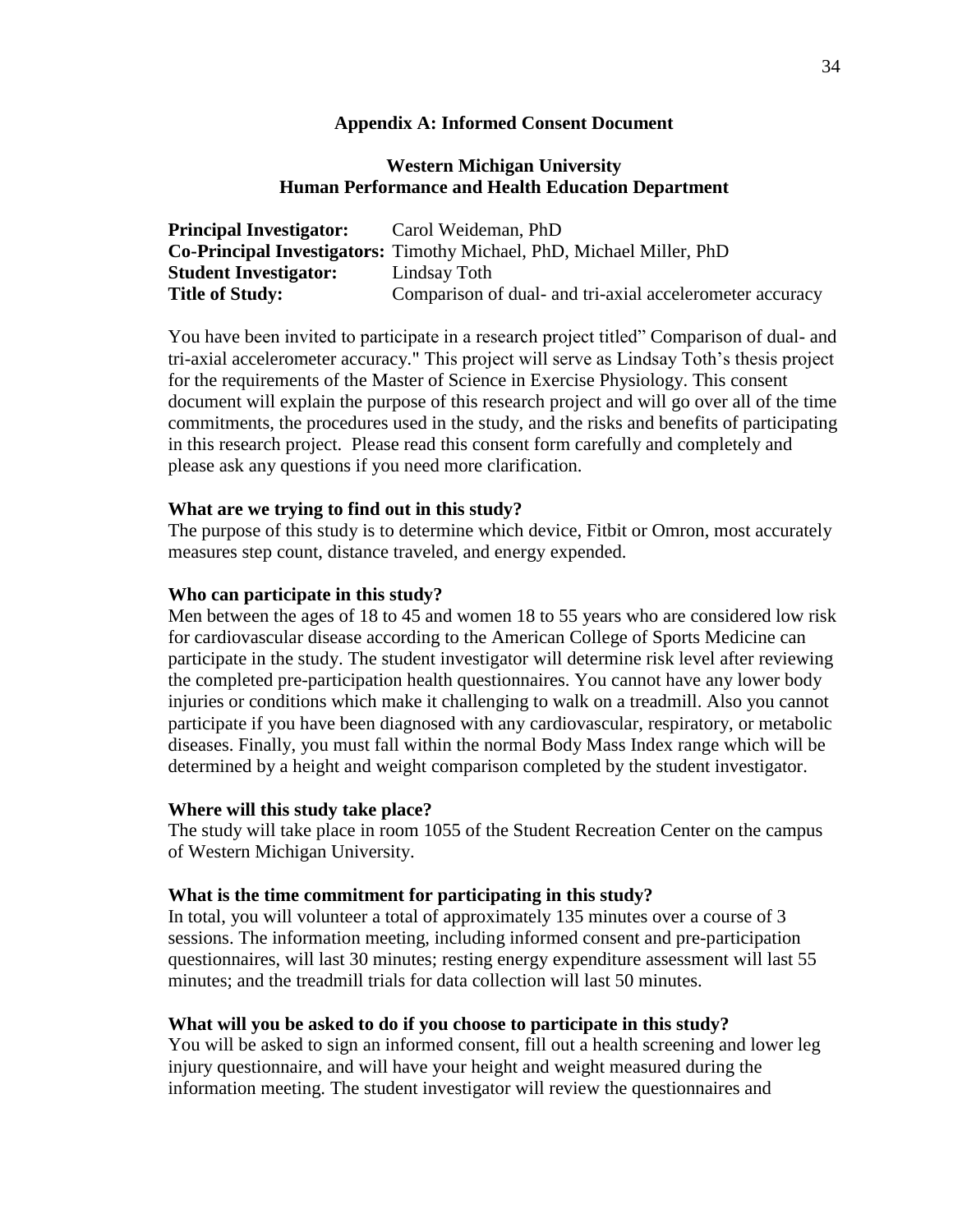determine your eligibility for participation. Those who fall within the predetermined guidelines will be asked to join the study and schedule a resting energy expenditure (REE) measurement.

To measure REE, you will be fitted with headgear and asked to rest on your back on a padded table for 45 minutes. The first 30 minutes of rest allow you to adapt to the new environment. During the remaining 15 minutes, you will remain resting while expired air is assessed to determine REE. After this measurement, you will schedule the third meeting for treadmill walking trials.

When you arrive to the lab for the walking trials, the student investigator will provide you with two accelerometers and directions on how and where to place them on your hips. When the accelerometers are in place, you will be given directions on how to walk on the treadmill followed by a treadmill walking orientation consisting of 1.5 to 2 minutes of walking at each of the four speeds  $(2.5, 3.0, 3.5, 4.0$  miles per hour) used in the study. After the orientation, you will be fitted with a mouthpiece and a noseclip for gas analysis. Finally, you will begin the walking trials. Each trial will last 5 minutes followed by a three minute break. During the break you will stand quietly while the student investigator collects and records data from the accelerometers. You will walk at all four speeds in a randomized order. After you complete the fourth walking trial, the mouthpiece and noseclip will be removed and the student investigator will lead you through static stretching to reduce any muscle soreness.

#### **What information is being measured during the study?**

Height and weight will be measured before all activity and is used to determine body mass index, a participation criteria. During the second meeting, resting energy expenditure and stride length will be measured. Resting energy expenditure allows the determination of energy or calories expended during rest. Finally, during the walking trials, step count and energy expenditure will be measured and be used for comparison with the output of the accelerometers.

#### **What are the risks of participating in this study and how will these risks be minimized?**

The risks of participating in this study are minimal due to the low intensity nature of treadmill walking. Slight muscular fatigue or discomfort may occur but to protect against muscle soreness, the student investigator will lead you through post-test low-intensity static stretching. As in all research, there may be unforeseen risks to the participant. If an accidental injury occurs, appropriate emergency measures will be taken; however, no compensation or additional treatment will be made available to you except as otherwise stated in this consent form.

#### **What are the benefits of participating in this study?**

There is no direct benefit to you for participating in this study. The results of this study will benefit consumers who wish to purchase an accelerometer which most accurately tracks movement and energy expenditure. More accuracy will enable users to increase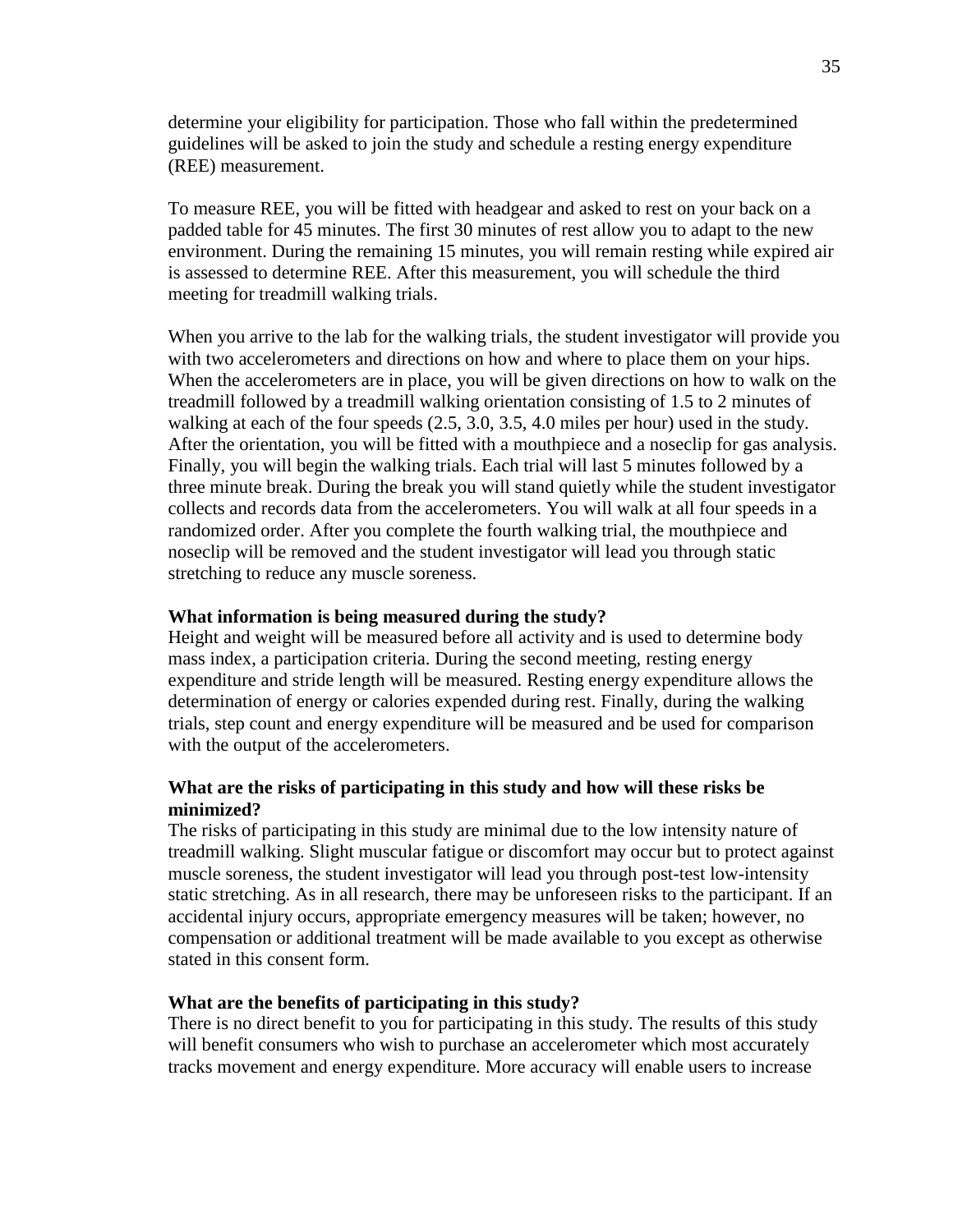activity as needed to reduce risk of cardiovascular and metabolic diseases and to live a more healthy and active lifestyle.

## **Are there any costs associated with participating in this study?**

There are no monetary costs for participating in this study, however, it will require approximately 135 minutes (over a course of three lab visits) of the participants time.

## **Is there any compensation for participating in this study?**

There is no compensation for participating in this study.

## **Who will have access to the information collected during this study?**

All data will be kept confidential in a secure area. The only individuals who have access to the data are Principal, Co-Principal, and Student Investigators listed in this document.

## **What if you want to stop participating in this study?**

You can choose to stop participating in the study at any time for any reason. You will not suffer any prejudice or penalty by your decision to stop your participation. You will experience no consequences either academically or personally if you choose to withdraw from this study.

The investigator can also decide to stop your participation in the study without your consent.

Should you have any questions prior to or during the study, you can contact the primary investigator, Dr. Carol Weideman at (269) 387-3087 or carol.weideman@wmich.edu. You may also contact the Chair, Human Subjects Institutional Review Board at 269-387- 8293 or the Vice President for Research at 269-387-8298 if questions arise during the course of the study.

This consent document has been approved for use for one year by the Human Subjects Institutional Review Board (HSIRB) as indicated by the stamped date and signature of the board chair in the upper right corner. Do not participate in this study if the stamped date is older than one year.

-------

I have read this informed consent document. The risks and benefits have been explained to me. I agree to take part in this study.

------------------------------------------------------------------------------------------------------------

Please Print Your Name

\_\_\_\_\_\_\_\_\_\_\_\_\_\_\_\_\_\_\_\_\_\_\_\_\_\_\_\_\_\_\_\_\_\_\_

\_\_\_\_\_\_\_\_\_\_\_\_\_\_\_\_\_\_\_\_\_\_\_\_\_\_\_\_\_\_

Participant's signature Date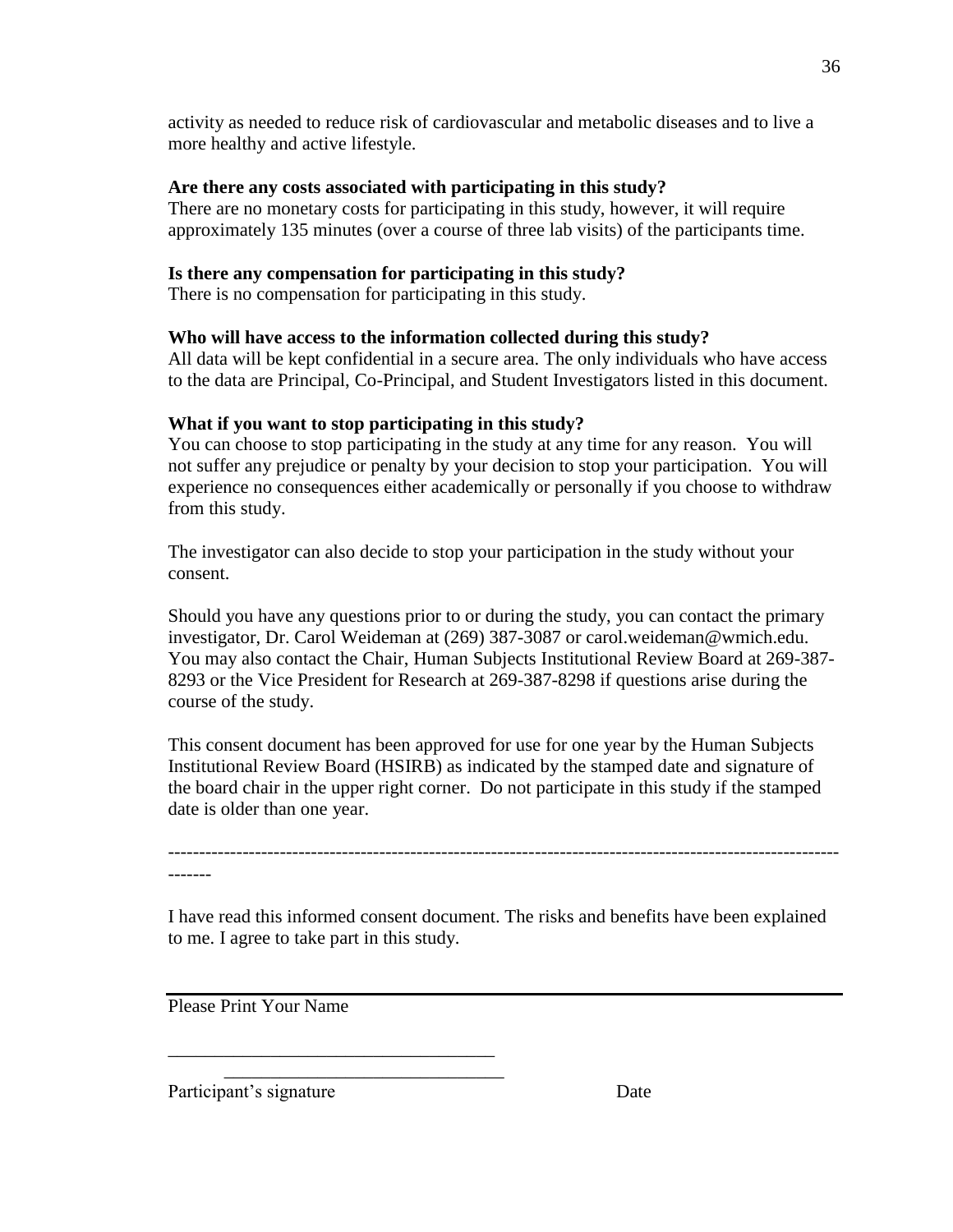## **Appendix B: AHA/ACSM Health Fitness Facility Pre-participation Screening Questionnaire**

#### AHA/ACSM Health/Fitness Facility Preparticipation Screening Questionnaire Assess your health needs by marking all true statements. History If you marked any of the statements in this section, You have had: consult your physician or other appropriate healthcare A heart attack provider before engaging in exercise. You may need Heart surgery to use a facility with a medically qualified staff. Cardiac catheterization Coronary angioplasty (PTCA) Pacemaker/implantable cardiac defibrillator/rhythm disturbance Heart valve disease Other health issues Heart failure You have diabetes Heart transplantation You have or asthma other lung disease. \_ Congenital heart disease You have burning or cramping in your lower legs when walking short distances. You have musculoskeletal problems that limit your **Symptoms** You experience chest discomfort with exertion. physical activity. You experience unreasonable breathlessness. You have concerns about the safety of exercise. You experience dizziness, fainting, blackouts. You take prescription medication(s). You take heart medications. You are pregnant. Cardiovascular risk factors You are a man older than 45 years. You are a woman older than 55 years, you have had a hysterectomy, or you are postmenopausal. You smoke, or quite within the previous 6 mo. If you marked two or more of the statements in this Your BP is greater than 140/90. section, you should consult your physician or other

- You don't know your BP.
- You take BP medication.
- Your blood cholesterol level is >200 mg/dL.
- You don't know your cholesterol level.
- You have a close blood relative who had a heart attack before age 55 (father or brother) or age 65 (mother or sister).

You are physically inactive (i.e., you get less than 30 min. of physical activity on at least 3 days per week). You are more than 20 pounds overweight.

None of the above is true.

You should be able to exercise safely without consulting vour physician or other healthcare provider in a selfguided program or almost any facility that meets your exercise program needs.

appropriate healthcare provider before engaging in

exercise. You might benefit by using a facility with a professionally qualified exercise staff to guide

your exercise program.

Balady et al. (1998). AHA/ACSM Joint Statement: Recommendations for Cardiovascular Screening, Staffing, and Emergency Policies at Health/Fitness<br>Facilities. Medicine & Science in Sports & Exercise, 30(6). (Also in: ACSM's Lippincott Williams and Wilkins http://www.lww.com )

www.acsm-msse.org/pt/pt-core/template-journal/msse/media/0698c.htm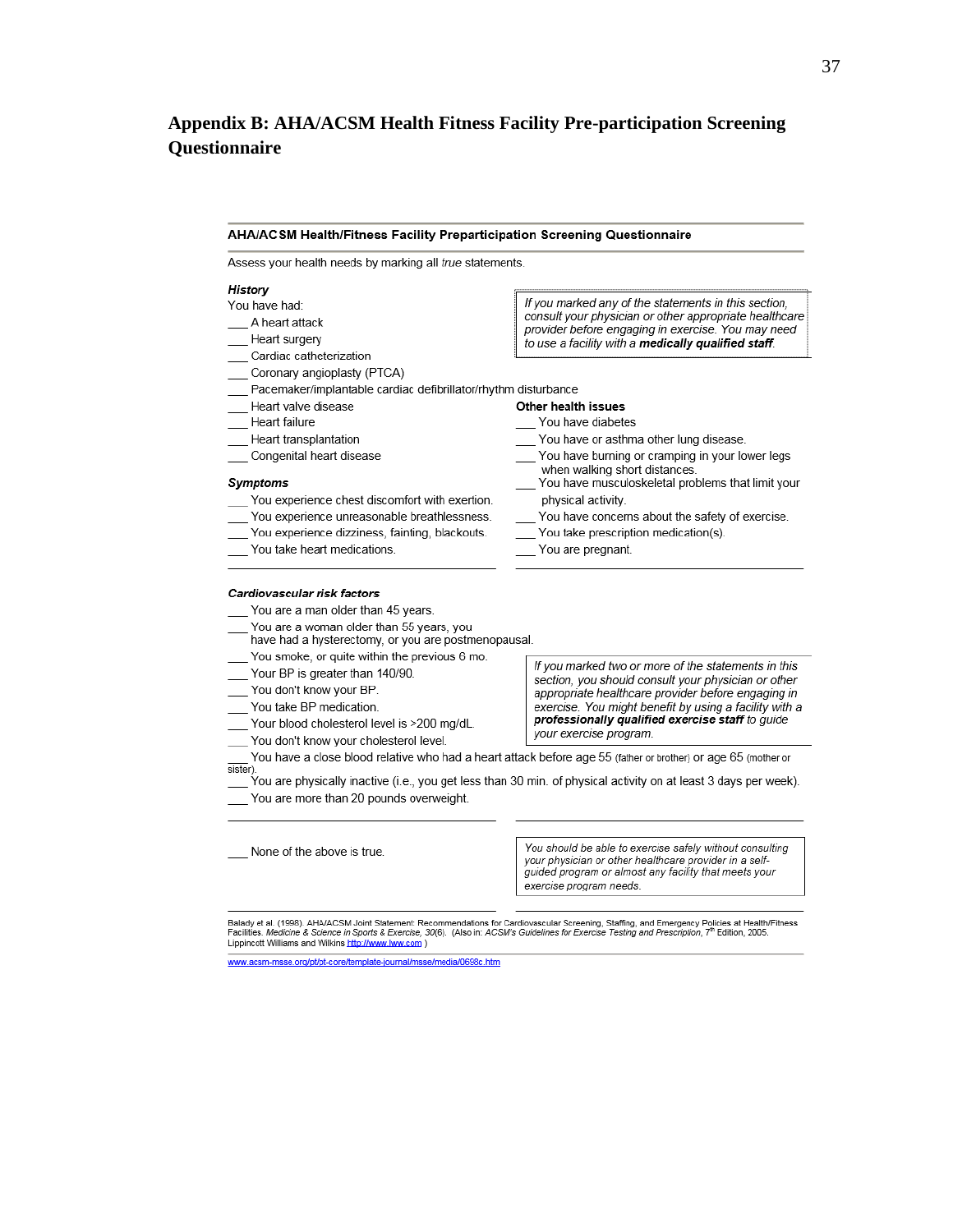### **Appendix C: Lower Limb Injury Questionnaire**

## **Lower Limb Injury Questionnaire**

\_\_\_ Yes \_\_\_ No Have you had any lower leg injuries in the last 6 months? (Explain below)

\_\_\_ Yes \_\_\_ No If you answered yes to the question above, is the injury currently

limiting your physical activity?

\_\_\_ Yes \_\_\_ No Have you experienced any pain, numbness, or tingling in the lower leg after exercise?

Explain:

I, the undersigned, hereby acknowledge, affirm, and represent that all above statements are true and accurate to the best of my knowledge; and that no answers or information have been withheld.

\_\_\_\_\_\_\_\_\_\_\_\_\_\_\_\_\_\_\_\_\_\_\_\_\_\_\_\_\_\_\_\_\_\_\_\_\_\_\_\_\_\_\_\_

\_\_\_\_\_\_\_\_\_\_\_\_\_\_\_\_\_

Signature Date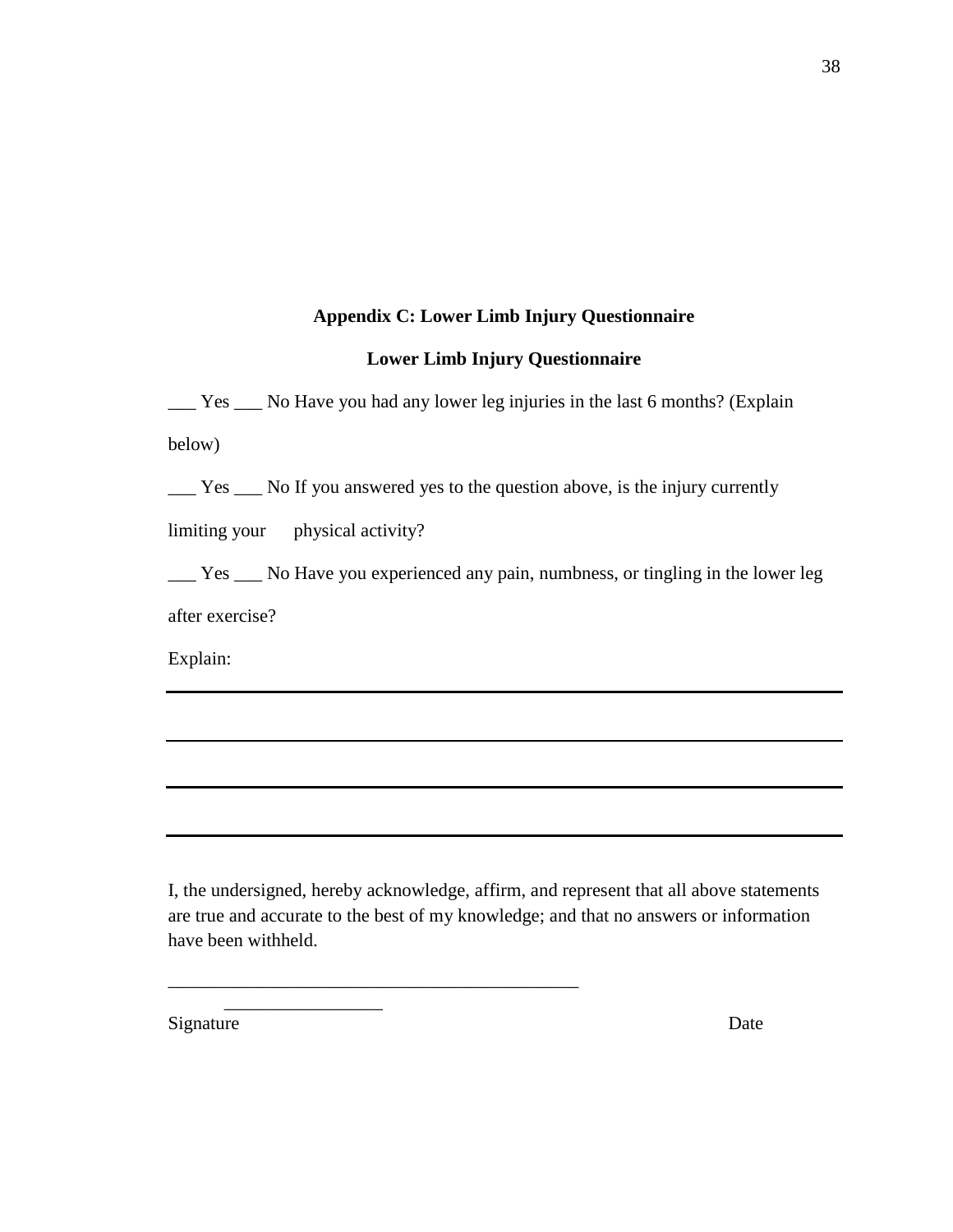

**Appendix D: Data Collection Form**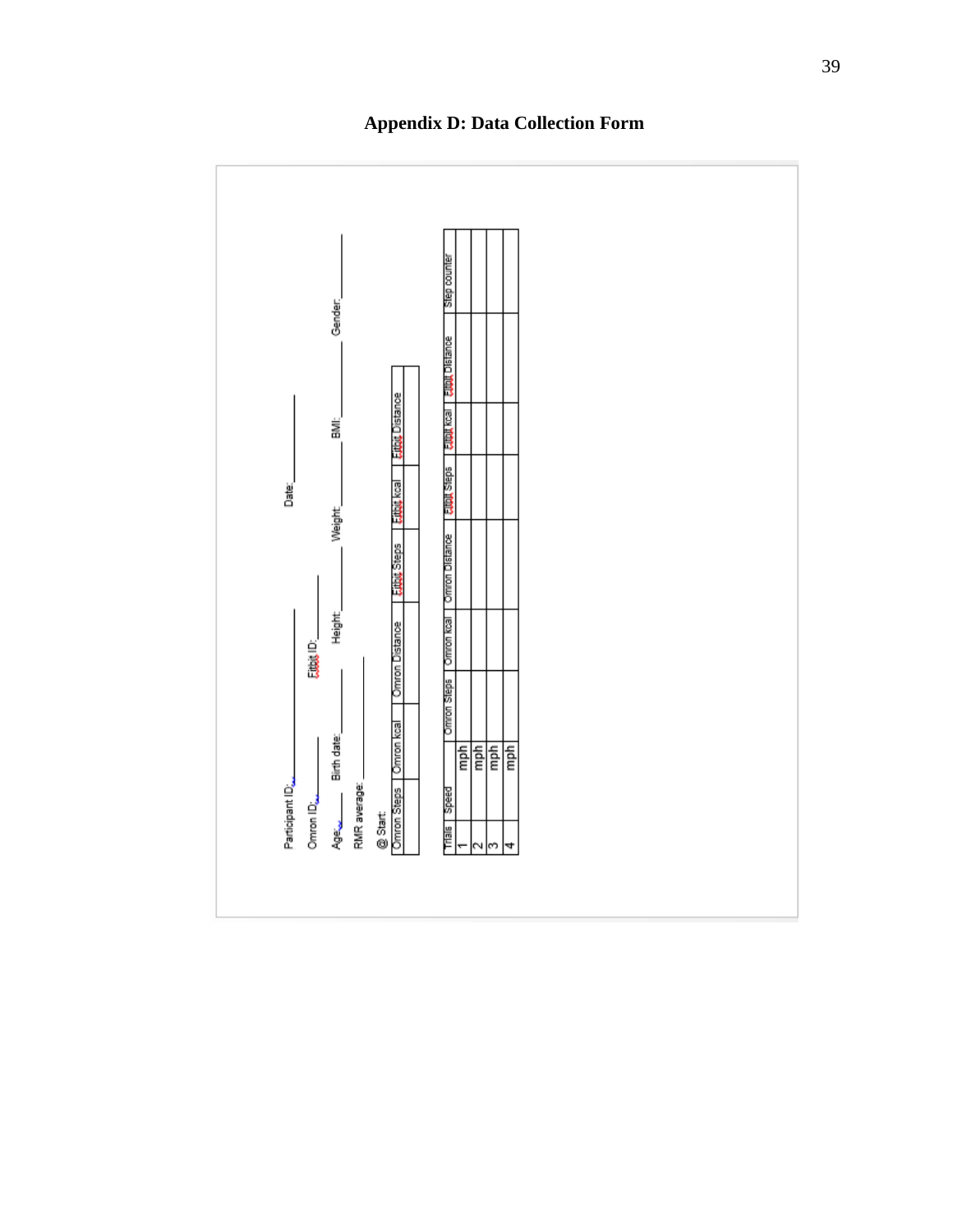## **Appendix E: Verbal Advertisement for Subject Recruitment**

Hello, my name is Lindsay Toth and I'm a student investigator in a study comparing the accuracy of a Fitbit Zip to a standard pedometer. I'm looking for twenty four volunteers to walk on a treadmill at four different speeds while wearing two different pedometers, the Fitbit Zip and Omron HJ-720.

Though participating, you'll learn your how many calories you use at rest and while walking at four different speeds on a treadmill. Best of all, you'll get to try out a new Fitbit Zip!

Eligible participants include men between the ages of 18 and 45 and women between 18 and 55 years of age who haven't had any hip, knee or ankle injuries in the past six months, with no diagnosis of cardiovascular, metabolic, or respiratory disease, and are in the "normal" Body Mass Index range according to their height and weight. Participants will donate two to three hours of their time

If you are interested or would like additional information, please contact me via email: Lindsay.p.toth@wmich.edu or by phone at (412) 600-4342.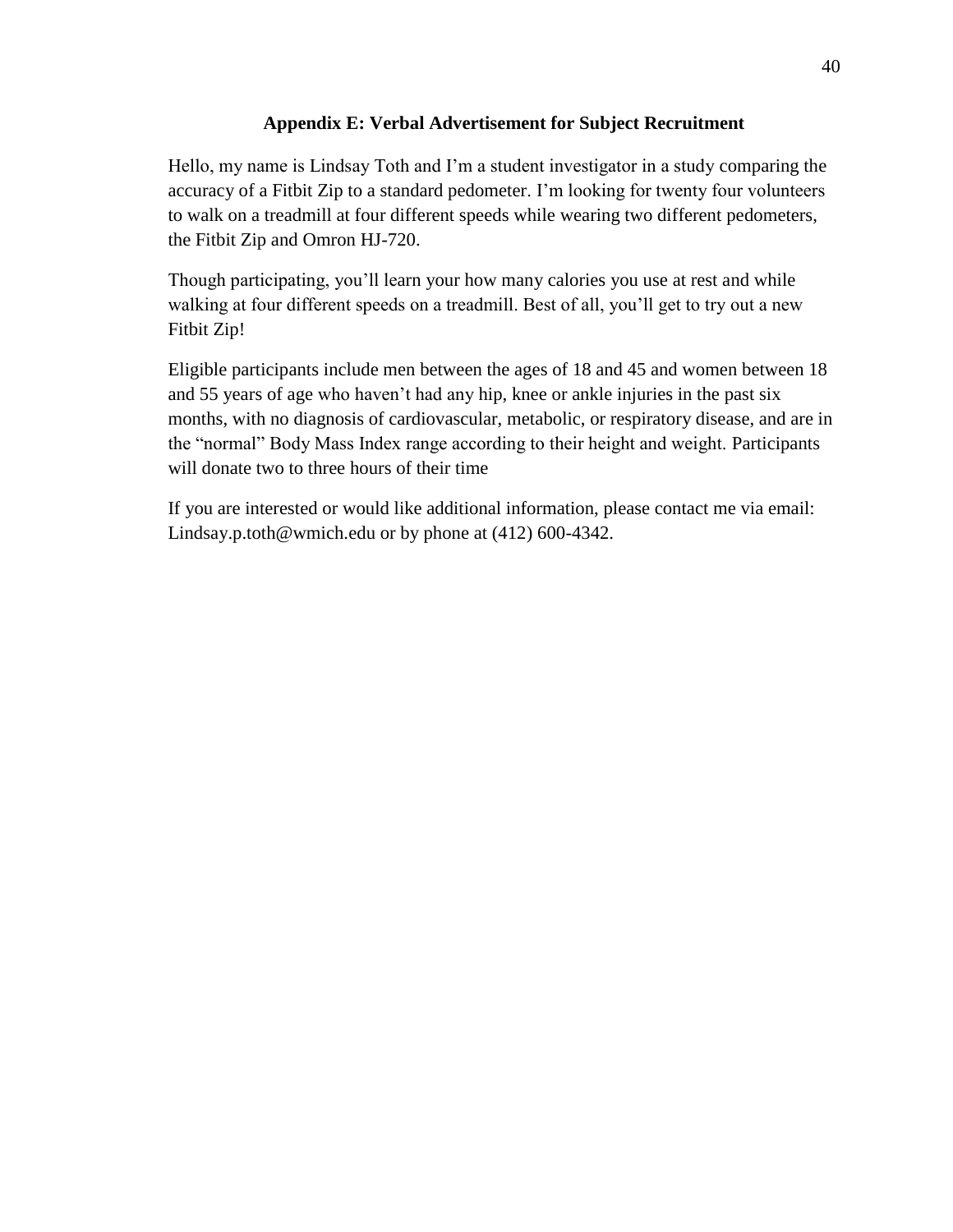#### **Appendix F: Flyer for Subject Recruitment**